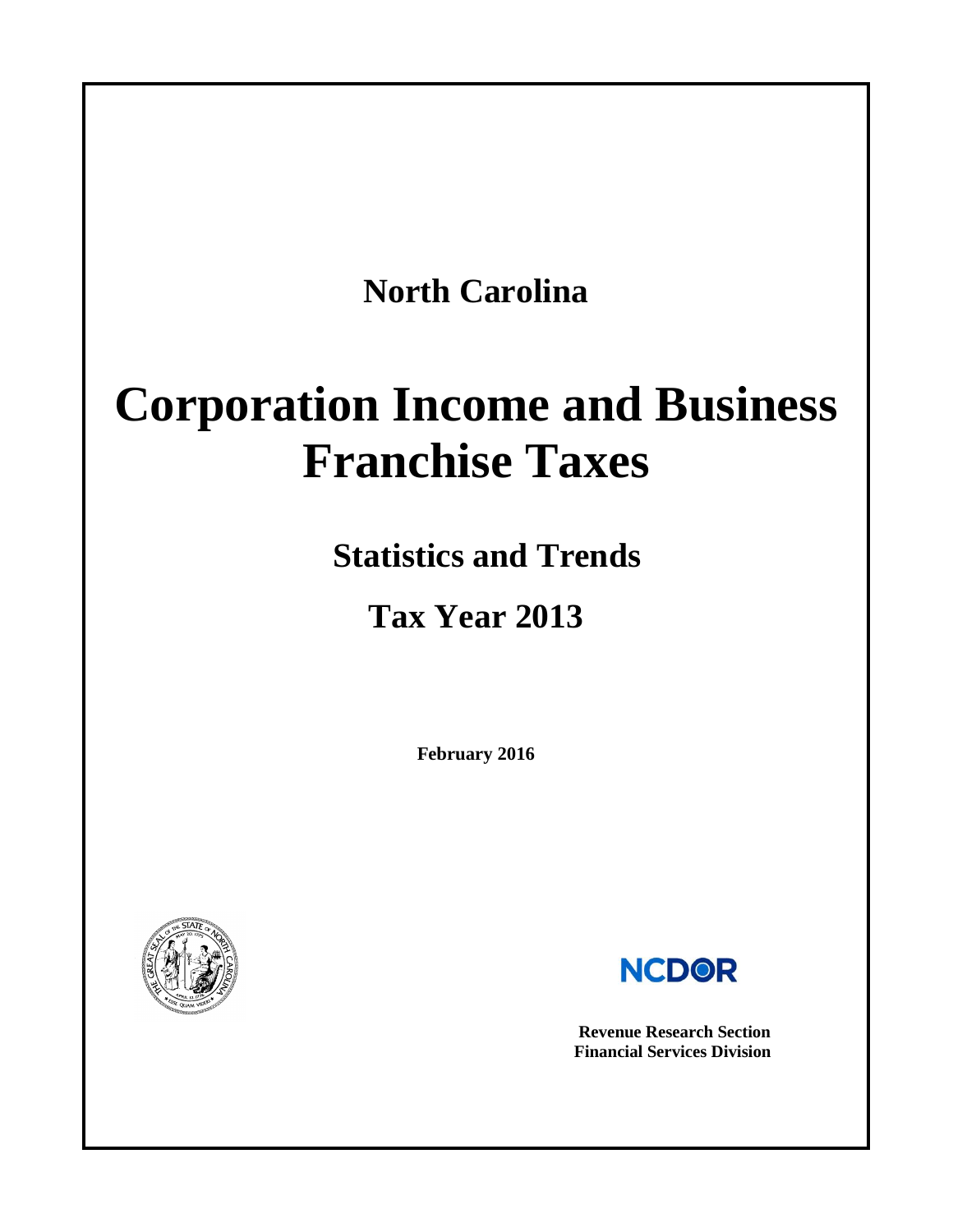# **CONTENTS**

\_\_\_\_\_\_\_\_\_\_\_\_\_\_\_\_\_\_\_\_\_\_\_\_\_\_\_\_\_\_\_\_\_\_\_\_\_\_\_\_\_\_\_\_\_\_\_\_\_\_\_\_\_\_\_\_\_\_\_\_\_\_\_\_\_\_\_\_\_\_\_\_\_\_\_\_\_\_

| <u>SECTION I - FRANCHISE TAX</u>                                                                                                                                                                                                                                                                                                                                                                                                                                                                                                                                                                                                                                                                                             |
|------------------------------------------------------------------------------------------------------------------------------------------------------------------------------------------------------------------------------------------------------------------------------------------------------------------------------------------------------------------------------------------------------------------------------------------------------------------------------------------------------------------------------------------------------------------------------------------------------------------------------------------------------------------------------------------------------------------------------|
|                                                                                                                                                                                                                                                                                                                                                                                                                                                                                                                                                                                                                                                                                                                              |
| Table 1.1: C Corporation Returns by Tax Base Utilized<br>Table 1.2: C Corporation Net Franchise Tax Liability by Tax Base Utilized<br>Figure 1.3: C Corporation Returns and Net Franchise Tax Liability by Tax Base<br>Table 1.4: C Corporation Returns and Net Franchise Tax Liability by Franchise Taxable Amount                                                                                                                                                                                                                                                                                                                                                                                                          |
| Figure 1.5: C Corporation Returns and Net Franchise Tax Liability by Franchise Taxable Amount<br>Table 1.6: C Corporation Returns Claiming Franchise Tax Credits and Amount of Credits Taken<br>Figure 1.7: C Corporation Returns Claiming Franchise Tax Credits and Amount of Credits Taken<br>Table 1.8: C Corporation Franchise Tax Credits Taken by Credit Type and Franchise Taxable Amount                                                                                                                                                                                                                                                                                                                             |
| .9                                                                                                                                                                                                                                                                                                                                                                                                                                                                                                                                                                                                                                                                                                                           |
| Table 1.9: S Corporation Returns by Tax Base Utilized<br>Table 1.10: S Corporation Net Franchise Tax Liability by Tax Base Utilized<br>Figure 1.11: S Corporation Returns and Net Franchise Tax Liability by Tax Base<br>Table 1.12: S Corporation Returns and Net Franchise Tax Liability by Franchise Taxable Amount<br>Figure 1.13: S Corporation Returns and Net Franchise Tax Liability by Franchise Taxable Amount<br>Table 1.14: S Corporation Returns Taking Franchise Tax Credits and Amount of Credits Taken<br>Figure 1.15: S Corporation Returns Taking Franchise Tax Credits and Amount of Credit Taken<br>Table 1.16: S Corporation Franchise Tax Credits Taken by Credit Type and Franchise Taxable Amount    |
| Figure 1.17: C & S Corporation Returns and Net Franchise Tax Liability by Tax Base<br>Figure 1.18: C & S Corporation Returns and Net Franchise Tax Liability by Franchise Taxable Amount<br>Figure 1.19: C & S Corporations Returns Claiming Franchise Tax Credits and Amount of Credits Taken                                                                                                                                                                                                                                                                                                                                                                                                                               |
| <u>SECTION II - INCOME TAX</u>                                                                                                                                                                                                                                                                                                                                                                                                                                                                                                                                                                                                                                                                                               |
| Table 2.1: C Corporation Returns and Net Income Tax Liability by NC Taxable Income<br>Figure 2.2: C Corporation Returns and Net Income Tax Liability by NC Taxable Income<br>Figure 2.3: C Corporation Returns and Net Income Tax Liability by Federal Taxable Income (Before NOL)<br>Table 2.4: C Corporation Returns by Federal Taxable Income (Before NOL) and Apportionment Percentage<br>Table 2.5: C Corporation Net Income Tax Liability by Federal Taxable Income (Before NOL) and<br><b>Apportionment Percentage</b><br>Figure 2.6: C Corporation Returns and Net Income Tax Liability by Apportionment Percentage<br>Table 2.7: C Corporation Income Tax Calculation Detail by Federal Taxable Income (Before NOL) |
| Table 2.8: Number of C Corporation Returns Taking Credits as a Percentage of Tax Liability<br>Table 2.9: Amount of C Corporation Tax Credits Taken as a Percentage of Tax Liability<br>Figure 2.10: C Corporation Income Tax Credits as a Percentage of Tax Liability<br>Table 2.11: C Corporation Income Tax Credits by Credit Type and NC Taxable Income                                                                                                                                                                                                                                                                                                                                                                   |
| .23<br>Table 2.12: S Corporation Returns and Net Income Tax Liability by NC Taxable Income<br>Figure 2.13: S Corporation Returns and Net Income Tax Liability by NC Taxable Income<br>Figure 2.14: S Corporation Returns by NC Taxable Income and Nonresident Shareholder Status<br>Table 2.15: S Corporation Income Tax Calculation Detail<br>Table 2.16: S Corporation Income Tax Credits by Credit Type and NC Taxable Income                                                                                                                                                                                                                                                                                             |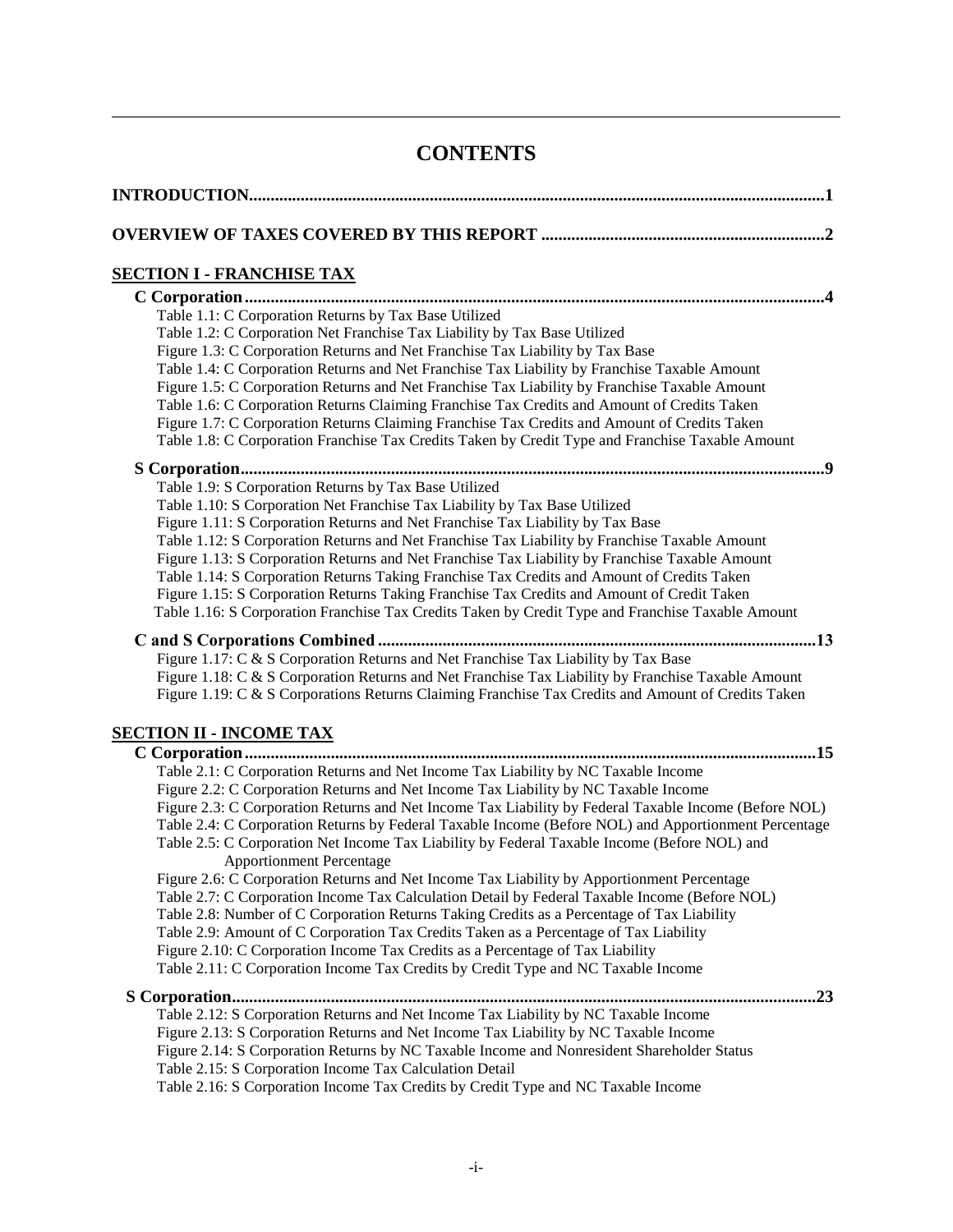## **[SECTION III –](#page-29-0) TRENDS**

|                                                                                                 | .27 |
|-------------------------------------------------------------------------------------------------|-----|
| Figure 3.1: C Corporation Returns by Tax Year                                                   |     |
| Figure 3.2: C Corporation Net Franchise and Income Tax Liabilities by Tax Year                  |     |
| Table 3.3: C Corporation Net Income Tax Liability by NC Taxable Income - Tax Years 2008 & 2013  |     |
| Figure 3.4: C Corporation Net Income Tax Liability by NC Taxable Income - Tax Years 2008 & 2013 |     |
|                                                                                                 |     |
| Figure 3.5: S Corporation Returns by Tax Years                                                  |     |
| Figure 3.6: S Corporation Net Franchise and Income Tax Liabilities by Tax Year                  |     |
| Figure 3.7: S Corporation Returns by NC Taxable Income - Tax Years 2008 & 2013                  |     |
| <b>SECTION IV – FISCAL YEAR STATISTICS</b>                                                      |     |
|                                                                                                 | .33 |
| Table 4.1: All Corporation Statistics by Fiscal Year Start Month                                |     |
| <b>SECTION V - INDUSTRY SECTORS</b>                                                             |     |
|                                                                                                 | .34 |
| Table 5.1: C Corporation Franchise Tax and Income Tax Liability by Industry Sector              |     |
|                                                                                                 | .35 |
| Table 5.2: S Corporation Franchise Tax and Income Tax Liability by Industry Sector              |     |
| Table 5.3: S Corporation NC Net Taxable Income by Industry Sector                               |     |

\_\_\_\_\_\_\_\_\_\_\_\_\_\_\_\_\_\_\_\_\_\_\_\_\_\_\_\_\_\_\_\_\_\_\_\_\_\_\_\_\_\_\_\_\_\_\_\_\_\_\_\_\_\_\_\_\_\_\_\_\_\_\_\_\_\_\_\_\_\_\_\_\_\_\_\_\_\_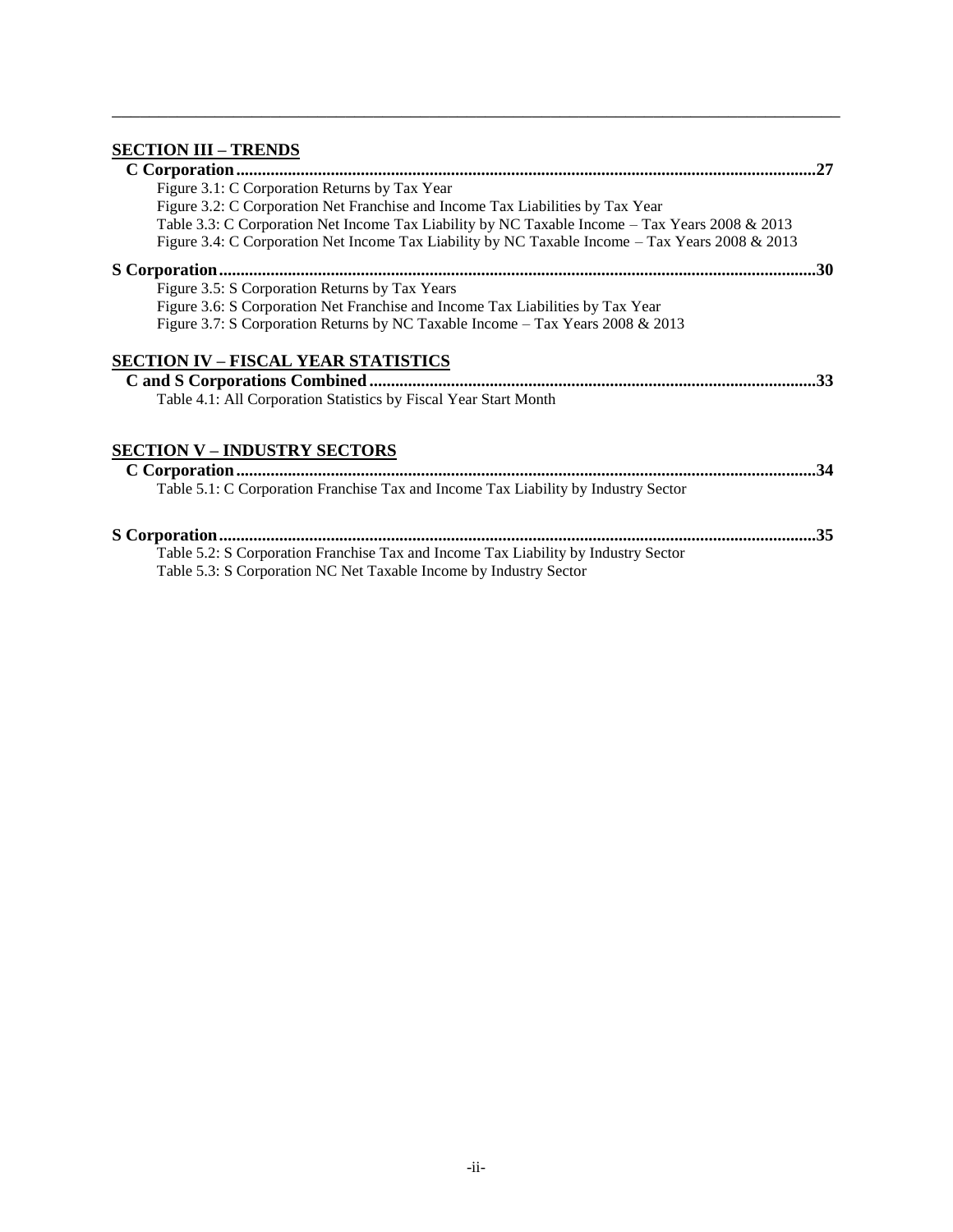## **INTRODUCTION**

This report contains statistics concerning business franchise and income taxes imposed on corporations and limited liability companies under the Revenue Laws of North Carolina. It is designed to provide legislators, public officials, tax professionals, researchers, and other interested citizens of North Carolina with information about the characteristics of corporate taxpayers and how those taxpayers contribute to the State's tax revenues. The report includes both historical series of data and detailed reports for tax year 2013 (TY13).

\_\_\_\_\_\_\_\_\_\_\_\_\_\_\_\_\_\_\_\_\_\_\_\_\_\_\_\_\_\_\_\_\_\_\_\_\_\_\_\_\_\_\_\_\_\_\_\_\_\_\_\_\_\_\_\_\_\_\_\_\_\_\_\_\_\_\_\_\_\_\_\_\_\_\_\_\_\_

This report is based upon data submitted by corporations and limited liability companies filing as corporations on the CD-405, CD-401S, and CD-425 forms. The data were retrieved from the Department's Integrated Tax Administration System (ITAS) on November 4, 2015. All returns may not have been audited by this date. As such, the data may reflect errors made by taxpayers. The Revenue Research staff did examine the downloaded data in order to correct errors that were determined to have resulted from scanning the returns into ITAS.

Corporate tax returns are included in this report if they were filed for calendar year 2013 or for a tax year beginning sometime in 2013.

The relevant 2013 corporate tax forms and instructions are available for review on the following Department of Revenue website: [www.dornc.com/downloads/corp\\_archive/13archive/index.html](http://www.dornc.com/downloads/corp_archive/13archive/index.html)

This report is divided into five sections. Section I presents information related to the business franchise tax; Section II has information related to the corporation income tax; Section III presents data on the trends in these tax returns from tax year 2008 through tax year 2013; Section IV compares tax liabilities by the start month of the corporations' tax years; and Section V breaks out key data by major industry sectors.

The following table presents key summary statistics for the business franchise and corporation income taxes for TY13.

|                                                  | C Corporations | S Corporations |
|--------------------------------------------------|----------------|----------------|
| Number of returns                                | 74,465         | 148,444        |
| Number of returns with nonzero net franchise tax | 64.204         | 140,243        |
| Amount of net franchise tax                      | 436,033,156    | 65,088,980     |
| Number of returns with nonzero net income tax    | 24,180         | 6,310          |
| Amount of net income tax                         | 1,138,856,943  | 71,227,711     |

Note: Net tax liability is tax liability minus tax credits. Taxpayers may have negative net tax liability due to the usage of certain refundable tax credits. Note that S corporations only report income tax liability for nonresident shareholders who allow the company to file a composite return on their behalf.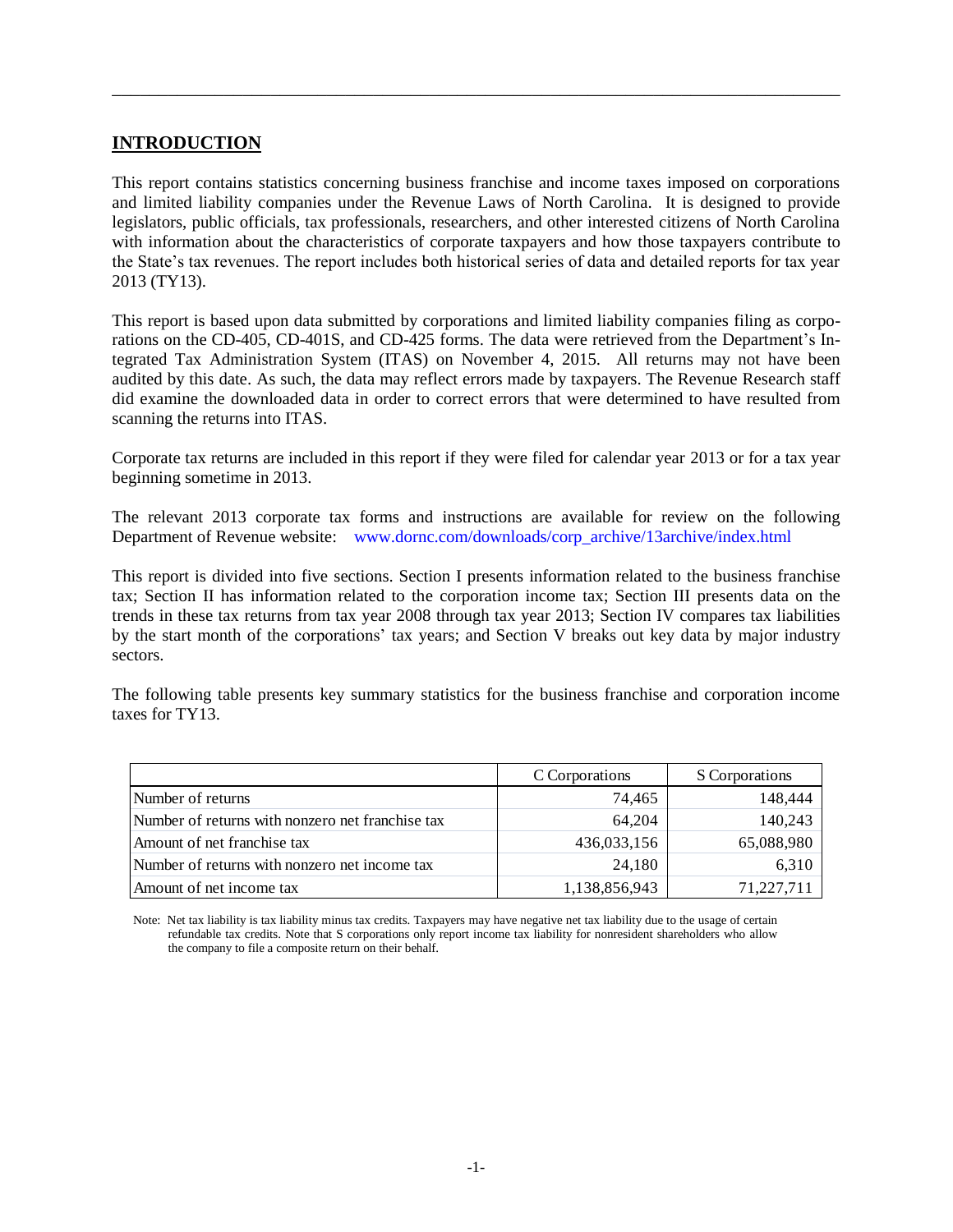## <span id="page-4-0"></span>**OVERVIEW OF TAXES COVERED BY THIS REPORT**

The following descriptions of the General Business Franchise Tax and Corporation Income Tax reflect the tax law in effect for 2013. These descriptions are not official interpretations of the Revenue Laws and should not be relied upon as representing the position of the Department of Revenue.

\_\_\_\_\_\_\_\_\_\_\_\_\_\_\_\_\_\_\_\_\_\_\_\_\_\_\_\_\_\_\_\_\_\_\_\_\_\_\_\_\_\_\_\_\_\_\_\_\_\_\_\_\_\_\_\_\_\_\_\_\_\_\_\_\_\_\_\_\_\_\_\_\_\_\_\_\_\_

## **FRANCHISE TAX**

The general business franchise tax is levied on business corporations doing business in the State (including those electing S corporation status). The tax is imposed on the largest of three alternative asset bases. These bases are (a) the amount of the capital stock, surplus, and undivided profits apportioned to the State (using the apportionment formula for corporation income); (b) 55% of appraised value of property in the State subject to local taxation; or (c) the book value of real and tangible personal property in the State, less any debt outstanding which was created to acquire or improve real property in the State. The tax is \$1.50 per \$1,000 of taxable assets.

Limited Liability Companies (LLC's) that elect to be taxed as corporations for federal income tax purposes became liable for franchise tax beginning in 2007 (as reported on TY2006 returns). LLC's that choose to file as S corporations in North Carolina became liable for tax beginning in 2009 (due on TY2008 returns). Electric power, water, and sewer utility companies pay a franchise tax based on their gross receipts and are exempt from the business franchise tax to the extent that their utilities franchise tax payments exceed their business franchise tax liability. The utilities franchise tax is not covered by this publication.<sup>1</sup>

The minimum franchise tax for companies covered by the tax is \$35. The tax on holding companies that receive more than 80% of their gross income from subsidiaries is capped at \$75,000 if the company uses the capital stock, surplus, and undivided profits base. (The taxpayer must ensure this amount is not less than the tax calculated using the alternative bases.)

## **CORPORATION INCOME TAX**

 $\overline{a}$ 

The corporation income tax applies to corporations that do business in North Carolina and that do not elect S-corporation status. The calculation of taxable income begins with Federal Taxable Income before Net Operating Loss. Additions to income are required for items including taxes based on income, capital loss carry-over, certain royalties paid to related members, contributions, and expenses attributable to income not taxed. Deductions from income are allowed for items including U.S. obligation interest, capital loss not deducted on the Federal return, and certain royalty payments received from related members.

The portion of this adjusted income that is subject to apportionment, less contributions to donees in other States, is apportioned to North Carolina based upon North Carolina's share of the corporation's property, payroll, and sales, with sales double-weighted in the formula. For several types of industries (utilities, construction contractors, securities dealers, loan companies, and corporations that receive more than 50% of their ordinary gross income from intangible property), apportionment is based only on the sales factor. Special apportionment rules apply to interstate carriers, railroads, and air and water transportation corporations. The Secretary of Revenue has the authority to approve an alternative method of apportionment if the taxpayer can establish evidence that the statutory formula operates to subject a greater portion of the corporation's income to tax than is attributable to its business in the State. Income

<sup>&</sup>lt;sup>1</sup> The utilities franchise tax (G.S. 105-116) has been repealed, effective July 1, 2014.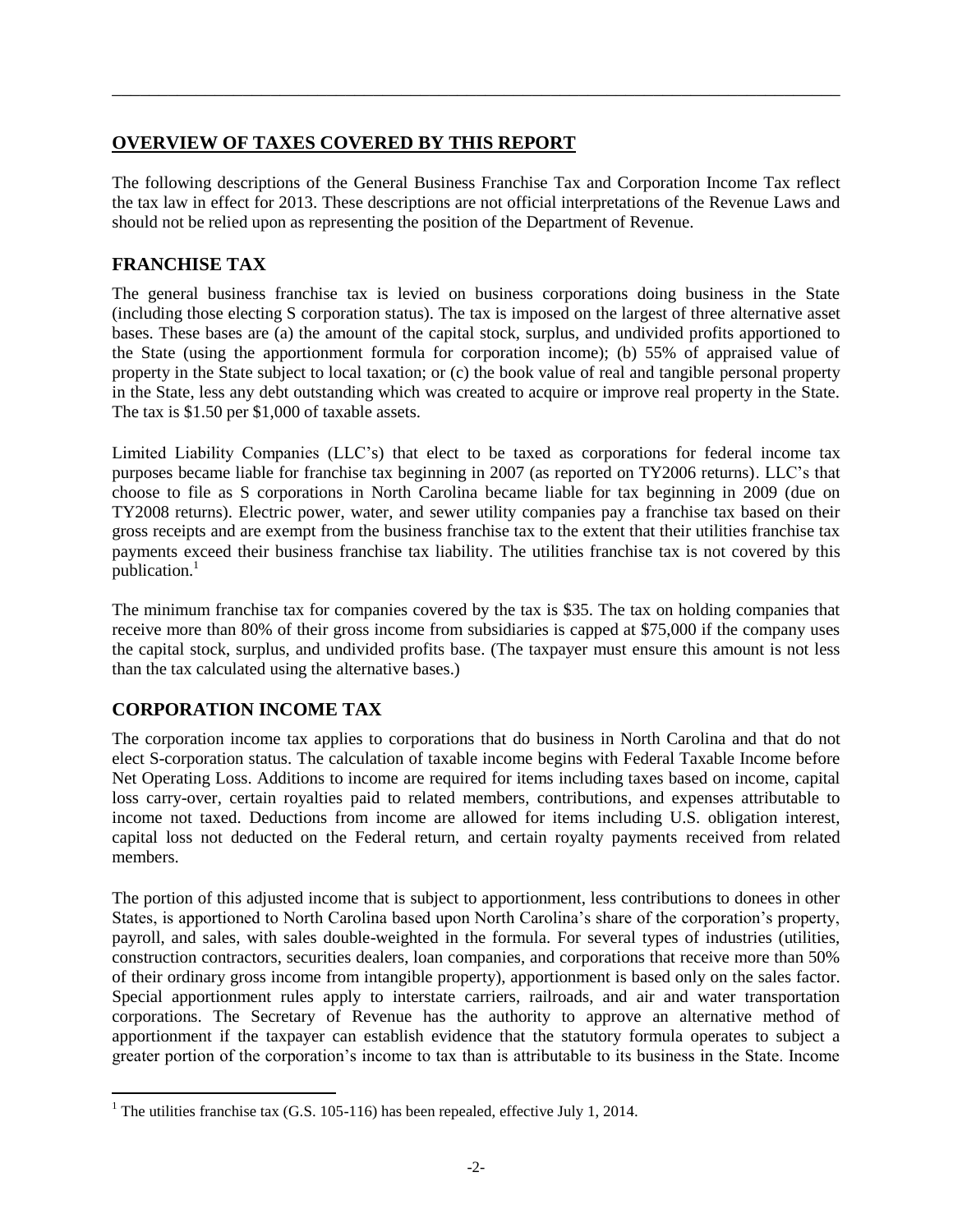not subject to apportionment is allocated to North Carolina if the business activity generating the income is located in North Carolina.

\_\_\_\_\_\_\_\_\_\_\_\_\_\_\_\_\_\_\_\_\_\_\_\_\_\_\_\_\_\_\_\_\_\_\_\_\_\_\_\_\_\_\_\_\_\_\_\_\_\_\_\_\_\_\_\_\_\_\_\_\_\_\_\_\_\_\_\_\_\_\_\_\_\_\_\_\_\_

Total income allocated and apportioned to North Carolina may be reduced by the value of net economic loss, percentage depletion over cost depletion, and qualified contributions to North Carolina donees. The net taxable income is taxed at a rate of 6.9%.

A taxpayer must add back 85% of the amount of bonus depreciation taken for federal income tax purposes during the tax year. This amount can then be deducted in equal installments over the next 5 tax years. Similar provisions existed for tax years 2008 through 2012. The State also adopted lower limits on Section 179 expensing for TY13, requiring an 85% addback of excess federal expensing.

S corporations must file returns at the corporation level, but the income tax is paid by shareholders through the individual income tax. S corporations do sometimes make payments on behalf of nonresident shareholders, and these payments are treated as corporation income tax. As a result, information concerning the income and tax liabilities of S-corporations is included in this report.

The following chart illustrates the relative importance of corporation tax revenues to overall State tax revenues. State tax revenues in Fiscal Year 2013-14 were \$23.4 billion. (Licenses and fees are included in this amount, but unemployment insurance contributions are not.) Net collections for the corporation income tax and the business franchise tax accounted for \$1.9 billion (8.2%) of the total.

The corporation taxes included in this report comprise the third largest category of revenues for the State government, surpassing the motor fuels tax, insurance gross premium tax, highway use taxes, alcoholic beverage taxes and tobacco products taxes. Only the individual income tax and the sales & use tax generated more revenue.



**Composition of Net State Tax Revenues by Tax Category, FY 13-14**

Note: The "other" category includes the highway use tax (2.6% of total), motor vehicle licenses (2.5%), insurance premiums tax (2.0%), utilities franchise tax (1.7%), alcoholic beverage tax (1.5%), and tobacco products tax (1.2%), among others. Unemployment insurance contributions are not included in this graph.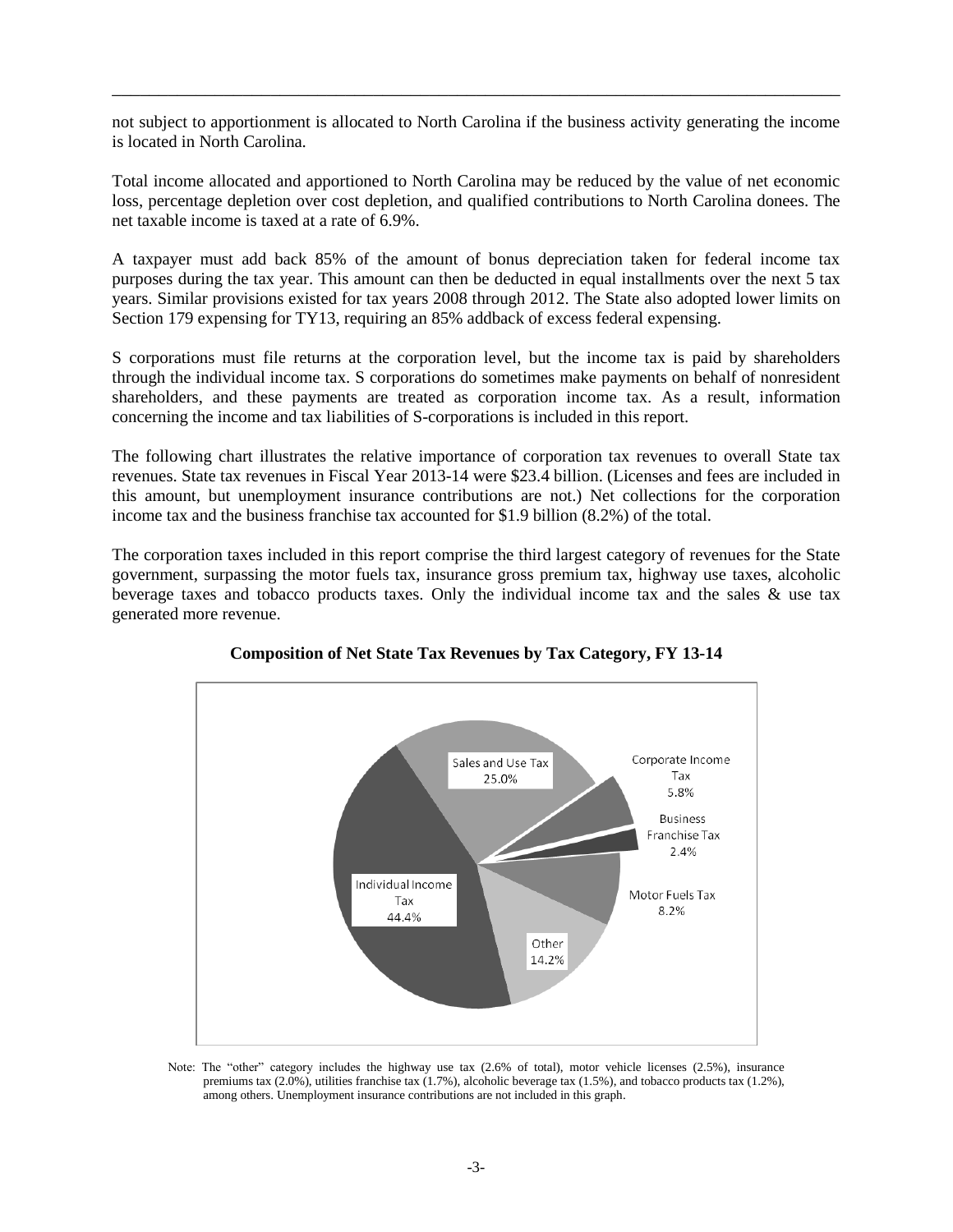## <span id="page-6-0"></span>**C CORPORATIONS**

Overall, the net franchise tax liability for the C corporation returns in this report totaled \$436.0 million. (Net tax liability is the amount of tax liability after deducting tax credits.) After excluding filers that were not liable for franchise tax (10,181 returns), the average amount due from the remaining 64,284 returns was \$6,783. Half of these taxpayers owed \$72 or less; and 99% of taxpayers owed less than \$110,334 each.

\_\_\_\_\_\_\_\_\_\_\_\_\_\_\_\_\_\_\_\_\_\_\_\_\_\_\_\_\_\_\_\_\_\_\_\_\_\_\_\_\_\_\_\_\_\_\_\_\_\_\_\_\_\_\_\_\_\_\_\_\_\_\_\_\_\_\_\_\_\_\_\_\_\_\_\_\_\_

In order to provide a distributional analysis for the franchise tax, returns have been broken out into 7 brackets based on their franchise taxable amount. The first bracket (\$0 to \$23,667) represents those taxpayers that had the minimum \$35 amount of tax due or were exempt from the franchise tax. The highest bracket (\$40,000,000+) includes taxpayers whose tax liability before credits would be at least \$60,000.

Table 1.1 shows the distribution of returns based on which tax base was used to calculate the taxable amount. The capital stock, surplus and undivided profits base was used on 45% of the 2013 tax year returns, followed by investment in tangible property base (12%), and appraised values in property base (6.9%). Thirty-six percent of the returns listed no assets because: 1) the taxpayer was exempt from franchise tax; 2) the 2013 tax year return was a final return; or 3) the taxpayer had no assets.

<span id="page-6-1"></span>

|                                           | <b>Number of C-Corporation Returns</b> |                                                      |                                                             |                                                         |              |
|-------------------------------------------|----------------------------------------|------------------------------------------------------|-------------------------------------------------------------|---------------------------------------------------------|--------------|
| <b>Franchise Taxable</b><br><b>Amount</b> | <b>No Assets</b><br><b>Listed</b>      | <b>Capital Stock,</b><br>Surplus &<br><b>Profits</b> | <b>Investment in</b><br><b>Tangible Property in</b><br>N.C. | <b>Appraised Value</b><br>of Property in<br><b>N.C.</b> | <b>Total</b> |
|                                           |                                        |                                                      |                                                             |                                                         |              |
| \$0-\$23,667                              | 26,667                                 | 7,696                                                | 1,961                                                       | 1.497                                                   | 37,821       |
| \$23,668-\$100,000                        |                                        | 6,346                                                | 1,982                                                       | 1,307                                                   | 9,635        |
| \$100,001-\$1,000,000                     | ۰                                      | 11,348                                               | 2,930                                                       | 1.730                                                   | 16,008       |
| \$1,000,001-\$5,000,000                   | ۰                                      | 4,483                                                | 1,087                                                       | 399                                                     | 5,969        |
| \$5,000,001-\$20,000,000                  | $\overline{\phantom{a}}$               | 2,165                                                | 545                                                         | 112                                                     | 2,822        |
| \$20,000,001-\$40,000,000                 | ۰                                      | 646                                                  | 193                                                         | 41                                                      | 880          |
| $$40,000,001+$                            | ۰                                      | 1,029                                                | 265                                                         | 36                                                      | 1,330        |
| <b>Total</b>                              | 26,667                                 | 33.713                                               | 8,963                                                       | 5,122                                                   | 74.465       |

#### **Table 1.1 C Corporation Returns by Tax Base Utilized Tax Year 2013**

Note: Amounts are based partially on unaudited returns. In cases where the tax bases were equal, the base listed earlier in the table (and on the tax return) was assigned.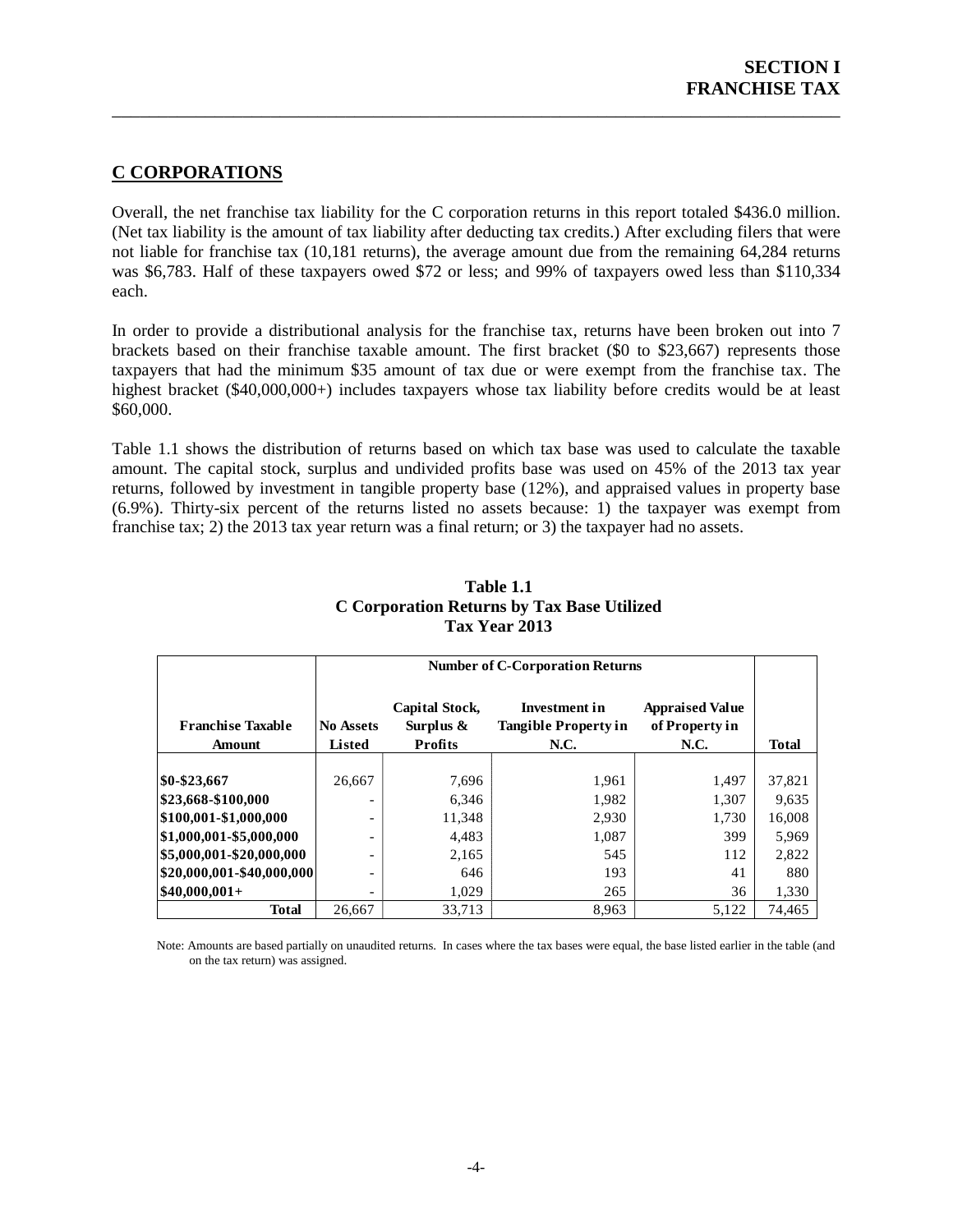Table 1.2 compares the net franchise tax liability by tax base utilized. The greatest share of tax paid (81%) was under the capital stock, surplus and undivided profits base. Taxpayers using the investment in tangible property base paid 16% of the franchise tax, while the appraised value in property base represented only 2.7% of the net tax liability.

\_\_\_\_\_\_\_\_\_\_\_\_\_\_\_\_\_\_\_\_\_\_\_\_\_\_\_\_\_\_\_\_\_\_\_\_\_\_\_\_\_\_\_\_\_\_\_\_\_\_\_\_\_\_\_\_\_\_\_\_\_\_\_\_\_\_\_\_\_\_\_\_\_\_\_\_\_\_

<span id="page-7-0"></span>

| Table 1.2                                                      |
|----------------------------------------------------------------|
| C Corporation Net Franchise Tax Liability by Tax Base Utilized |
| Tax Year 2013                                                  |

|                                    |                                   | Net Tax Liability (\$)                                |                                                                    |                                                  |              |
|------------------------------------|-----------------------------------|-------------------------------------------------------|--------------------------------------------------------------------|--------------------------------------------------|--------------|
| <b>Franchise Taxable</b><br>Amount | <b>No Assets</b><br><b>Listed</b> | <b>Capital Stock,</b><br><b>Surplus &amp; Profits</b> | <b>Investment</b> in<br><b>Tangible Property in</b><br><b>N.C.</b> | <b>Appraised Value</b><br>of Property in<br>N.C. | <b>Total</b> |
|                                    |                                   |                                                       |                                                                    |                                                  |              |
| \$0-\$23,667                       | 640,771                           | 265,120                                               | 67,039                                                             | 51,678                                           | 1,024,608    |
| \$23,668-\$100,000                 |                                   | 523,009                                               | 158,869                                                            | 104,862                                          | 786.740      |
| \$100,001-\$1,000,000              |                                   | 6,142,615                                             | 1,507,657                                                          | 877,627                                          | 8,527,899    |
| \$1,000,001-\$5,000,000            |                                   | 15.207.559                                            | 3,763,694                                                          | 1,203,413                                        | 20,174,666   |
| \$5,000,001-\$20,000,000           |                                   | 31,974,523                                            | 8,097,845                                                          | 1,643,815                                        | 41,716,183   |
| \$20,000,001-\$40,000,000          |                                   | 26,122,845                                            | 7,219,375                                                          | 1,611,051                                        | 34,953,271   |
| $$40,000,001+$                     |                                   | 272,515,024                                           | 50.079.644                                                         | 6,255,121                                        | 328,849,789  |
| <b>Total</b>                       | 640.771                           | 352,750,695                                           | 70.894.123                                                         | 11.747.567                                       | 436,033,156  |

Note: Figures are based partially on unaudited returns.

<span id="page-7-1"></span>Figure 1.3 illustrates graphically the summary data in Tables 1.1 and 1.2.

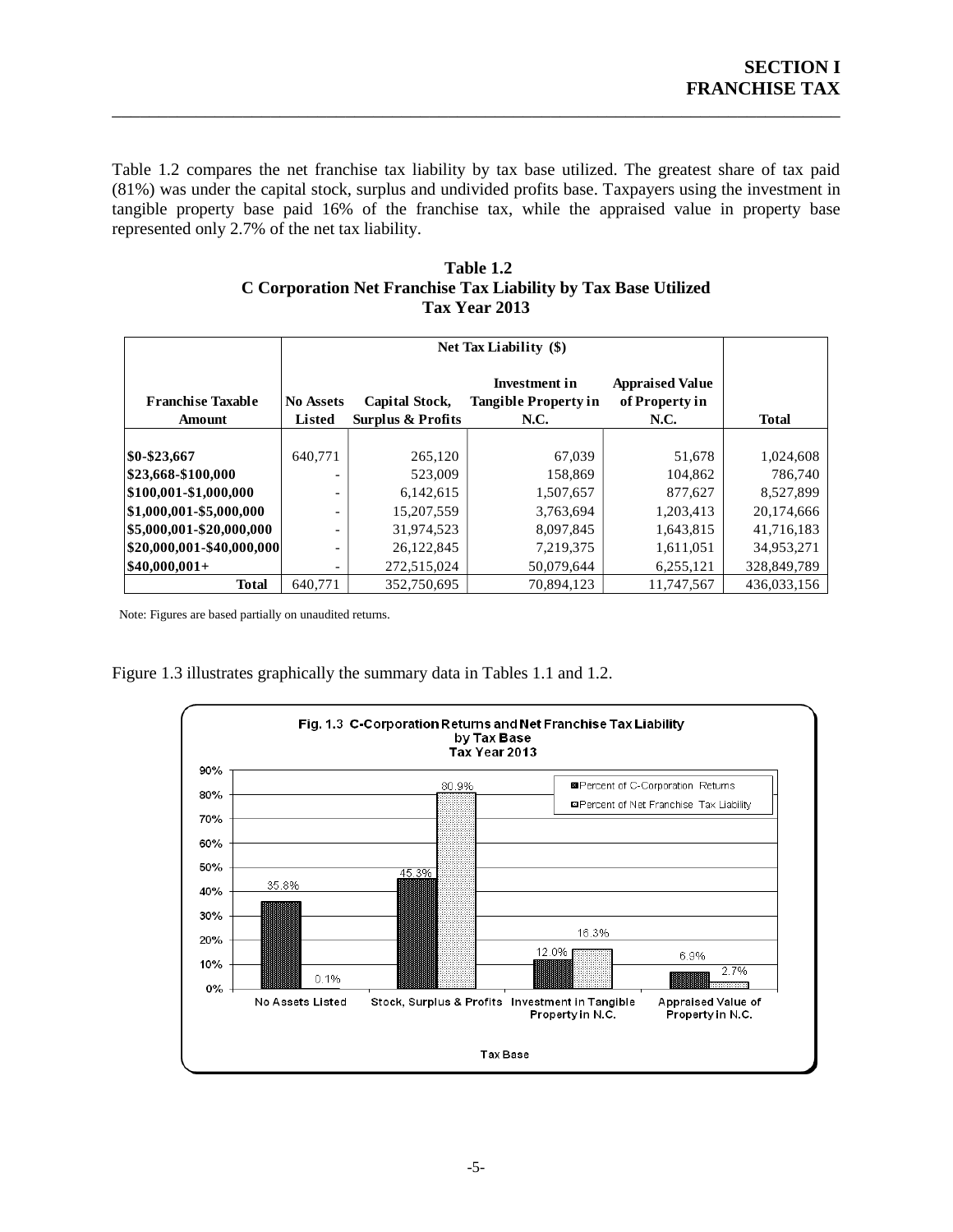Table 1.4 and Figure 1.5 provide the distribution of C corporation returns and net franchise tax liability by taxable amount. Taxpayers with franchise taxable amount of at least \$40 million made up only 1.8% of the returns, but paid 75.4% of net franchise tax.

\_\_\_\_\_\_\_\_\_\_\_\_\_\_\_\_\_\_\_\_\_\_\_\_\_\_\_\_\_\_\_\_\_\_\_\_\_\_\_\_\_\_\_\_\_\_\_\_\_\_\_\_\_\_\_\_\_\_\_\_\_\_\_\_\_\_\_\_\_\_\_\_\_\_\_\_\_\_

#### <span id="page-8-0"></span>**Table 1.4 C Corporation Returns and Net Franchise Tax Liability by Franchise Taxable Amount Tax Year 2013**

| <b>Franchise Taxable</b>  | Number of                 |        | <b>Net Franchise</b> |         |
|---------------------------|---------------------------|--------|----------------------|---------|
| <b>Amount</b>             | <b>Returns</b><br>Percent |        | Tax Liability $(\$)$ | Percent |
|                           |                           |        |                      |         |
| \$0-\$23,667              | 37,821                    | 50.8%  | 1,024,608            | 0.2%    |
| \$23,668-\$100,000        | 9,635                     | 12.9%  | 786,740              | 0.2%    |
| \$100,001-\$1,000,000     | 16,008                    | 21.5%  | 8,527,899            | 2.0%    |
| \$1,000,001-\$5,000,000   | 5,969                     | 8.0%   | 20,174,666           | 4.6%    |
| \$5,000,001-\$20,000,000  | 2,822                     | 3.8%   | 41,716,183           | 9.6%    |
| \$20,000,001-\$40,000,000 | 880                       | 1.2%   | 34,953,271           | 8.0%    |
| $$40,000,001+$            | 1,330                     | 1.8%   | 328,849,789          | 75.4%   |
| Total                     | 74,465                    | 100.0% | 436,033,156          | 100.0%  |

Note: Figures are based partially on unaudited returns. Breakout percentages may not add to totals due to rounding.

<span id="page-8-1"></span>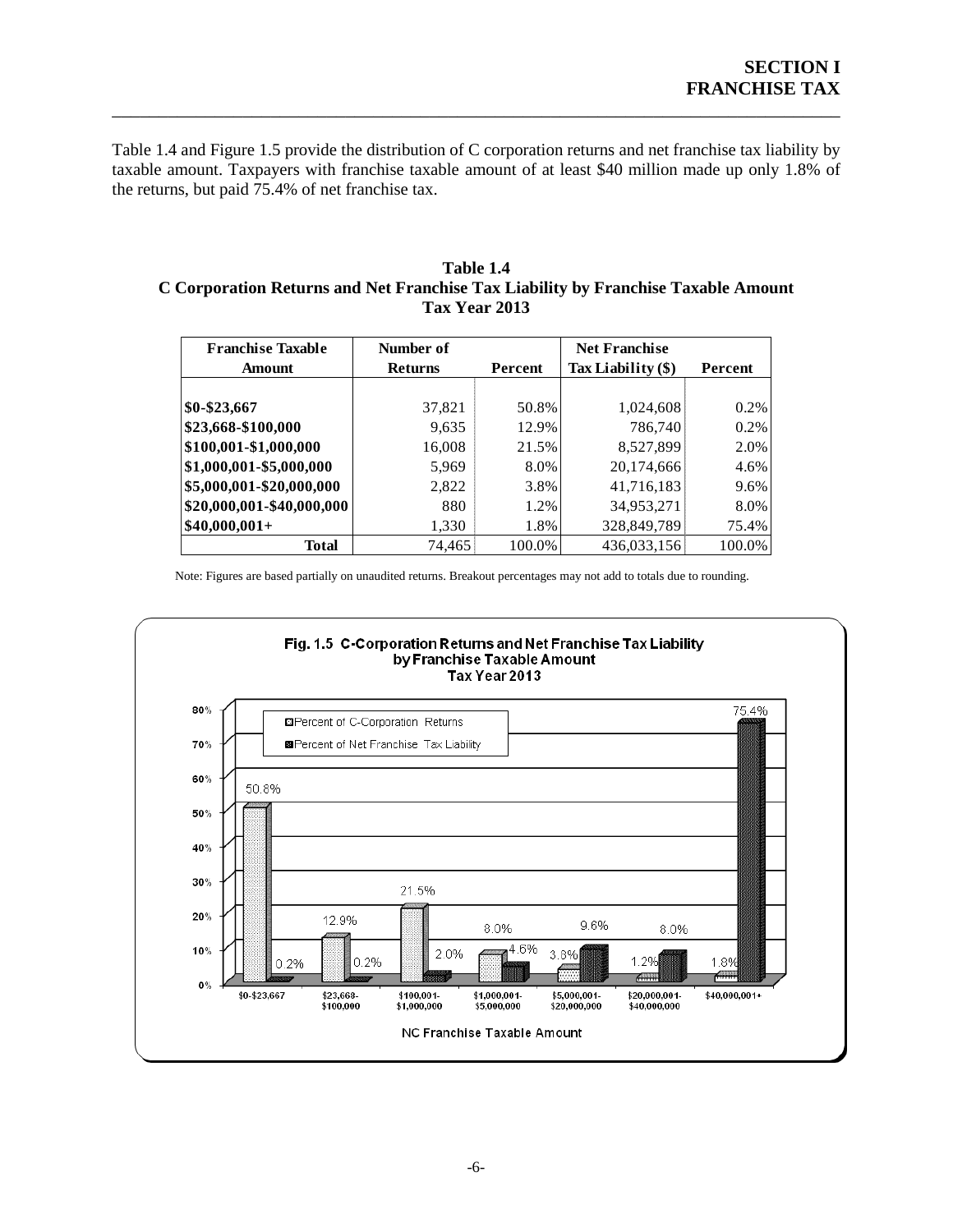Table 1.6 and Figure 1.7 compare the number of C corporation returns taking franchise tax credits and amount of credits taken by taxable amount brackets. Only 1,632 (2.5%) of the taxable returns took credits. Returns with franchise taxable amount greater than \$40 million comprised only 22.0% of the returns taking credits, but 92.1% of the credits taken.

\_\_\_\_\_\_\_\_\_\_\_\_\_\_\_\_\_\_\_\_\_\_\_\_\_\_\_\_\_\_\_\_\_\_\_\_\_\_\_\_\_\_\_\_\_\_\_\_\_\_\_\_\_\_\_\_\_\_\_\_\_\_\_\_\_\_\_\_\_\_\_\_\_\_\_\_\_\_

<span id="page-9-0"></span>

| Table 1.6                                                                      |
|--------------------------------------------------------------------------------|
| C Corporation Returns Taking Franchise Tax Credits and Amount of Credits Taken |
| Tax Year 2013                                                                  |

| <b>Franchise Taxable</b>  | Number of<br><b>Returns Taking</b> |                | Amount of          |         |
|---------------------------|------------------------------------|----------------|--------------------|---------|
| Amount                    | <b>Credits</b>                     | <b>Percent</b> | Credits Taken (\$) | Percent |
|                           |                                    |                |                    |         |
| \$0-\$23,667              | 175                                | 10.7%          | 21,222             | 0.0%    |
| \$23,668-\$100,000        | 118                                | 7.2%           | 5,862              | $0.0\%$ |
| \$100,001-\$1,000,000     | 320                                | 19.6%          | 118,419            | 0.2%    |
| \$1,000,001-\$5,000,000   | 249                                | 15.3%          | 377,753            | 0.6%    |
| \$5,000,001-\$20,000,000  | 265                                | 16.2%          | 1,857,230          | 2.9%    |
| \$20,000,001-\$40,000,000 | 146                                | 8.9%           | 2,610,477          | 4.1%    |
| $$40,000,001+$            | 359                                | 22.0%          | 58,346,913         | 92.1%   |
| Total                     | 1,632                              | 100.0%         | 63,337,876         | 100.0%  |

Note: Figures are based partially on unaudited returns. Breakout percentages may not add to totals due to rounding.

<span id="page-9-1"></span>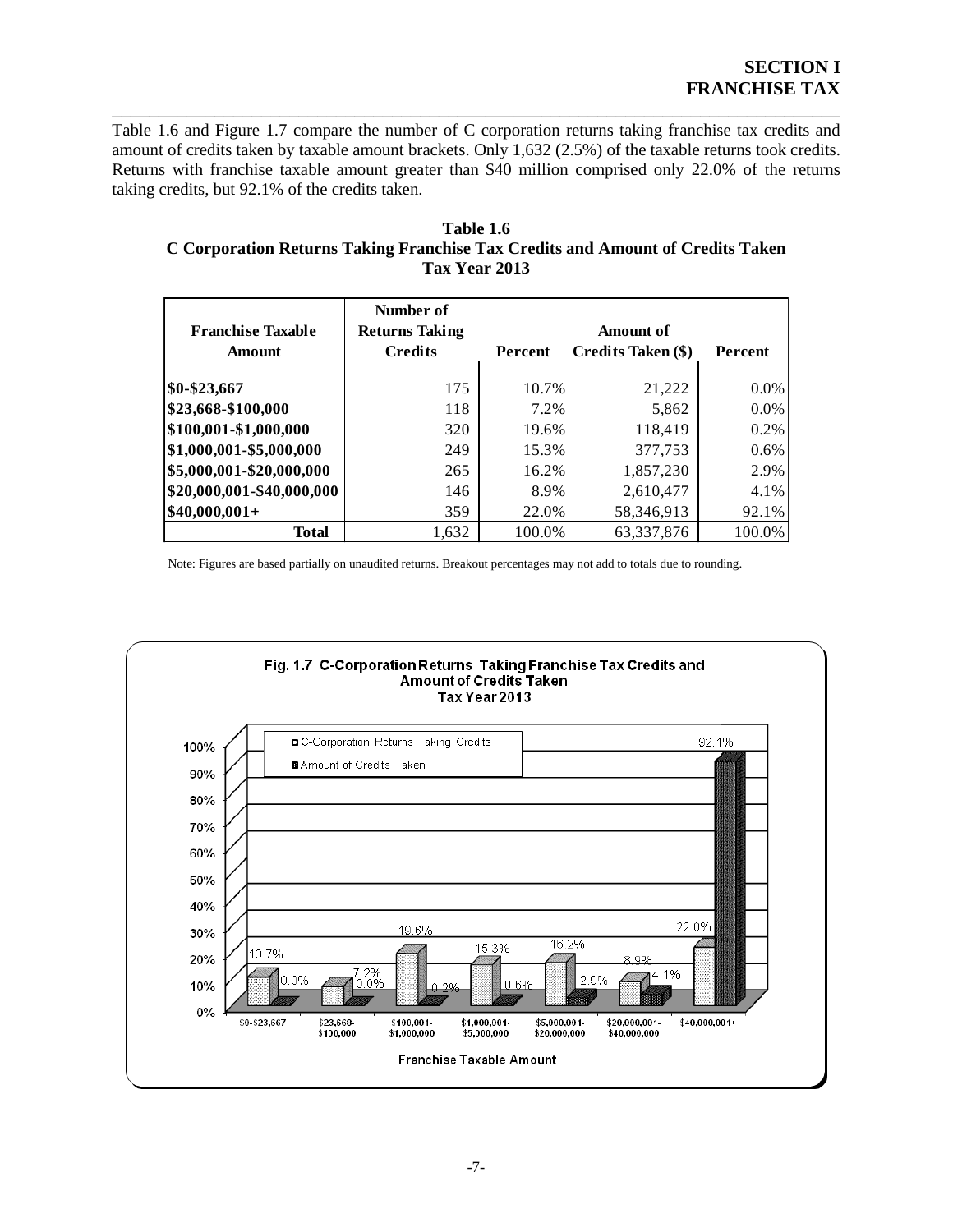Table 1.8 shows the amount of franchise tax credits by credit type and franchise taxable amount. On average, credits offset 13.4% of tax liability for taxpayers whose taxable amount was above \$5 million and 1.7% for those with lower taxable amounts.

\_\_\_\_\_\_\_\_\_\_\_\_\_\_\_\_\_\_\_\_\_\_\_\_\_\_\_\_\_\_\_\_\_\_\_\_\_\_\_\_\_\_\_\_\_\_\_\_\_\_\_\_\_\_\_\_\_\_\_\_\_\_\_\_\_\_\_\_\_\_\_\_\_\_\_\_\_\_

#### <span id="page-10-0"></span>**Table 1.8 C Corporation Franchise Tax Credits Taken by Credit Type and Franchise Taxable Amount Tax Year 2013**

|                                                      |                | <b>All Returns</b> |                | <b>Taxable Amount</b><br>$\leq$ \$5,000,000 |                | <b>Taxable Amount</b><br>$$5,000,001+$ |  |
|------------------------------------------------------|----------------|--------------------|----------------|---------------------------------------------|----------------|----------------------------------------|--|
| <b>Income Tax Credits</b>                            | <b>Number</b>  | <b>Amount</b>      | <b>Number</b>  | Amount                                      | <b>Number</b>  | <b>Amount</b>                          |  |
|                                                      | оf             | Claimed            | оf             | Claimed                                     | of             | Claimed                                |  |
|                                                      | <b>Credits</b> | $($ \$             | <b>Credits</b> | $($)$                                       | <b>Credits</b> | $($)$                                  |  |
| <b>Short Period Credit for Change in Income Year</b> | 444            | 7,615,463          | 280            | 237,783                                     | 164            | 7,377,680                              |  |
| + Other Credits Claimed*                             | 207            | 11,991,718         | 179            | 28,356                                      | 28             | 11,963,362                             |  |
| - Other Credits Not Taken **                         | --             | (9,254,837)        | --             | (8,147)                                     | --             | (9,246,690)                            |  |
| + Credits Subject to 50% Limit Taken                 | 1,015          | 52,985,532         | 417            | 265,264                                     | 598            | 52,720,268                             |  |
| $=$ Credits Taken                                    | 1.632          | 63.337.876         | 862            | 523.256                                     | 770            | 62.814.620                             |  |

\* These credits include Renovating Historic Mill Facility, Piped Natural Gas, Recycling Facilities, Expenses Related to Dividends, and Additional Annual Report Fee Paid.

\*\* Credits were not taken against tax because a taxpayer's liability was less than the amount of credits claimed or because of taxpayer error.

Note: Confidentiality prevents the disclosure of the individual credits and credit amounts. Figures are based on both audited and unaudited returns.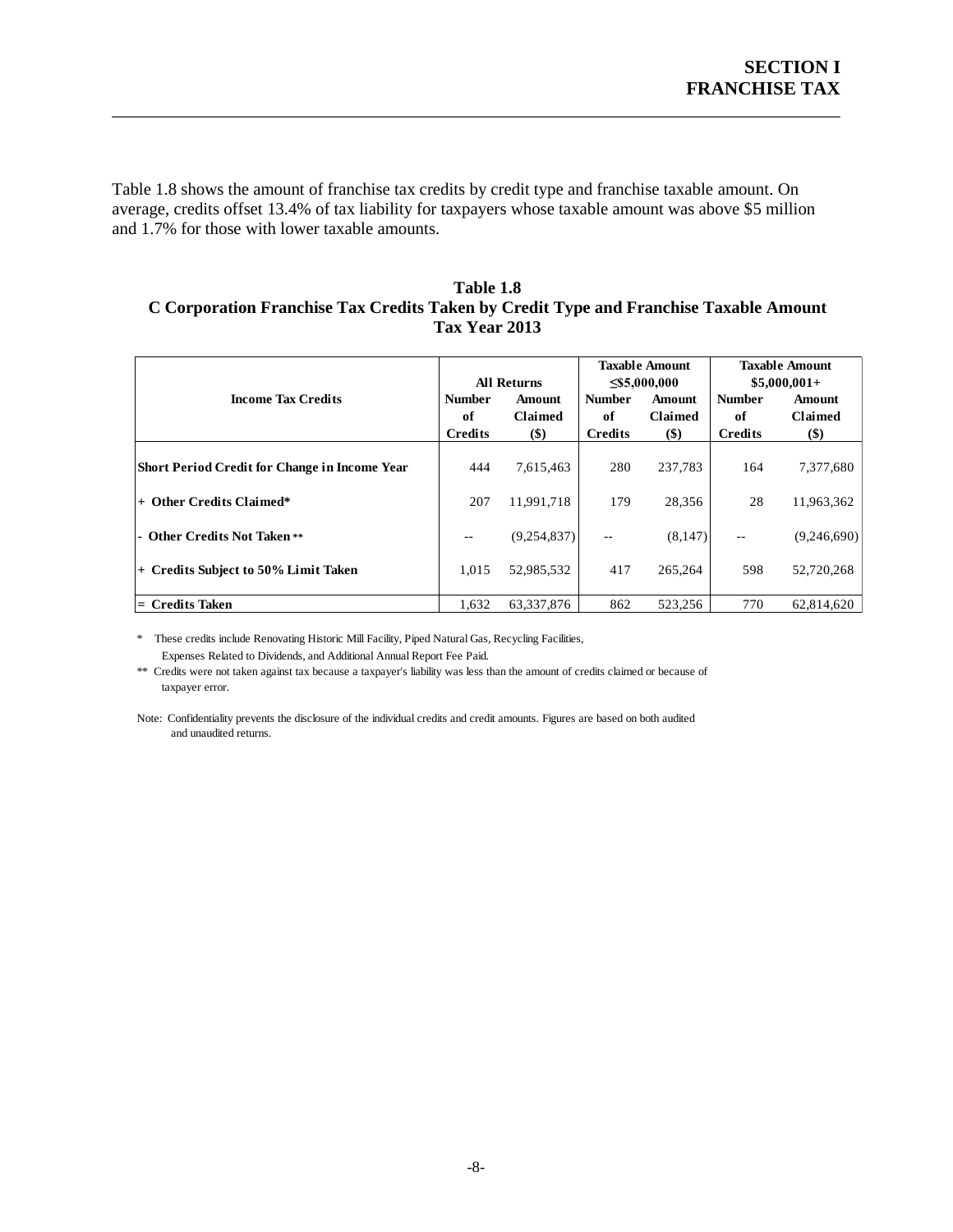#### <span id="page-11-0"></span>**S CORPORATIONS**

Table 1.9 shows the distribution of S corporation returns by franchise tax base. The capital stock, surplus and undivided profits base was used on 45% of 2013 tax year returns, followed by investment in tangible property base (19%), and appraised values in property (13.5%). Twenty-three percent of the returns listed no assets because: 1) the taxpayer was exempt from franchise tax; 2) the 2013 tax year return was a final return; or 3) the taxpayer had no assets.

\_\_\_\_\_\_\_\_\_\_\_\_\_\_\_\_\_\_\_\_\_\_\_\_\_\_\_\_\_\_\_\_\_\_\_\_\_\_\_\_\_\_\_\_\_\_\_\_\_\_\_\_\_\_\_\_\_\_\_\_\_\_\_\_\_\_\_\_\_\_\_\_\_\_\_\_\_\_

<span id="page-11-1"></span>

|                           |                  |                                        | Tax Year 2013                                       |                                          |              |  |  |
|---------------------------|------------------|----------------------------------------|-----------------------------------------------------|------------------------------------------|--------------|--|--|
|                           |                  | <b>Number of S-Corporation Returns</b> |                                                     |                                          |              |  |  |
| <b>Franchise Taxable</b>  | <b>No Assets</b> | Capital Stock,<br>Surplus $\&$         | <b>Investment in</b><br><b>Tangible Property in</b> | <b>Appraised Value</b><br>of Property in |              |  |  |
| Amount                    | <b>Listed</b>    | <b>Profits</b>                         | <b>N.C.</b>                                         | N.C.                                     | <b>Total</b> |  |  |
|                           |                  |                                        |                                                     |                                          |              |  |  |
| \$0-\$23,667              | 34,365           | 27,959                                 | 8,795                                               | 7,947                                    | 79,066       |  |  |
| \$23,668-\$100,000        |                  | 17,683                                 | 8,564                                               | 5,086                                    | 31,333       |  |  |
| \$100,001-\$1,000,000     |                  | 16,932                                 | 8,512                                               | 5,687                                    | 31,131       |  |  |
| \$1,000,001-\$5,000,000   |                  | 3,032                                  | 1,381                                               | 1,145                                    | 5,558        |  |  |
| \$5,000,001-\$20,000,000  |                  | 593                                    | 397                                                 | 166                                      | 1,156        |  |  |
| \$20,000,001-\$40,000,000 |                  | 66                                     | 46                                                  | 14                                       | 126          |  |  |
| $$40,000,001+$            |                  | 43                                     | 22                                                  | 9                                        | 74           |  |  |
| <b>Total</b>              | 34,365           | 66.308                                 | 27,717                                              | 20,054                                   | 148,444      |  |  |

## **Table 1.9 S Corporation Returns by Tax Base Utilized**

Note: Figures are based partially on unaudited returns. In cases where the bases were equal, the base listed earlier in the table (and on the return) was assigned

<span id="page-11-2"></span>Table 1.10 and Figure 1.11 provide the number of S corporation returns and net franchise tax liability by tax base utilized. The greatest share of tax paid (53.3%) was under the capital stock, surplus and undivided profits base.

| <b>Table 1.10</b>                                              |
|----------------------------------------------------------------|
| S Corporation Net Franchise Tax Liability by Tax Base Utilized |
| Tax Year 2013                                                  |

|                                    |                                   | Net Tax Liability (\$)                          |                                                             |                                                         |              |  |  |  |
|------------------------------------|-----------------------------------|-------------------------------------------------|-------------------------------------------------------------|---------------------------------------------------------|--------------|--|--|--|
| <b>Franchise Taxable</b><br>Amount | <b>No Assets</b><br><b>Listed</b> | CapitalStock,<br>Surplus $\&$<br><b>Profits</b> | Investment in<br><b>Tangible Property in</b><br><b>N.C.</b> | <b>Appraised Value</b><br>of Property in<br><b>N.C.</b> | <b>Total</b> |  |  |  |
|                                    |                                   |                                                 |                                                             |                                                         |              |  |  |  |
| \$0-\$23,667                       | 977,663                           | 949,427                                         | 298,412                                                     | 267,524                                                 | 2,493,026    |  |  |  |
| \$23,668-\$100,000                 | ۰                                 | 1,361,866                                       | 667,362                                                     | 391,400                                                 | 2,420,628    |  |  |  |
| \$100,001-\$1,000,000              | -                                 | 7,753,842                                       | 3,801,523                                                   | 2,720,431                                               | 14,275,796   |  |  |  |
| \$1,000,001-\$5,000,000            | ۰                                 | 9,374,903                                       | 4,378,082                                                   | 3,464,867                                               | 17,217,852   |  |  |  |
| \$5,000,001-\$20,000,000           | -                                 | 7,722,157                                       | 5,364,572                                                   | 2,094,989                                               | 15,181,718   |  |  |  |
| $ $20,000,001$ -\$40,000,000       | ٠                                 | 2,625,831                                       | 1,792,200                                                   | 570,515                                                 | 4,988,546    |  |  |  |
| $$40,000,001+$                     | Ξ.                                | 4,893,798                                       | 2,717,497                                                   | 900,119                                                 | 8,511,414    |  |  |  |
| <b>Total</b>                       | 977,663                           | 34.681.824                                      | 19.019.648                                                  | 10.409.845                                              | 65.088.980   |  |  |  |

Note: Figures are based partially on unaudited returns.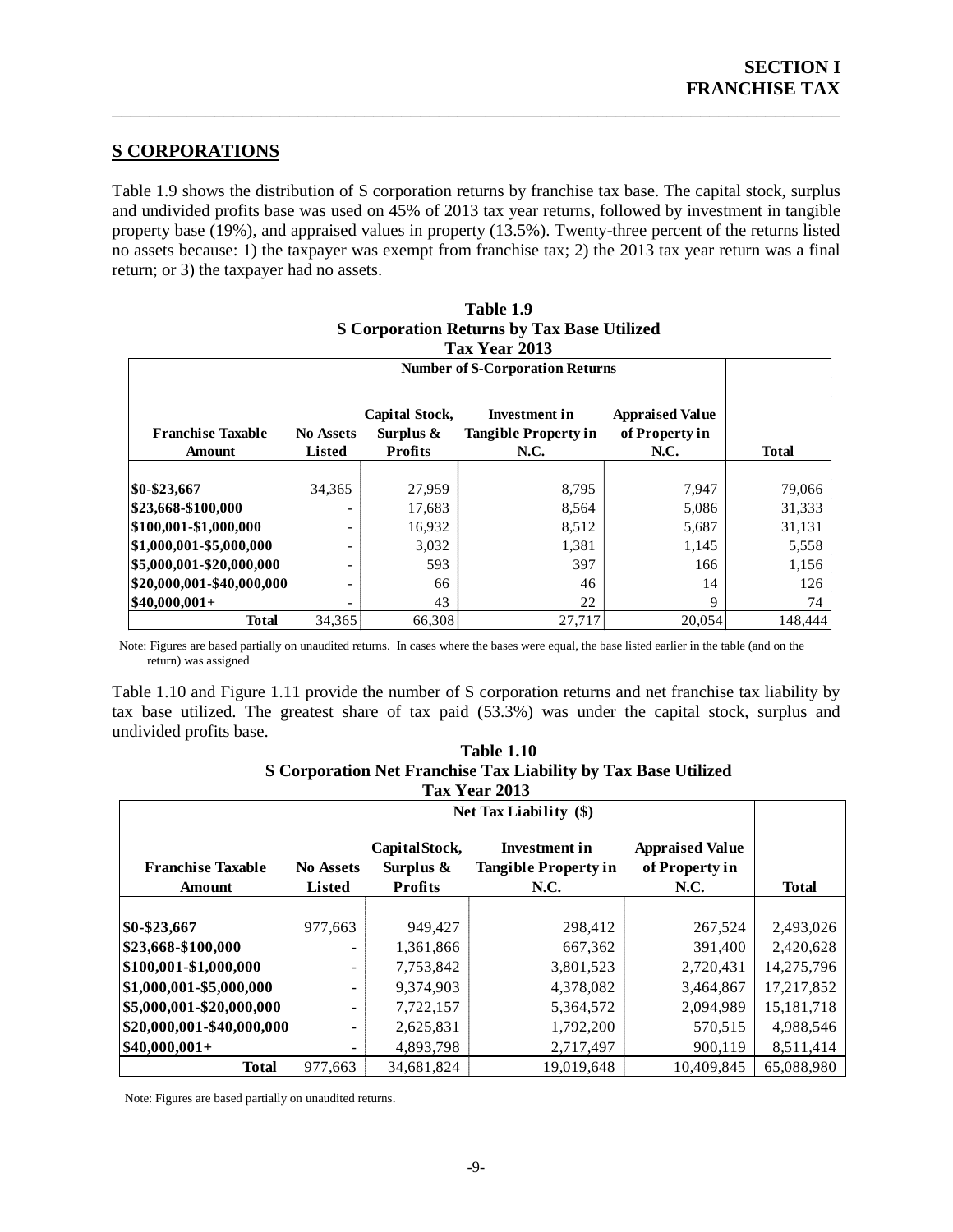<span id="page-12-0"></span>

\_\_\_\_\_\_\_\_\_\_\_\_\_\_\_\_\_\_\_\_\_\_\_\_\_\_\_\_\_\_\_\_\_\_\_\_\_\_\_\_\_\_\_\_\_\_\_\_\_\_\_\_\_\_\_\_\_\_\_\_\_\_\_\_\_\_\_\_\_\_\_\_\_\_\_\_\_\_

Table 1.12 and Figure 1.13 compare the distribution of S corporation returns and net franchise tax liability. The average tax was \$456, although half of taxpayers had a tax liability of \$35 or less. Twentysix taxpayers had a net tax liability above \$100,000.

<span id="page-12-1"></span>

| <b>Table 1.12</b>                                                                 |
|-----------------------------------------------------------------------------------|
| S Corporation Returns and Net Franchise Tax Liability by Franchise Taxable Amount |
| Tax Year 2013                                                                     |

| <b>Franchise Taxable</b><br>Amount | Number of<br><b>Returns</b> | Percent | <b>Net Franchise</b><br>Tax Liability $(\$)$ | Percent |
|------------------------------------|-----------------------------|---------|----------------------------------------------|---------|
|                                    |                             |         |                                              |         |
| $$0 - $23,667$                     | 79,066                      | 53.3%   | 2,493,026                                    | 3.8%    |
| \$23,668-\$100,000                 | 31,333                      | 21.1%   | 2,420,628                                    | 3.7%    |
| \$100,001-\$1,000,000              | 31,131                      | 21.0%   | 14,275,796                                   | 21.9%   |
| \$1,000,001-\$5,000,000            | 5,558                       | 3.7%    | 17,217,852                                   | 26.5%   |
| \$5,000,001-\$20,000,000           | 1,156                       | 0.8%    | 15,181,718                                   | 23.3%   |
| \$20,000,001-\$40,000,000          | 126                         | $0.1\%$ | 4,988,546                                    | 7.7%    |
| $$40,000,001+$                     | 74                          | $0.0\%$ | 8,511,414                                    | 13.1%   |
| Total                              | 148,444                     | 100.0%  | 65,088,980                                   | 100.0%  |

Note: Figures are based partially on unaudited returns. Breakout percentages may not add to totals due to rounding.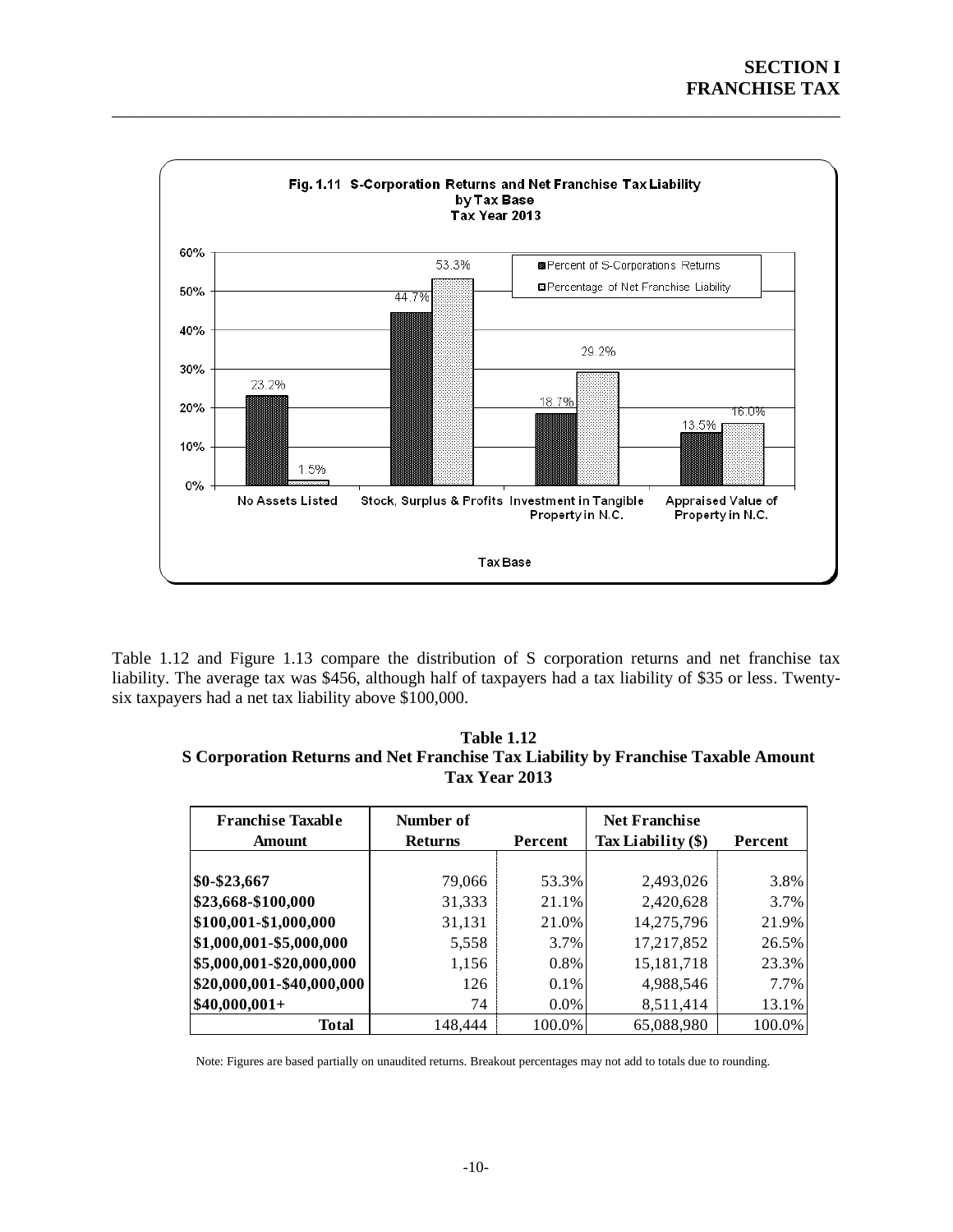

\_\_\_\_\_\_\_\_\_\_\_\_\_\_\_\_\_\_\_\_\_\_\_\_\_\_\_\_\_\_\_\_\_\_\_\_\_\_\_\_\_\_\_\_\_\_\_\_\_\_\_\_\_\_\_\_\_\_\_\_\_\_\_\_\_\_\_\_\_\_\_\_\_\_\_\_\_\_

<span id="page-13-0"></span>Table 1.14 and Figure 1.15 show the number of returns taking franchise tax credits and amount of credits taken. Returns with a franchise taxable amount greater than \$40 million comprised 0.3% of the returns taking credits and 43.4% of the credits taken.

<span id="page-13-1"></span>**Table 1.14 S Corporation Returns Taking Franchise Tax Credits and Amount of Credits Taken Tax Year 2013**

| <b>Franchise Taxable</b><br><b>Amount</b> | <b>Number of Returns</b><br><b>Taking Credits</b> | Percent | <b>Amount of Credits</b><br>Taken (\$) | Percent |  |  |  |  |  |
|-------------------------------------------|---------------------------------------------------|---------|----------------------------------------|---------|--|--|--|--|--|
|                                           |                                                   |         |                                        |         |  |  |  |  |  |
| \$0-\$23,667                              | 1,566                                             | 41.6%   | 70,320                                 | 4.0%    |  |  |  |  |  |
| \$23,668-\$100,000                        | 922                                               | 24.5%   | 71,895                                 | 4.1%    |  |  |  |  |  |
| \$100,001-\$1,000,000                     | 968                                               | 25.7%   | 176,878                                | 10.0%   |  |  |  |  |  |
| \$1,000,001-\$5,000,000                   | 196                                               | 5.2%    | 137,414                                | 7.8%    |  |  |  |  |  |
| \$5,000,001-\$20,000,000                  | 80                                                | 2.1%    | 365,584                                | 20.6%   |  |  |  |  |  |
| \$20,000,001-\$40,000,000                 | 17                                                | 0.5%    | 180,114                                | 10.2%   |  |  |  |  |  |
| $$40,000,001+$                            | 13                                                | 0.3%    | 769,973                                | 43.4%   |  |  |  |  |  |
| <b>Total</b>                              | 3.762                                             | 100.0%  | 1,772,178                              | 100.0%  |  |  |  |  |  |

Note: Figures are based partially on unaudited returns. Breakout percentages may not add to totals due to rounding.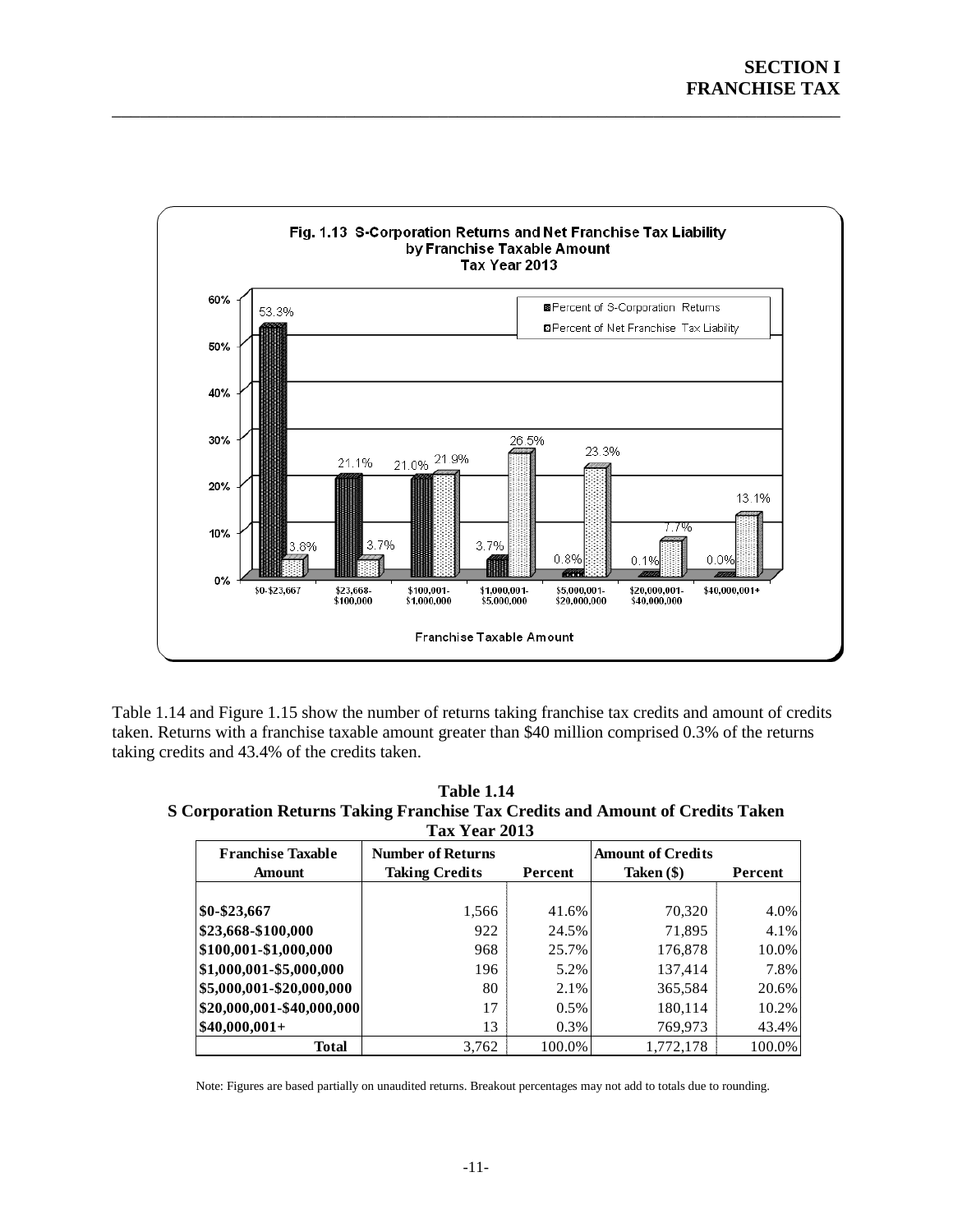<span id="page-14-0"></span>

\_\_\_\_\_\_\_\_\_\_\_\_\_\_\_\_\_\_\_\_\_\_\_\_\_\_\_\_\_\_\_\_\_\_\_\_\_\_\_\_\_\_\_\_\_\_\_\_\_\_\_\_\_\_\_\_\_\_\_\_\_\_\_\_\_\_\_\_\_\_\_\_\_\_\_\_\_\_

<span id="page-14-1"></span>Table 1.16 shows the amount of franchise tax credits by credit type and franchise taxable amount.

| <b>Table 1.16</b>                                                                     |
|---------------------------------------------------------------------------------------|
| S Corporation Franchise Tax Credits Taken by Credit Type and Franchise Taxable Amount |
| Tax Year 2013                                                                         |

|                                                     | <b>All Returns</b>                    |                                        |                                       | <b>Taxable Amount</b><br>$\leq$ \$5,000,000 | <b>Taxable Amount</b><br>$$5,000,001+$ |                                 |
|-----------------------------------------------------|---------------------------------------|----------------------------------------|---------------------------------------|---------------------------------------------|----------------------------------------|---------------------------------|
| <b>Income Tax Credits</b>                           | <b>Number</b><br>of<br><b>Credits</b> | <b>Amount</b><br><b>Claimed</b><br>\$) | <b>Number</b><br>of<br><b>Credits</b> | Amount<br><b>Claimed</b><br>\$)             | <b>Number</b><br>of<br><b>Credits</b>  | Amount<br><b>Claimed</b><br>\$) |
| <b>Short Period Credit for Change in Income Yea</b> | 185                                   | 96.608                                 | 174                                   | 43,506                                      | 11                                     | 53,102                          |
| $+$ Other Credits Claimed*                          | 3,322                                 | 582,358                                | 3.294                                 | 577,733                                     | 28                                     | 4,625                           |
| - Other Credits Not Taken **                        |                                       | (292,013)                              | $- -$                                 | (292,013)                                   |                                        |                                 |
| <b>Credits Subject to 50% Limit Taken</b><br>$+$    | 295                                   | 1,385,225                              | 220                                   | 127.281                                     | 75                                     | 1,257,944                       |

\* This category include Piped Natural Gas, LLC Report Fee and Other Non-Limited Franchise Credits

\*\* Credits were not taken against tax because taxpayer's liability was less than the amount of credits claimed or because of taxpayer error.

Note: Confidentiality prevents the disclosure of the individual credits and credits amount. Figures are partially based on unaudited returns.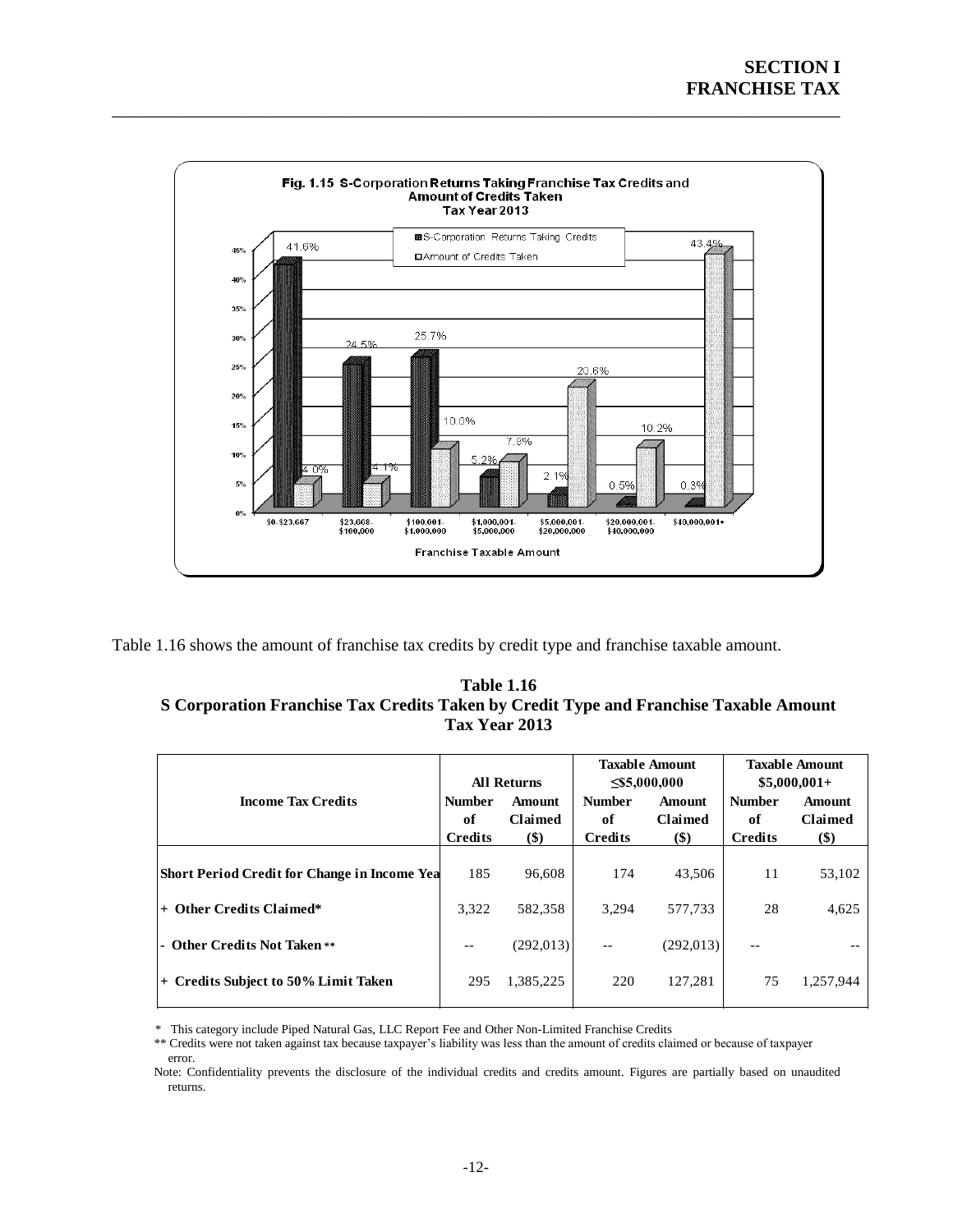## <span id="page-15-0"></span>**C & S CORPORATIONS COMBINED**

Figure 1.17 compares the number of returns and net franchise tax liability for all C and S corporations combined by tax base used. The largest amount of net franchise tax was paid by the returns having capital stock, surplus and profits as the tax base. Twenty-seven percent of the returns listed no assets because: 1) the taxpayer was exempt from franchise tax; 2) the 2013 tax year return was a final return; 3) or the taxpayer had no assets.

\_\_\_\_\_\_\_\_\_\_\_\_\_\_\_\_\_\_\_\_\_\_\_\_\_\_\_\_\_\_\_\_\_\_\_\_\_\_\_\_\_\_\_\_\_\_\_\_\_\_\_\_\_\_\_\_\_\_\_\_\_\_\_\_\_\_\_\_\_\_\_\_\_\_\_\_\_\_



Figure 1.18 shows the number of C and S corporation returns and net franchise tax liability. The top 2.9% of returns, by taxable amount, paid 86.6% of the tax. Taxpayers with franchise taxable amount over \$20 million made up 1.1% of the returns, but paid 75.3% of net franchise tax.

<span id="page-15-1"></span>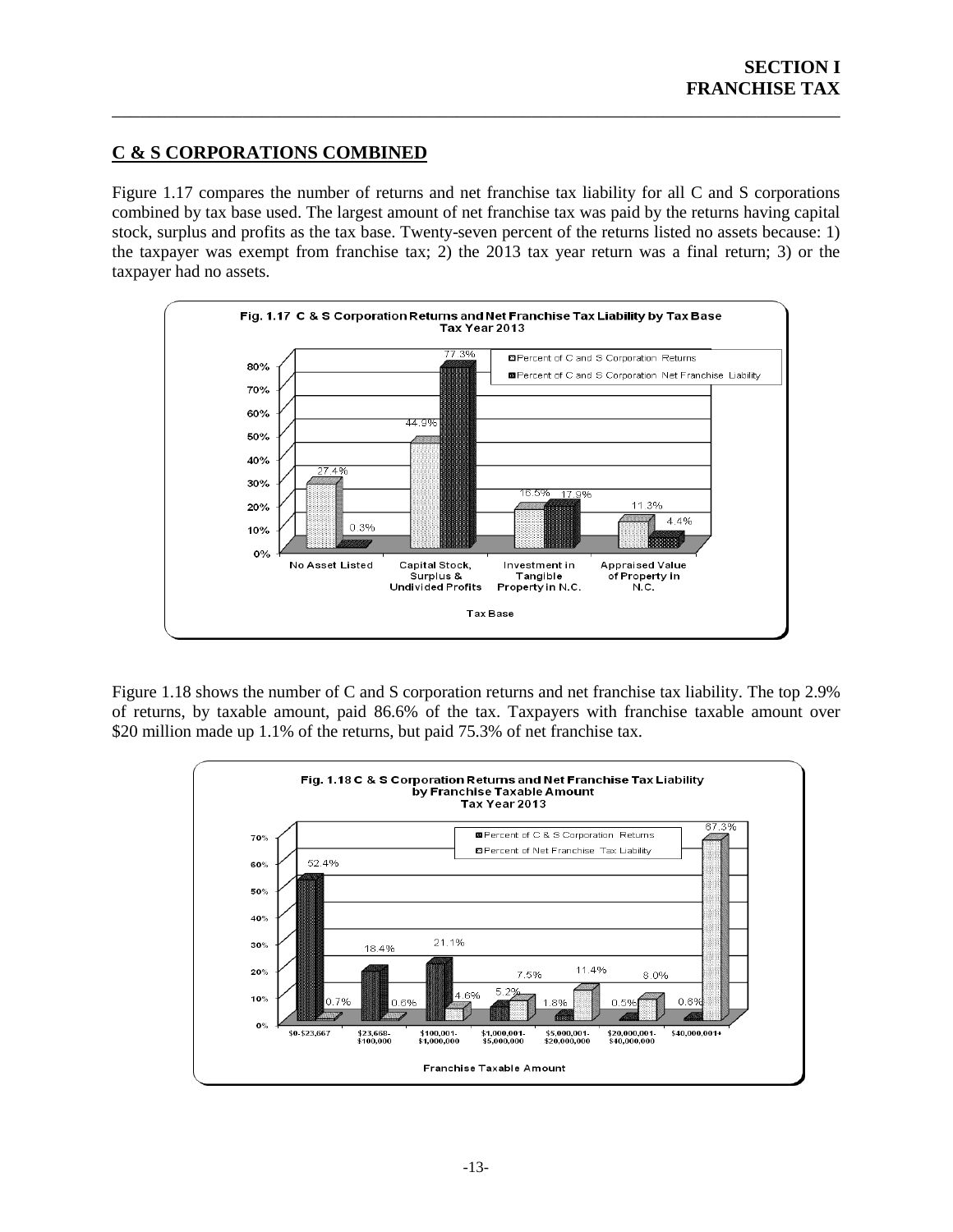Figure 1.19 shows the distribution of C and S corporation returns that took franchise tax credits and the amount of credits taken. Only 5,394 of the 206,903 taxable corporations took credits in tax year 2013. Corporations with over \$40 million as their franchise tax base took over 90% of all credits.

\_\_\_\_\_\_\_\_\_\_\_\_\_\_\_\_\_\_\_\_\_\_\_\_\_\_\_\_\_\_\_\_\_\_\_\_\_\_\_\_\_\_\_\_\_\_\_\_\_\_\_\_\_\_\_\_\_\_\_\_\_\_\_\_\_\_\_\_\_\_\_\_\_\_\_\_\_\_

<span id="page-16-0"></span>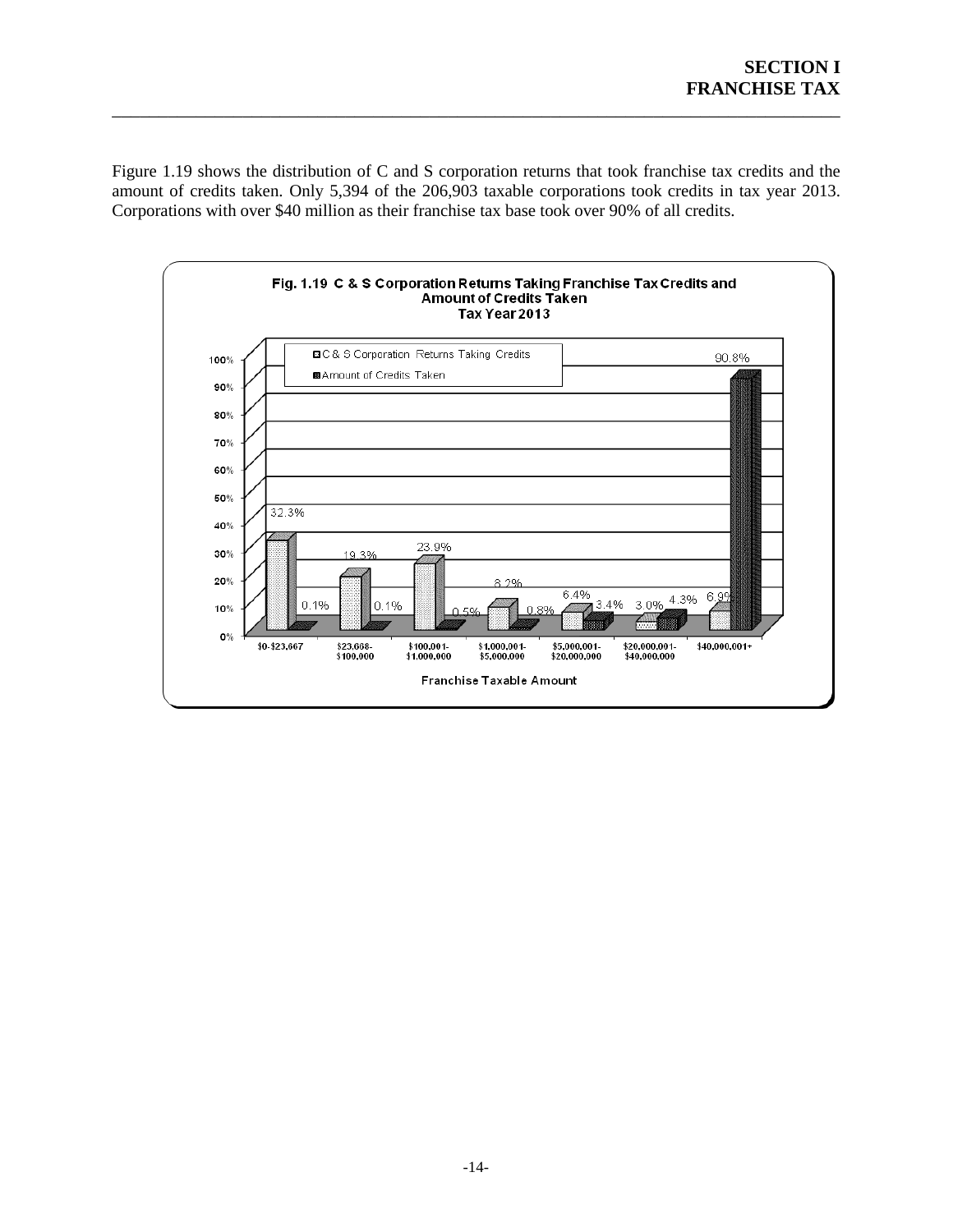## <span id="page-17-0"></span>**C CORPORATIONS**

Although 74,465 tax returns were filed for tax year 2013, only 24,180 (32.5%) of them had a net tax liability (i.e., a positive tax liability after credits were applied).

\_\_\_\_\_\_\_\_\_\_\_\_\_\_\_\_\_\_\_\_\_\_\_\_\_\_\_\_\_\_\_\_\_\_\_\_\_\_\_\_\_\_\_\_\_\_\_\_\_\_\_\_\_\_\_\_\_\_\_\_\_\_\_\_\_\_\_\_\_\_\_\_\_\_\_\_\_\_

Table 2.1 and Figure 2.2 show the distribution of C corporation returns and net income tax liability by North Carolina net taxable income (as calculated on Line 25 of Form CD-405).

**Net Income Number Cumulative Tax Liability Cumulative NC Net Taxable Income of Returns | Percent | Percent | [\$] | Percent | Percent \$0 or less**  $\begin{array}{|c|c|c|c|c|} \hline \textbf{50,101} & \textbf{67.3\%} & \textbf{67.3\%} & \textbf{0} & \textbf{ --} & \textbf{ --} \ \hline \end{array}$ **\$1-\$15,000** 10,971 14.7% 82.0% 3,285,969 0.3% 0.3% **\$15,001-30,000** 2,673 3.6% 85.6% 3,960,694 0.3% 0.6% **\$30,001-\$50,000** 1,975 2.7% 88.3% 5,315,741 0.5% 1.1% **\$50,001-\$100,000** 2.317 3.1% 91.4% 11.280.918 1.0% 2.1% **\$100,001-\$500,000** | 3,706 5.0% 96.4% 58,432,293 5.1% 7.2% **\$500,001-\$1,000,000** 984 1.3% 97.7% 46,905,514 4.1% 11.3% **\$1,000,001-\$10,000,000** 1,455 2.0% 99.7% 291,915,821 25.6% 36.9% **\$10,000,001+** 283 0.4% 100.0% 717,759,993 63.0% 100.0% **Total** 74,465 100.0% -- 1,138,856,943 100.0%

<span id="page-17-1"></span>

| Table 2.1                                                                   |
|-----------------------------------------------------------------------------|
| C Corporation Returns and Net Income Tax Liability by NC Net Taxable Income |
| Tax Year 2013                                                               |

Note: Figures are partially based on unaudited returns. Breakout percentages may not add to totals due to rounding.

<span id="page-17-2"></span>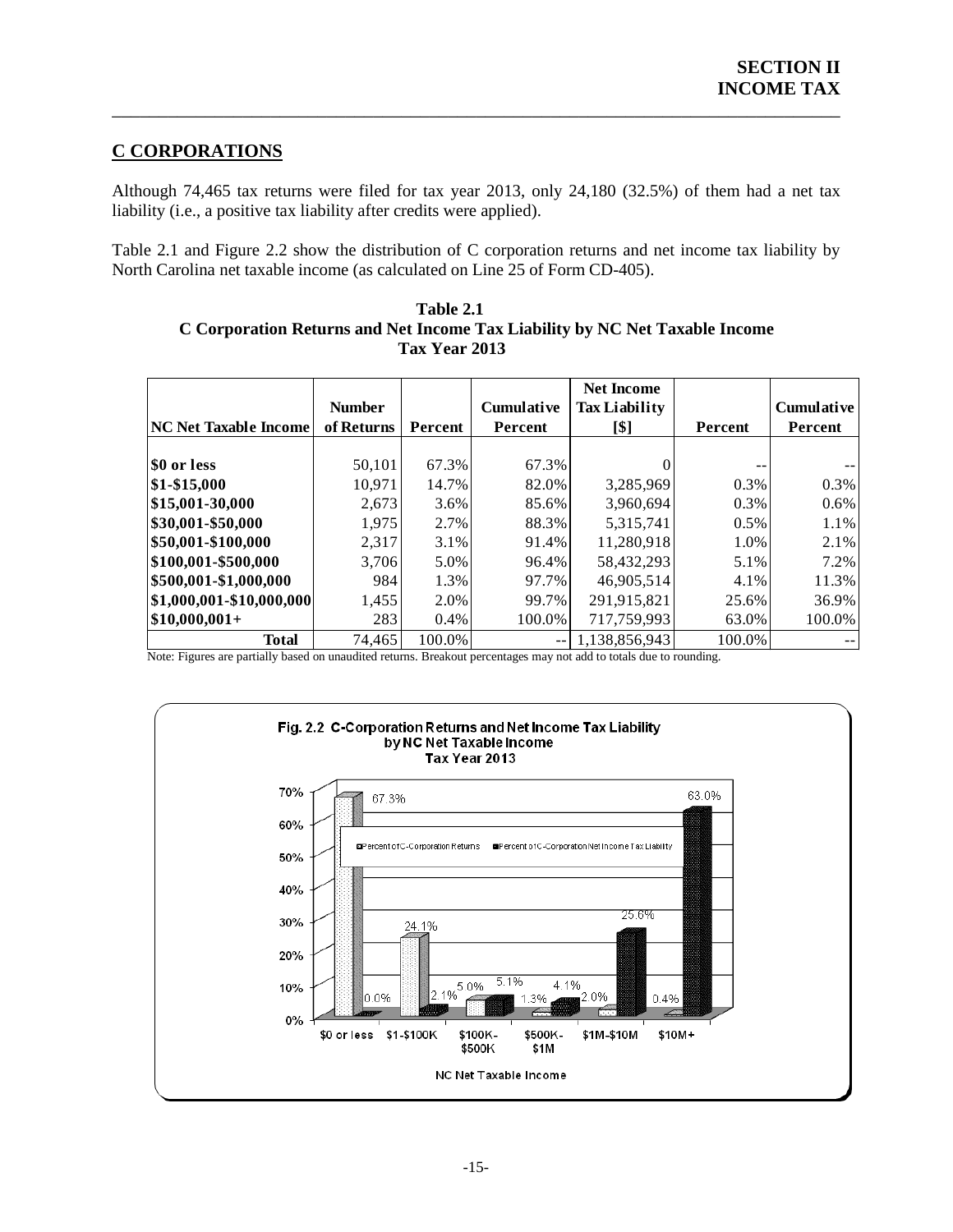As shown in Table 2.1 and Figure 2.2 on the previous page, C corporations with a North Carolina Taxable Income of over \$1 million represented 88.6% of the C corporation income tax liability, but made up 2.4% of the corporations filing returns. Sixty-three percent of the total C corporation net income tax liability was attributable to the 283 corporations with North Carolina Taxable Income of over \$10 million.

\_\_\_\_\_\_\_\_\_\_\_\_\_\_\_\_\_\_\_\_\_\_\_\_\_\_\_\_\_\_\_\_\_\_\_\_\_\_\_\_\_\_\_\_\_\_\_\_\_\_\_\_\_\_\_\_\_\_\_\_\_\_\_\_\_\_\_\_\_\_\_\_\_\_\_\_\_\_

Figure 2.3 provides the distribution of returns and tax liability by federal taxable income *before Net Operating Loss carryforwards*. Therefore, this distribution gives a break-down of income based on a company's current-year national taxable income.

As shown in Figure 2.3, corporations with federal taxable income (before NOL) over \$25 million paid over 77% of NC net income tax.

<span id="page-18-0"></span>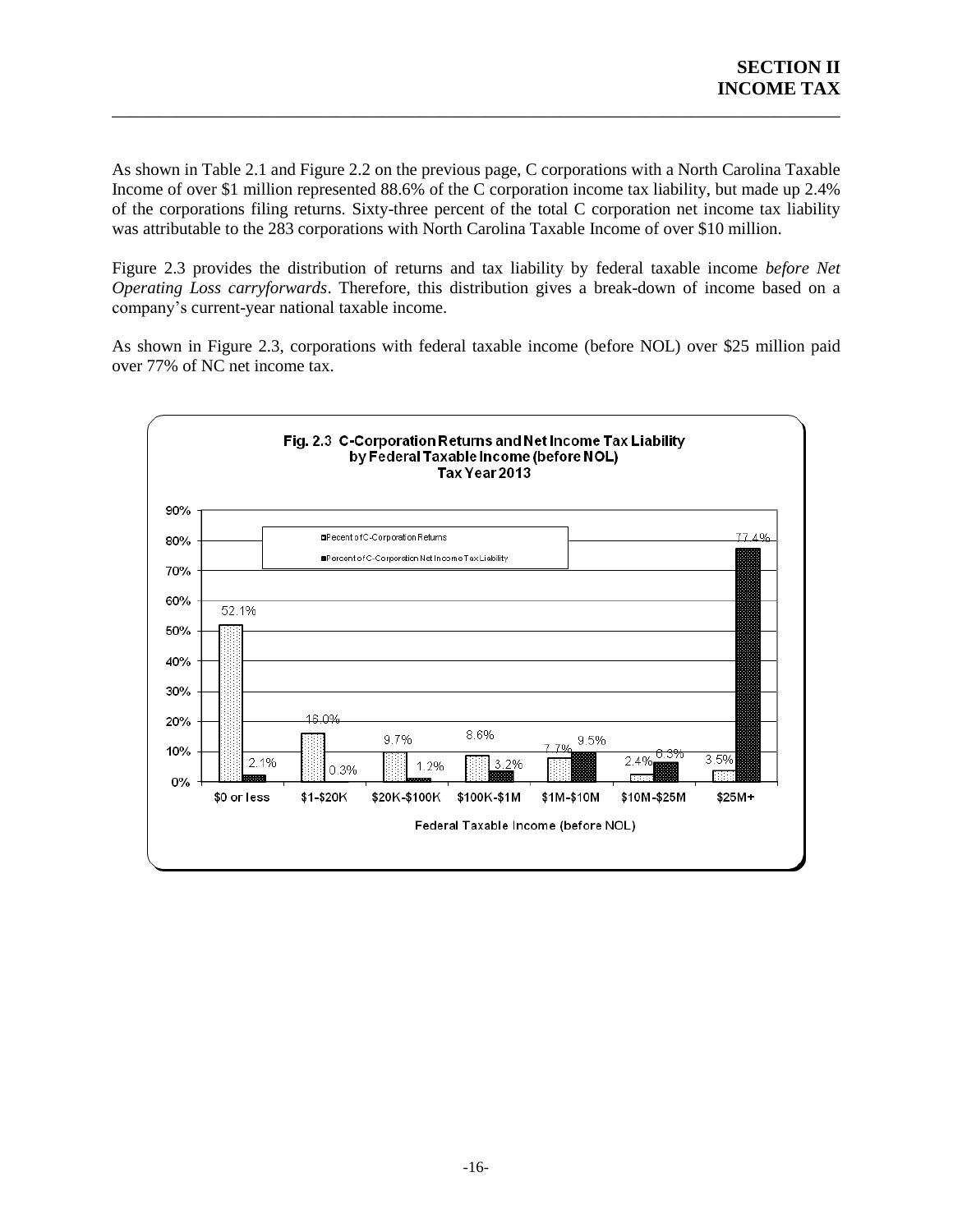<span id="page-19-0"></span>Table 2.4 compares the distribution of returns by apportionment percentage and federal taxable income. A corporation's apportionment percentage is used to determine how much of the corporation's total apportionable income may be taxed by North Carolina. For most types of companies, the percentage is based on how much of the corporation's property, payroll, and sales are in North Carolina, with sales being given a double weight.

\_\_\_\_\_\_\_\_\_\_\_\_\_\_\_\_\_\_\_\_\_\_\_\_\_\_\_\_\_\_\_\_\_\_\_\_\_\_\_\_\_\_\_\_\_\_\_\_\_\_\_\_\_\_\_\_\_\_\_\_\_\_\_\_\_\_\_\_\_\_\_\_\_\_\_\_\_\_

#### **Table 2.4 C Corporation Returns by Federal Taxable Income (Before NOL) and Apportionment Percentage Tax Year 2013**

| Federal Taxable Income     |         |              |               |              |        |              |
|----------------------------|---------|--------------|---------------|--------------|--------|--------------|
| (before NOL)               | $< 5\%$ | $5\% - 24\%$ | $25\% - 49\%$ | $50\%$ - 99% | 100%   | <b>Total</b> |
|                            |         |              |               |              |        |              |
| <b>SO</b> or less          | 11.347  | 1,573        | 552           | 815          | 24,506 | 38,793       |
| $$1 - $20,000$             | 733     | 199          | 97            | 208          | 10,684 | 11,921       |
| \$20,001-\$100,000         | 1,342   | 379          | 157           | 374          | 4,956  | 7,208        |
| \$100,001 - \$1,000,000    | 3,173   | 673          | 268           | 513          | 1,802  | 6,429        |
| \$1,000,001 - \$10,000,000 | 4,358   | 704          | 234           | 230          | 210    | 5,736        |
| \$10,000,001-\$25,000,000  | 1,451   | 207          | 57            | 24           | 11     | 1,750        |
| $ $25,000,001+$            | 2,296   | 268          | 40            | 18           |        | 2,628        |
| Total                      | 24,700  | 4,003        | 1,405         | 2,182        | 42,175 | 74,465       |

Note: Figures are based partially on unaudited returns.

Table 2.5 and Figure 2.6 show the net income tax liability by apportionment percentage and federal taxable income. C corporations that operated exclusively within North Carolina, and so apportion all of their income to the state, made up 56.6% of the returns filed for tax year 2013. However, these corporations accounted for only 8.1% of the corporation income tax liability.

#### <span id="page-19-1"></span>**Table 2.5 C Corporation Net Income Tax Liability by Federal Taxable Income (Before NOL) and Apportionment Percentage Tax Year 2013**

|                               |             | <b>NC Apportionment Percentage</b> |               |               |            |               |  |  |  |
|-------------------------------|-------------|------------------------------------|---------------|---------------|------------|---------------|--|--|--|
| <b>Federal Taxable Income</b> | $< 5\%$     | $5\% - 24\%$                       | $25\% - 49\%$ | $50\% - 99\%$ | 100%       | <b>Total</b>  |  |  |  |
| (before $NOL$ )               | [\$]        | [\$]                               | [\$]          | [\$]          | [\$]       | [\$]          |  |  |  |
|                               |             |                                    |               |               |            |               |  |  |  |
| \$0 or less                   | 9,384,399   | 11,688,182                         | 103,369       | 1,051,858     | 1,515,452  | 23,743,260    |  |  |  |
| $$1 - $20,000$                | 24,520      | 28,896                             | 29,150        | 142,826       | 3,547,206  | 3,772,598     |  |  |  |
| \$20,001 - \$100,000          | 108.879     | 180,580                            | 171,266       | 1,017,607     | 12.062.716 | 13,541,048    |  |  |  |
| $\$100,001 - \$1,000,000$     | 1,308,298   | 1,755,996                          | 2,412,399     | 7,755,507     | 23.317.238 | 36,549,438    |  |  |  |
| $$1,000,001 - $10,000,000$    | 12,862,707  | 15,983,971                         | 19,208,069    | 29,289,714    | 30,620,977 | 107,965,438   |  |  |  |
| \$10,000,001-\$25,000,000     | 18,798,057  | 19,628,568                         | 16,751,349    | 8,801,728     | 8,168,821  | 72,148,523    |  |  |  |
| $\$25,000,001+$               | 407,662,413 | 338,170,318                        | 100,463,115   | 21,492,813    | 13,347,979 | 881,136,638   |  |  |  |
| <b>Total</b>                  | 450,149,273 | 387,436,511                        | 139,138,717   | 69,552,053    | 92,580,389 | 1,138,856,943 |  |  |  |

Note: Figures are based partially on unaudited returns.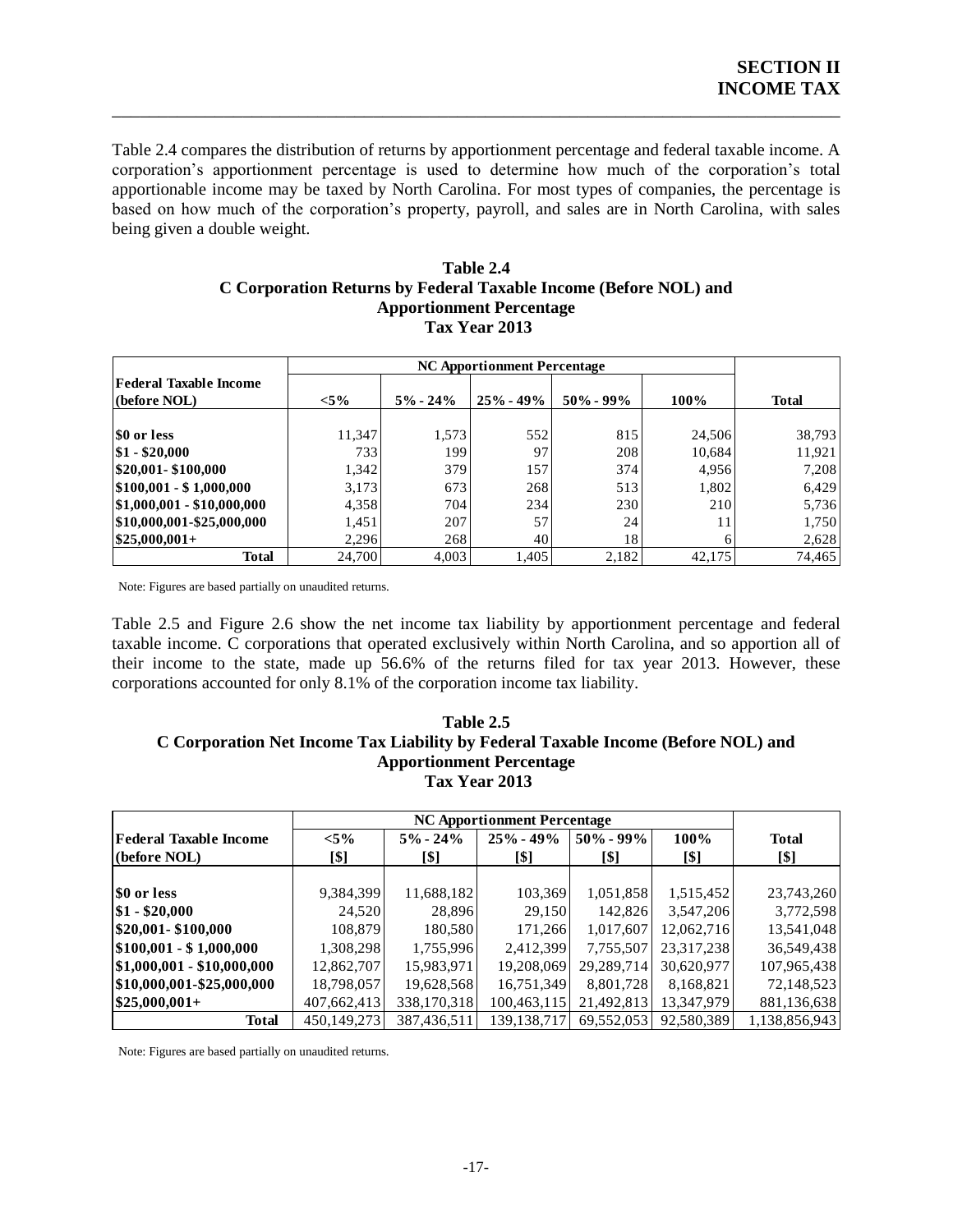The State receives a significant portion of its corporation income taxes from a small number of large multi-state firms. Over sixty-five percent of corporation income tax was attributable to corporations with Federal Taxable Income of over \$25 million that apportioned less than 25% of their income to North Carolina. The economic success, sales patterns, and tax planning decisions of this relatively small number of large, multi-state companies can significantly affect North Carolina's corporation income tax revenues.

\_\_\_\_\_\_\_\_\_\_\_\_\_\_\_\_\_\_\_\_\_\_\_\_\_\_\_\_\_\_\_\_\_\_\_\_\_\_\_\_\_\_\_\_\_\_\_\_\_\_\_\_\_\_\_\_\_\_\_\_\_\_\_\_\_\_\_\_\_\_\_\_\_\_\_\_\_\_

<span id="page-20-0"></span>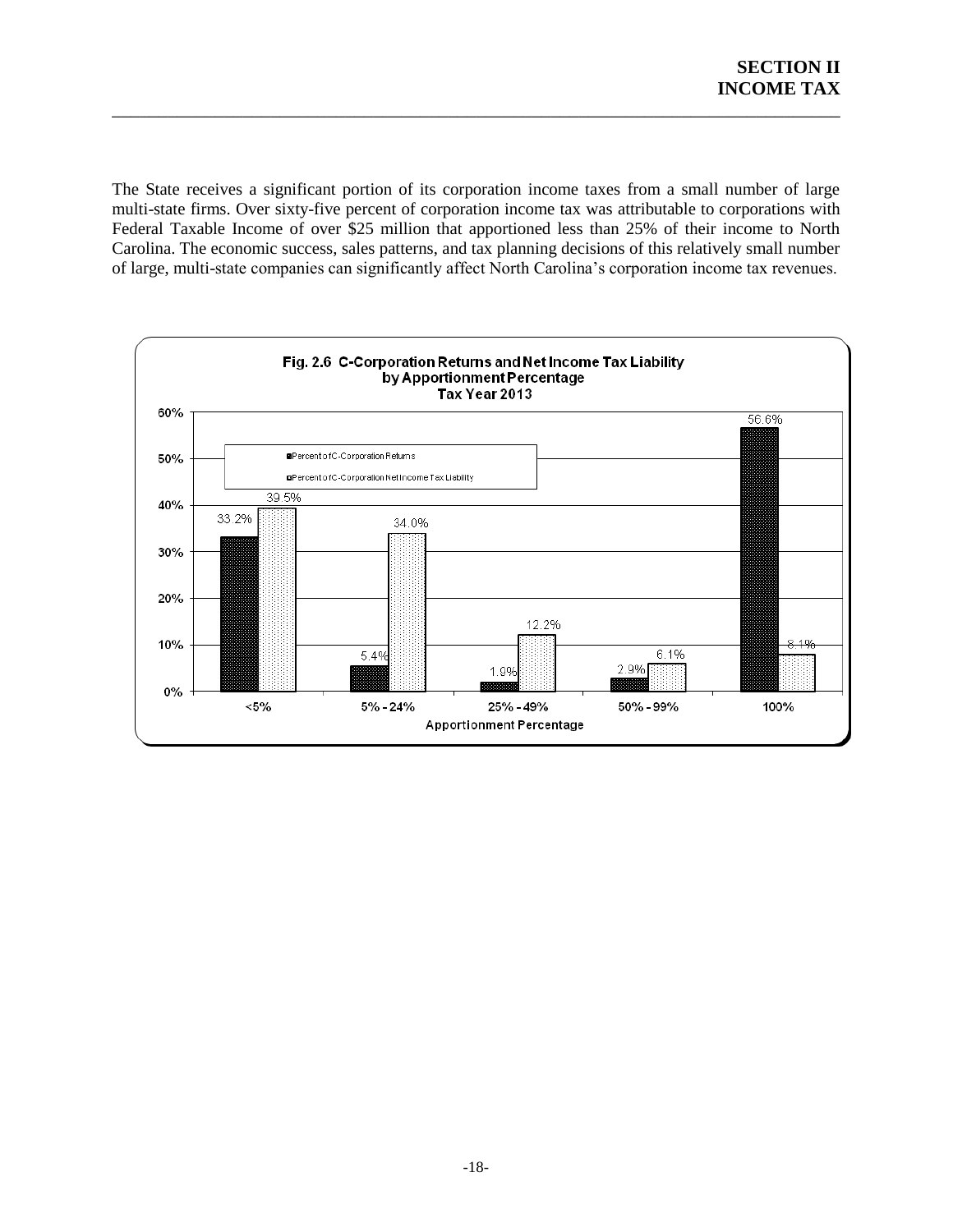Table 2.7 on the next page shows statistics on the calculation of net tax liability at various steps, starting with federal taxable income. Returns are divided into taxable and nontaxable returns, where taxable returns are defined as those with a positive tax liability before credits are applied. The taxable returns are further broken out by federal taxable income brackets.

\_\_\_\_\_\_\_\_\_\_\_\_\_\_\_\_\_\_\_\_\_\_\_\_\_\_\_\_\_\_\_\_\_\_\_\_\_\_\_\_\_\_\_\_\_\_\_\_\_\_\_\_\_\_\_\_\_\_\_\_\_\_\_\_\_\_\_\_\_\_\_\_\_\_\_\_\_\_

Out of 74,465 returns, 32.5% were taxable returns and 67.5% were nontaxable returns. Taxable returns with a federal taxable income over \$25 million made up 2.7% of the returns but accounted for 77% of the tax liability.

Of the 38,793 returns with federal taxable income of zero or less, 1,128 had a North Carolina tax liability as a result of adjustment to income or the allocation of nonapportionable income to North Carolina. Of the remaining 35,672 returns that did show a federal taxable income, 12,618 did not have a North Carolina liability. One can trace through the calculations in Table 2.7 to see how these companies reduced their tax liability. From federal taxable income of \$157.5 billion, there was a reduction of \$21.8 billion due to NC adjustments, a reduction of \$5.7 billion due to nonapportionable income, a reduction of \$126.3 billion due to apportioning income to North Carolina, and a reduction of \$9.3 billion due to Net Economic Loss carryforwards.<sup>2</sup>

Some corporations have negative federal taxable income but pay North Carolina taxes because provisions of the State tax code require that they add back certain amounts. One of those addbacks in 2013 was for the bonus depreciation allowances created by the American Taxpayer Relief Act of 2012 at the federal level. As such, these addbacks are only a temporary addition to tax, as they will be offset by future deductions.

Finally, North Carolina tax credits for businesses reduced overall C corporation tax liabilities by \$117.4 million.

 $\overline{a}$ 

<sup>&</sup>lt;sup>2</sup> Eligible contributions have been deducted by taxpayers in determining their federal taxable income. For the calculation of NC taxable income on form CD-405, these contributions are added back under adjustments to federal income. Then, contributions are deducted on separate lines of the return using the State's rules. A similar procedure is used for depletion adjustments.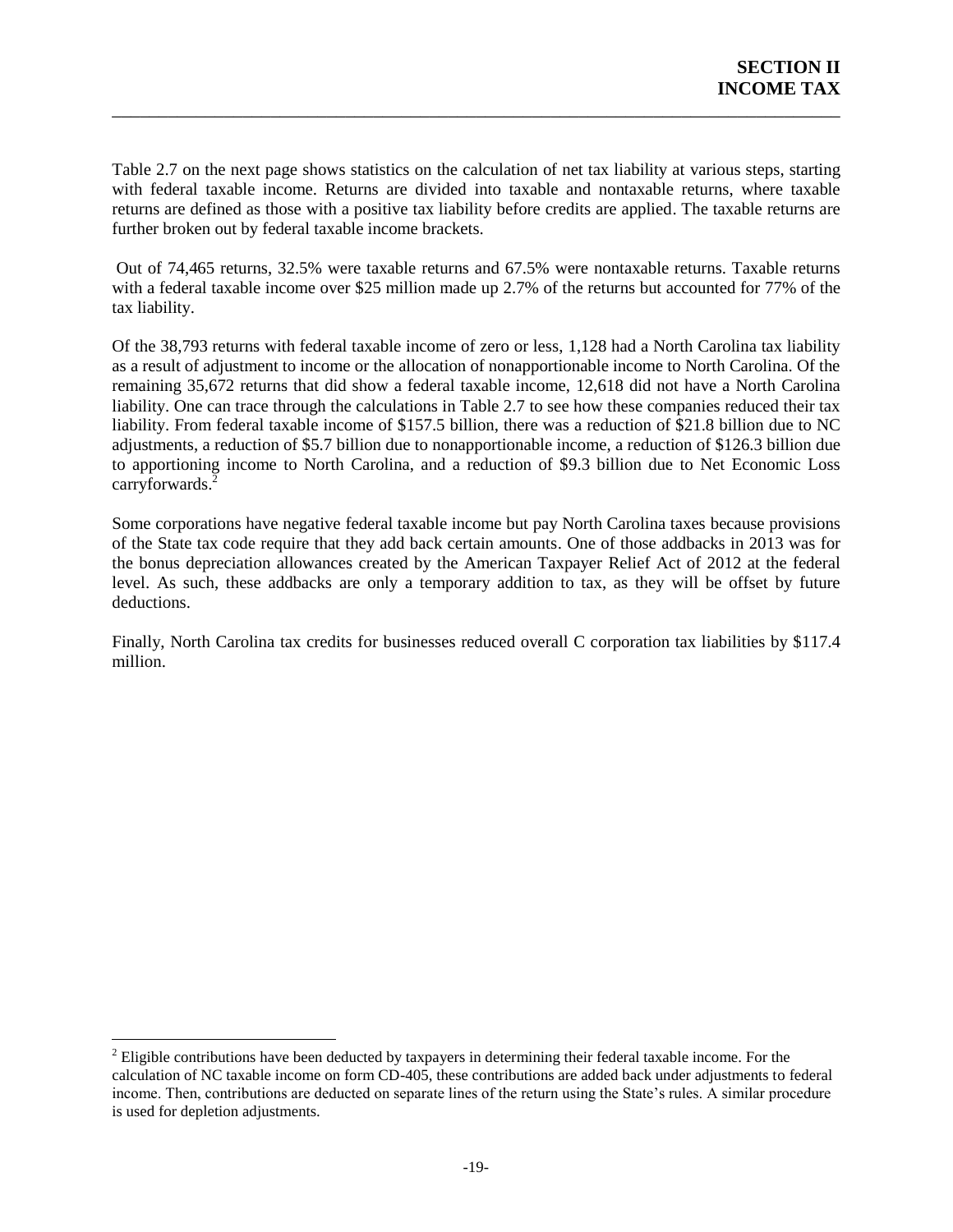#### **Table 2.7 C Corporation Income Tax Calculation Detail by Federal Taxable Income (Before NOL) Tax Year 2013**

\_\_\_\_\_\_\_\_\_\_\_\_\_\_\_\_\_\_\_\_\_\_\_\_\_\_\_\_\_\_\_\_\_\_\_\_\_\_\_\_\_\_\_\_\_\_\_\_\_\_\_\_\_\_\_\_\_\_\_\_\_\_\_\_\_\_\_\_\_\_\_\_\_\_\_\_\_\_\_\_\_\_\_\_\_\_\_\_\_\_\_\_\_\_\_\_\_\_\_\_\_\_\_\_\_\_\_\_

|                           |                |                           | $^{(+)}$              | $(-)$                    | ( – )             | $(-)$                   | $(=)$                 |
|---------------------------|----------------|---------------------------|-----------------------|--------------------------|-------------------|-------------------------|-----------------------|
|                           |                | <b>Federal Taxable</b>    | <b>Adjustments to</b> | <b>Contributions to</b>  | Nonapportionable  | <b>Reduction Due To</b> | <b>Apportioned to</b> |
|                           | Number of      | <b>Income, Before NOL</b> | <b>Federal Income</b> | <b>Donees Outside NC</b> | <b>Income</b>     | Apportionment           | NC.                   |
| <b>FTI</b> of Corporation | <b>Returns</b> | [\$]                      | <b>[\$]</b>           | [\$]                     | $\lceil $ \rceil$ | [\$]                    | [\$]                  |
| <b>Taxable Returns</b>    |                |                           |                       |                          |                   |                         |                       |
| \$0 or less               | 1,128          | (9,859,972,829)           | 10,959,430,316        | 11,835,837               | 46,963,791        | 695,429,796             | 345,228,063           |
| \$1-\$20,000              | 7,176          | 44,531,519                | 32,978,912            | 221,703                  | 261,441           | 17,114,383              | 59,912,904            |
| \$20,001-\$100,000        | 4,629          | 223,893,468               | 105,866,652           | 1,795,634                | 2,132,418         | 107,847,472             | 217,984,596           |
| \$100,001-\$1,000,000     | 4,001          | 1,489,640,494             | 389,454,282           | 9,703,057                | 44,081,918        | 1,244,326,700           | 580,983,101           |
| \$1,000,001-\$10,000,000  | 3.932          | 15,334,496,686            | 1,949,402,400         | 70,100,675               | 182,287,442       | 15,336,397,821          | 1,695,113,148         |
| \$10,000,001-\$25,000,000 | 1,299          | 21,026,864,438            | 2,258,038,980         | 88,653,591               | 78,726,615        | 21,962,838,025          | 1,154,685,187         |
| $$25,000,001+$            | 2,017          | 548,862,646,431           | 16,165,039,863        | 3,896,272,320            | 2,753,403,956     | 543,640,066,048         | 14,737,943,970        |
| <b>Total, Taxable</b>     | 24.182         | 577,122,100,207           | 31,860,211,405        | 4,078,582,817            | 3,107,857,581     | 583,004,020,245         | 18,791,850,969        |
| <b>Nontaxable Returns</b> |                |                           |                       |                          |                   |                         |                       |
| \$0 or less               | 37,665         | (235, 418, 601, 123)      | 10,036,895,618        | 20,729,168               | 299,417,463       | (216,369,082,783)       | (9,332,769,353)       |
| More than \$0             | 12,618         | 157,503,775,199           | (21,837,971,225)      | 463,870,709              | 5,705,747,072     | 126,282,564,089         | 3,213,622,104         |
| Total, Nontaxable         | 50,283         | (77.914.825.924)          | (11,801,075,607)      | 484,599,877              | 6.005.164.535     | (90,086,518,694)        | (6,119,147,249)       |

<span id="page-22-0"></span>

| $\sim$  |  |
|---------|--|
| ۰,<br>v |  |

|                           | $^{(+)}$                | ( – )                                  | $(-)$                    | ( – )                   | $(=)$               |                        | $(-)$              | $(=)$          |
|---------------------------|-------------------------|----------------------------------------|--------------------------|-------------------------|---------------------|------------------------|--------------------|----------------|
|                           |                         | Percentage                             |                          |                         |                     |                        |                    |                |
|                           |                         | Nonapportionable   Depletion Over Cost |                          | <b>Contributions to</b> | <b>Net Taxable</b>  | <b>Computed Income</b> |                    | <b>Net Tax</b> |
|                           | <b>Income Allocated</b> | <b>Depletion</b>                       | <b>Net Economic Loss</b> | <b>NC Donees</b>        | Income              | Tax                    | <b>Tax Credits</b> | Liability      |
| <b>FTI</b> of Corporation | $^{[$]}$                | [\$]                                   | $^{[S]}$                 | [\$]                    | [\$]                | $^{[S]}$               | [\$]               | [\$]           |
| <b>Taxable Returns</b>    |                         |                                        |                          |                         |                     |                        |                    |                |
| \$0 or less               | 17,475,584              |                                        | 5,580,482                | 674,639                 | 356,448,526         | 24,594,952             | 851,692            | 23,743,260     |
| \$1-\$20,000              | 181,725                 | 7,160                                  | 4,865,753                | 356,510                 | 54,865,206          | 3,785,749              | 13,151             | 3,772,598      |
| \$20,001-\$100,000        | W                       | W                                      | 19,193,788               | 1,642,821               | 197,650,950         | 13,637,922             | 96,874             | 13,541,048     |
| \$100,001-\$1,000,000     | W                       | W                                      | 49,213,329               | 2,933,336               | 539,192,021         | 37, 204, 274           | 654,836            | 36,549,438     |
| \$1,000,001-\$10,000,000  | 16,941,057              | 296,940                                | 65,186,032               | 5,595,197               | 1,640,976,036       | 113,227,378            | 5,261,940          | 107,965,438    |
| \$10,000,001-\$25,000,000 | 487,106                 |                                        | 38,809,478               | 3,853,766               | 1,112,509,049       | 76, 763, 156           | 4,614,633          | 72,148,523     |
| $$25,000,001+$            | 8,829,429               | 20,403,135                             | 382,218,645              | 38,612,241              | 14,305,539,378      | 987,082,216            | 105,945,578        | 881,136,638    |
| <b>Total, Taxable</b>     | 54,918,529              | 20,852,315                             | 565,067,507              | 53,668,510              | 18,207,181,166      | 1,256,295,647          | 117,438,704        | 1,138,856,943  |
| Nontaxable Returns        |                         |                                        |                          |                         |                     |                        |                    |                |
| \$0 or less               | (66,365,355)            | 299,551                                | 5,131,768,373            | 4,608,846               | (14, 179, 908, 800) |                        |                    |                |
| More than \$0             | 21,627,682              | 99,484,642                             | 9,310,679,997            | 30,004,607              | (6,204,865,759)     |                        |                    |                |
| Total, Nontaxable         | (44, 737, 673)          | 99,784,193                             | 14,442,448,370           | 34,613,453              | (20, 384, 774, 559) |                        |                    |                |

Note: Figures are based on both audited and unaudited returns. Detail may not add to totals due to rounding or taxpayer error. A "w" indicates that the number is withheld to protect confidentiality.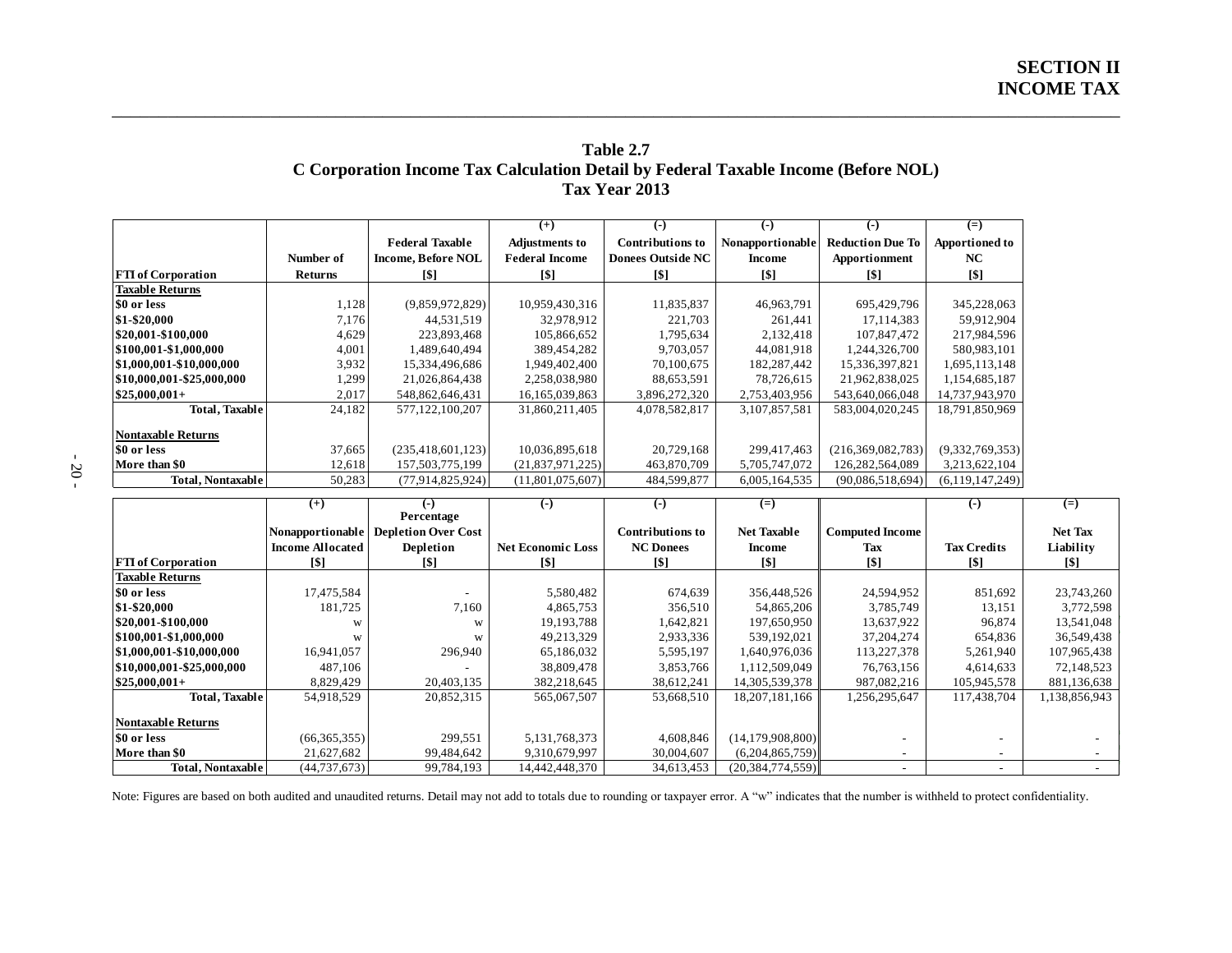**Income Tax Credits:** Nearly 98% of the 24,182 returns with positive tax liability before credits did not take any income tax credits. Forty-eight percent of the 558 returns taking credits had over 40% of their tax liability offset by income tax credits. As shown in Table 2.9, these returns accounted for 60% of the total credits taken.

\_\_\_\_\_\_\_\_\_\_\_\_\_\_\_\_\_\_\_\_\_\_\_\_\_\_\_\_\_\_\_\_\_\_\_\_\_\_\_\_\_\_\_\_\_\_\_\_\_\_\_\_\_\_\_\_\_\_\_\_\_\_\_\_\_\_\_\_\_\_\_\_\_\_\_\_\_\_

<span id="page-23-0"></span>

| Table 2.8                                                                               |
|-----------------------------------------------------------------------------------------|
| Number of C Corporation Taxable Returns Taking Credits as a Percentage of Tax Liability |
| <b>Tax Year 2013</b>                                                                    |

| <b>NC Taxable Income</b> | <b>Income Tax Credits as a Percentage of Tax</b> |                 |                 |           |         |              |  |  |  |
|--------------------------|--------------------------------------------------|-----------------|-----------------|-----------|---------|--------------|--|--|--|
|                          | $0\%$                                            | $0.1\% - 9.9\%$ | $10\% - 19.9\%$ | 20%-39.9% | $40% +$ | <b>Total</b> |  |  |  |
| $$1-$15,000$             | 10,754                                           | W               | W               | W         | 30      | 10,789       |  |  |  |
| \$15,001-30,000          | 2,650                                            | W               | W               | W         | 16      | 2,673        |  |  |  |
| \$30,001-\$50,000        | 1,955                                            | W               | W               | W         | 16      | 1,975        |  |  |  |
| \$50,001-\$100,000       | 2,286                                            | W               | W               | 8         | 16      | 2,317        |  |  |  |
| \$100,001-\$500,000      | 3,612                                            | 20              | 14              | Q         | 51      | 3,706        |  |  |  |
| \$500,001-\$1,000,000    | 940                                              | 12              |                 |           | 22      | 984          |  |  |  |
| \$1,000,001-\$10,000,000 | 1,256                                            | 74              | 26              | 27        | 72      | 1,455        |  |  |  |
| $$10,000,001+$           | 171                                              | 40              | 14              | 15        | 43      | 283          |  |  |  |
| <b>Total</b>             | 23.624                                           | 158             | 67              | 67        | 266     | 24,182       |  |  |  |

<span id="page-23-1"></span>Note: Figures are based partially on unaudited returns. The table does not include returns that had zero or negative taxable income. A "w" in a cell indicates that the data are withheld to protect confidentiality.

| Table 2.9                                                                  |
|----------------------------------------------------------------------------|
| Amount of C Corporation Tax Credits Taken as a Percentage of Tax Liability |
| Tax Year 2013                                                              |

|                          | <b>Income Tax Credits as a Percentage of Tax</b> |                 |                 |            |              |  |  |  |
|--------------------------|--------------------------------------------------|-----------------|-----------------|------------|--------------|--|--|--|
| <b>NC Taxable Income</b> | $0.1\% - 9.9\%$                                  | $10\% - 19.9\%$ | $20\% - 39.9\%$ | $40% +$    | <b>Total</b> |  |  |  |
|                          | [\$]                                             | [\$]            | [\$]            | [\$]       | [\$]         |  |  |  |
|                          |                                                  |                 |                 |            |              |  |  |  |
| \$1-\$15,000             | W                                                | W               | W               | 6,203      | 6,337        |  |  |  |
| \$15,001-30,000          | W                                                | W               | W               | 11,517     | 13,282       |  |  |  |
| \$30,001-\$50,000        | W                                                | W               | W               | 22,458     | 24,329       |  |  |  |
| \$50,001-\$100,000       | W                                                | W               | 10,739          | 42,218     | 57,109       |  |  |  |
| \$100,001-\$500,000      | 20,188                                           | 31,810          | 40,867          | 491,717    | 584,582      |  |  |  |
| \$500,001-\$1,000,000    | 17,853                                           | 38,037          | 82,120          | 542,709    | 680,719      |  |  |  |
| \$1,000,001-\$10,000,000 | 643,507                                          | 934,674         | 2,485,266       | 8,497,820  | 12,561,267   |  |  |  |
| $$10,000,001+$           | 5,930,170                                        | 16,774,072      | 20,081,940      | 60,724,897 | 103,511,079  |  |  |  |
| <b>Total</b>             | 6.613.155                                        | 17,782,704      | 22,703,306      | 70,339,539 | 117,438,704  |  |  |  |

Note: Figures are based partially on unaudited returns. A "w" in a cell indicates that the data are withheld to protect confidentiality.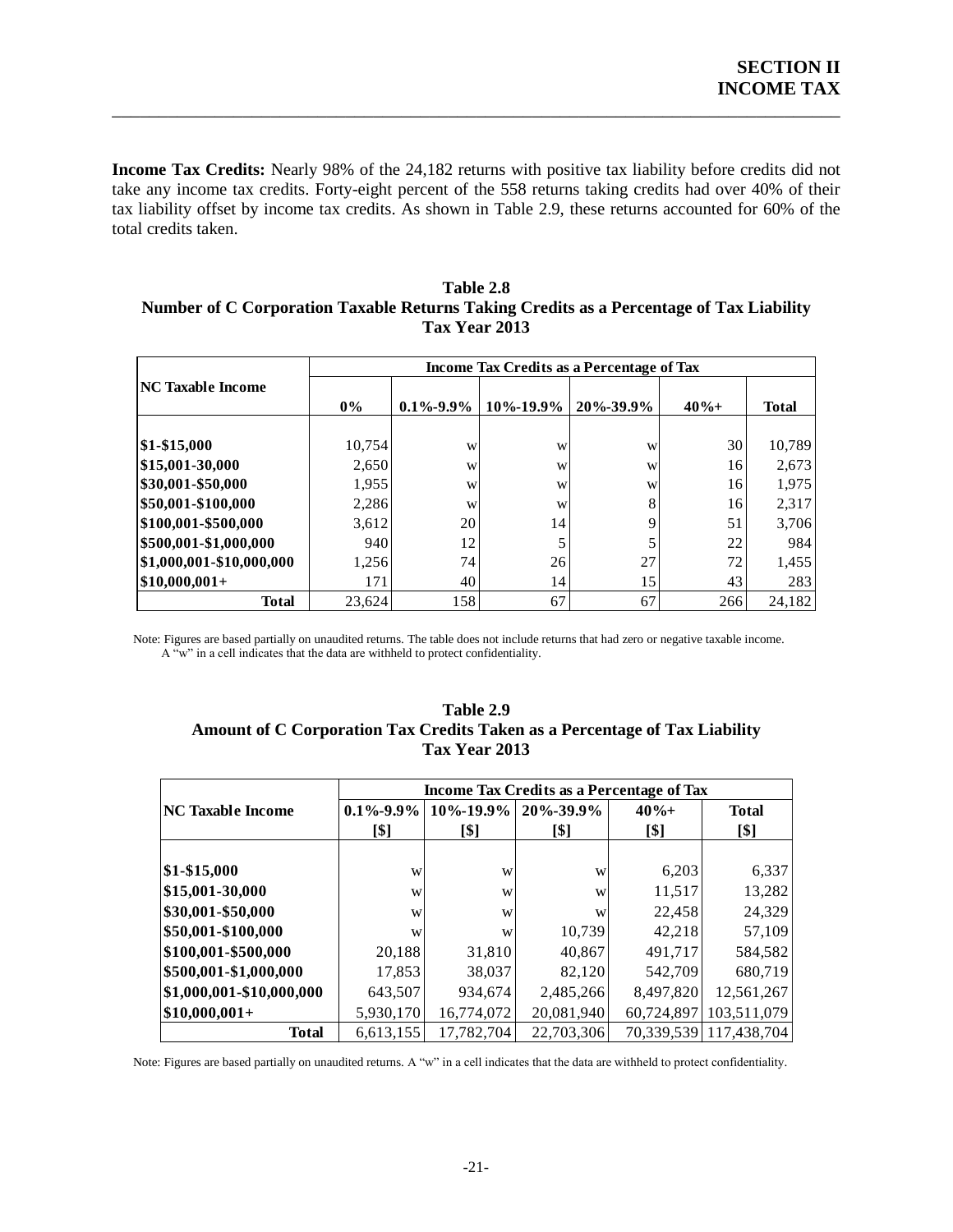

Figure 2.10 shows the average amount of tax liability offset by tax credits for the various taxable income groups. The offset was greater for taxpayers with at least \$10 million in federal taxable income.

\_\_\_\_\_\_\_\_\_\_\_\_\_\_\_\_\_\_\_\_\_\_\_\_\_\_\_\_\_\_\_\_\_\_\_\_\_\_\_\_\_\_\_\_\_\_\_\_\_\_\_\_\_\_\_\_\_\_\_\_\_\_\_\_\_\_\_\_\_\_\_\_\_\_\_\_\_\_

<span id="page-24-1"></span><span id="page-24-0"></span>Table 2.11 provides the distribution of income tax credits by credit type and NC net taxable income.

| <b>Table 2.11</b>                                                            |
|------------------------------------------------------------------------------|
| C Corporation Income Tax Credits by Credit Type and NC Taxable Income (NCTI) |
| Tax Year 2013                                                                |

|                                                       |                       | <b>All Returns</b> |                             | <b>NCTI</b> up to \$1,000,000 | NCTI>\$1,000,000                      |                   |
|-------------------------------------------------------|-----------------------|--------------------|-----------------------------|-------------------------------|---------------------------------------|-------------------|
| <b>Income Tax Credits</b>                             | Number of<br>Credits* | Amount<br>$($)$    | Number of<br><b>Credits</b> | Amount<br>$($ \$)             | <b>Number</b><br>of<br><b>Credits</b> | Amount<br>$($ \$) |
| Rehabilitating an Income-Producing Historic Structure | 11                    | 2,965,003          | W                           | W                             | W                                     | W                 |
| <b>Savings and Loan Supervisory Fees</b>              | 5                     | 146,899            | W                           | W                             | W                                     | W                 |
| <b>Other Non-Limited Credits **</b>                   | 22                    | 1,519,322          | 15                          | 102,084                       |                                       | 1,417,238         |
| Credit Carryover from Previous Years (Taken only)     | 6                     | 8,736,825          | W                           | W                             | W                                     | W                 |
| Tax Credit Subject to 50% of Tax Limit (Taken only)   | 513                   | 112,073,368        | 221                         | 1,306,332                     | 292                                   | 110,767,036       |
| <b>Credits Claimed</b>                                | 558                   | 125.441.417        | 249                         | 1,760,676                     | 309                                   | 123,680,741       |
| <b>Credits Not Taken ***</b>                          | $- -$                 | 8,002,713          |                             | 394.318                       | $\qquad \qquad -$                     | 7,608,395         |
| <b>Credits Taken</b>                                  | 558                   | 117,438,704        | 247                         | 1,366,358                     | 311                                   | 116,072,346       |

\* A given taxpayer may be counted in more than one category.

\*\*\* Most corporation income tax credits are reduced by 6.9% due to G.S. 105-130.5(a)(10). Also, credits may be reduced because a taxpayer's liability was less than the amount of credits claimed or due to taxpayer error.

Note: Calculations are based partially on unaudited returns. A "w" indicates that the number is withheld to protect confidentiality.

This category includes Rehabilitating a Non-Income Producing Historic Structure, Rehabilitating Historic Mill Facility, Certain Real Property Donations, and Reinvestment by a Major Recycling Facilities.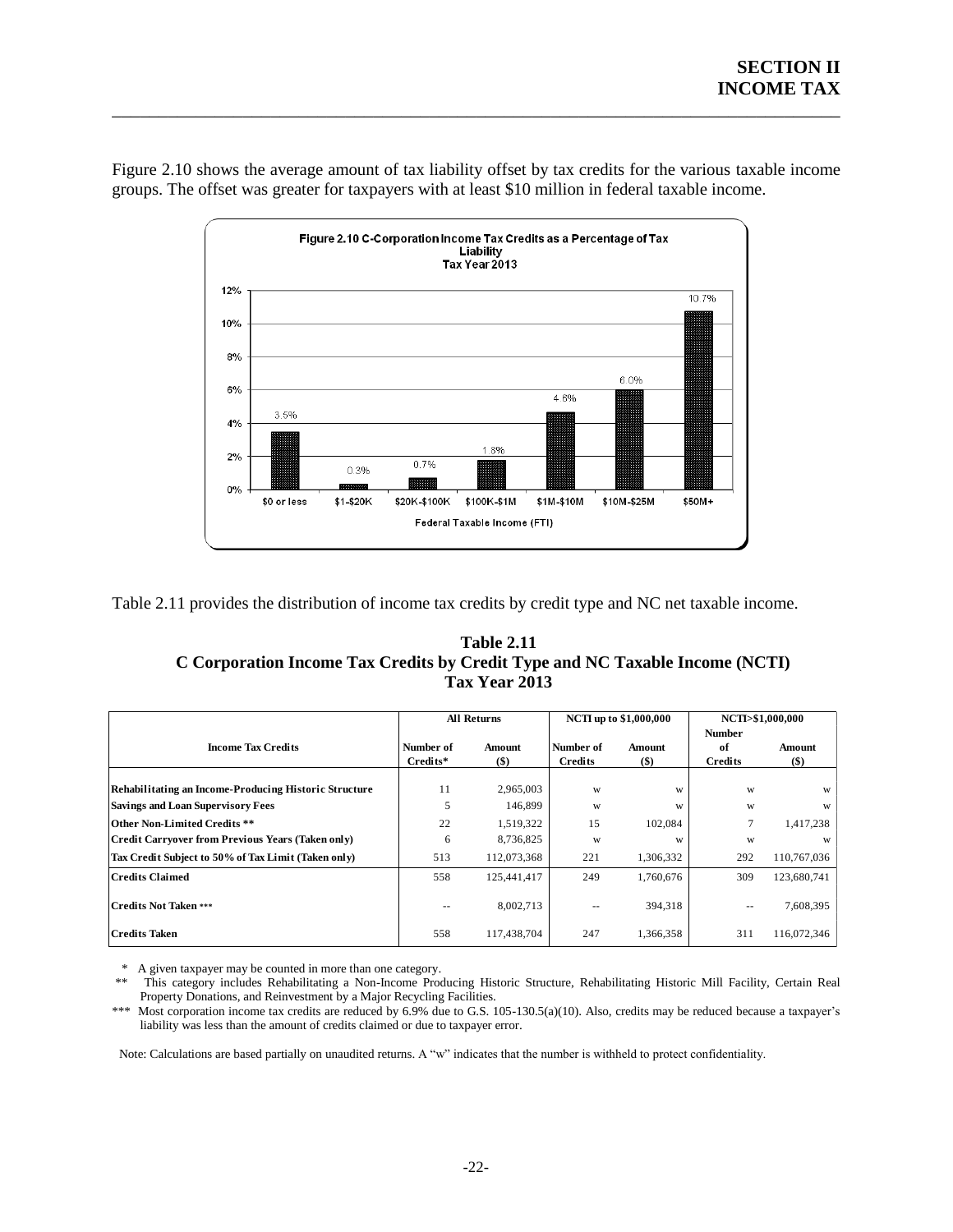#### <span id="page-25-0"></span>**S CORPORATIONS**

S corporations pass their income tax liability through to shareholders, who pay tax on the income according to the individual income tax rate schedule. S corporations that have shareholders who are not North Carolina residents may pass the tax liability to those shareholders only if the nonresidents sign an agreement to pay North Carolina taxes on their share of the corporation's income. For nonresident shareholders who fail to sign such an agreement, the S corporations must file a composite return and pay the tax for the shareholders. The tax for nonresidents filing composite is calculated according to the individual income tax rate schedule, but the collections are considered corporate income tax receipts.

\_\_\_\_\_\_\_\_\_\_\_\_\_\_\_\_\_\_\_\_\_\_\_\_\_\_\_\_\_\_\_\_\_\_\_\_\_\_\_\_\_\_\_\_\_\_\_\_\_\_\_\_\_\_\_\_\_\_\_\_\_\_\_\_\_\_\_\_\_\_\_\_\_\_\_\_\_\_

Table 2.12 and Figure 2.13 show the number of returns and net income tax liability by North Carolina taxable income. Corporations with taxable income of \$1 million or more accounted for 62.3% of the tax liability, but only 1.2% of returns.

<span id="page-25-1"></span>The total net tax liability of \$71.2 million shown in Table 2.12 belies the importance of taxation of the net income of S corporations since most taxable income is passed to shareholders.

| <b>Table 2.12</b>                                                       |
|-------------------------------------------------------------------------|
| S-Corporation Returns and Net Income Tax Liability by NC Taxable Income |
| Tax Year 2013                                                           |

|                           |                |         | <b>Number With</b>  | <b>Net</b>           |         |
|---------------------------|----------------|---------|---------------------|----------------------|---------|
|                           | Number of      |         | <b>Tax Due for</b>  | <b>Tax Liability</b> |         |
| <b>NC Taxable Income*</b> | <b>Returns</b> | Percent | <b>Nonresidents</b> | [\$]                 | Percent |
| \$0 or less               | 53,336         | 35.93%  | 31                  | 153,076              | 0.21%   |
| $ $1-$15,000$             | 31,705         | 21.36%  | 2,688               | 771,310              | 1.08%   |
| \$15,001-30,000           | 15,537         | 10.47%  | 771                 | 920,970              | 1.29%   |
| \$30,001-\$50,000         | 12,575         | 8.47%   | 544                 | 1,331,173            | 1.87%   |
| \$50,001-\$100,000        | 14,669         | 9.88%   | 641                 | 2,897,397            | 4.07%   |
| \$100,001-\$500,000       | 16,617         | 11.19%  | 978                 | 13,393,173           | 18.80%  |
| \$500,001-\$1,000,000     | 2,258          | 1.52%   | 186                 | 7,399,331            | 10.39%  |
| \$1,000,001-\$10,000,000  | 1,691          | 1.14%   | 185                 | 25,556,951           | 35.88%  |
| $$10,000,001+$            | 56             | 0.04%   | 13                  | 18,804,330           | 26.40%  |
| <b>Total</b>              | 148.444        | 100.00% | 6,037               | 71,227,711           | 100.00% |

\* North Carolina taxable income is the sum of the corporation's total apportionable and allocable income plus separately stated items of income attributable to nonresidents filing composite return

<span id="page-25-2"></span>Note: Calculations are based partially on unaudited returns. Breakout percentages may not add to totals due to rounding.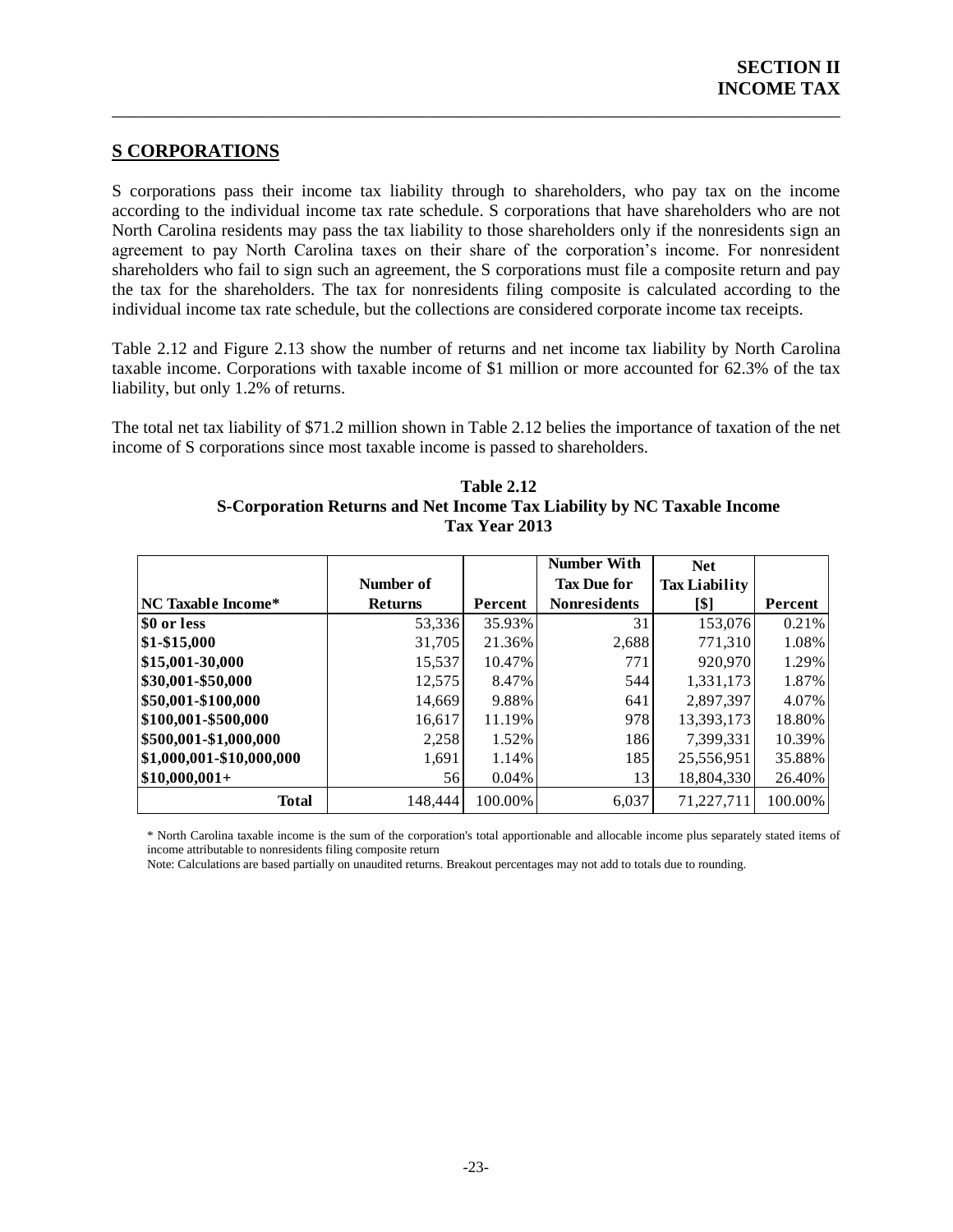

Figure 2.14 illustrates the distribution of returns by North Carolina taxable income and nonresident shareholder filing status. Only 4.2% of S corporation returns had a tax liability attributable to nonresidents who chose to allow the S corporation to file a composite return on their behalf.

<span id="page-26-0"></span>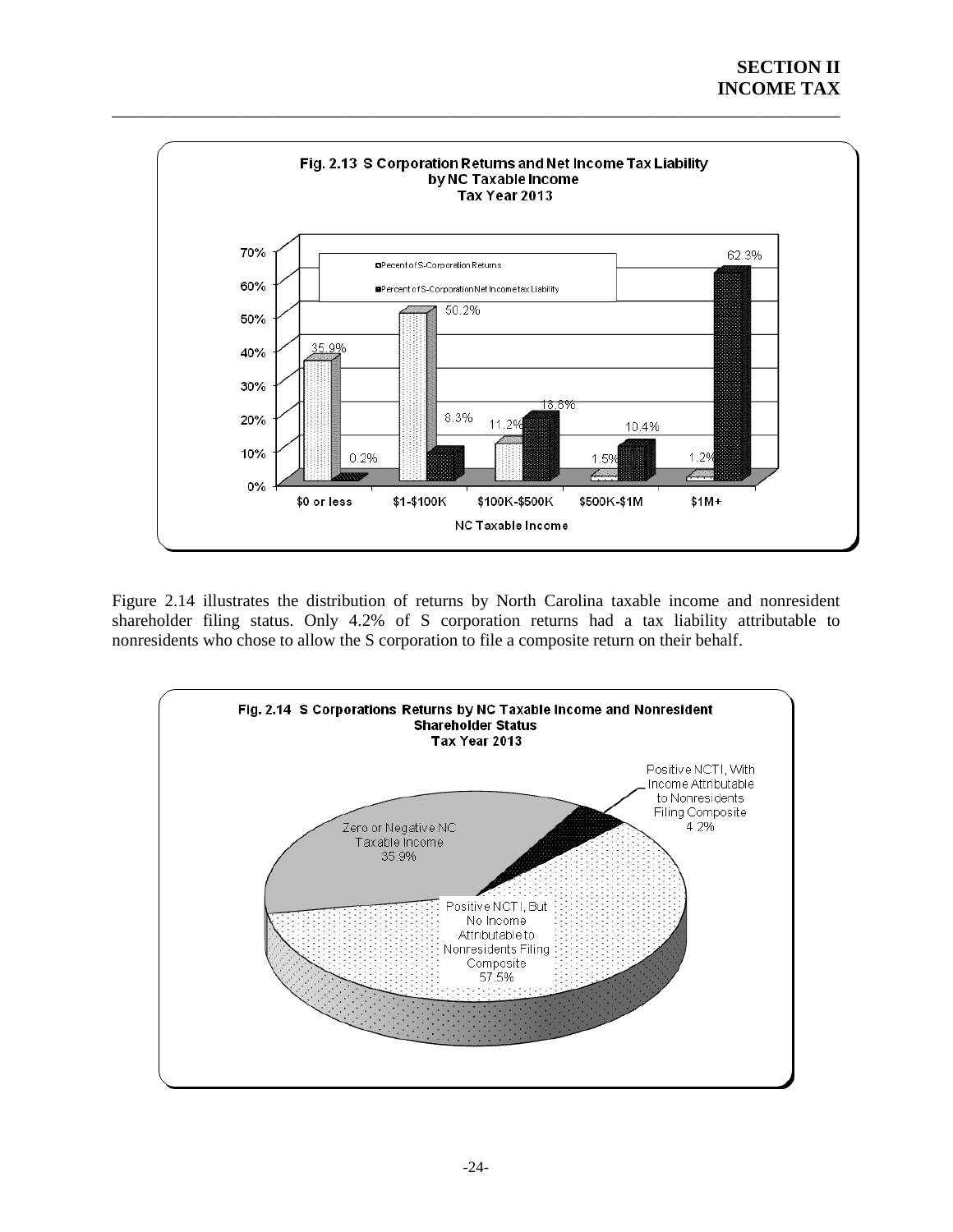Table 2.15 provides summary data for the main components of the progression from taxpayers' federal taxable income to North Carolina net tax liability.

\_\_\_\_\_\_\_\_\_\_\_\_\_\_\_\_\_\_\_\_\_\_\_\_\_\_\_\_\_\_\_\_\_\_\_\_\_\_\_\_\_\_\_\_\_\_\_\_\_\_\_\_\_\_\_\_\_\_\_\_\_\_\_\_\_\_\_\_\_\_\_\_\_\_\_\_\_\_\_\_\_\_\_\_\_\_\_\_\_\_\_\_\_\_\_\_\_\_\_\_\_\_\_\_\_\_\_\_

### **Table 2.15 S Corporation Income Tax Calculation Detail Tax Year 2013**

<span id="page-27-0"></span>

|                                                                       |                    | $(+)$                                        | $^{(+)}$                                        | $\left( -\right)$                                                                          | $\left( -\right)$          | $(=)$                                  | $^{(+)}$                     |
|-----------------------------------------------------------------------|--------------------|----------------------------------------------|-------------------------------------------------|--------------------------------------------------------------------------------------------|----------------------------|----------------------------------------|------------------------------|
|                                                                       | Number of          | <b>F</b> ed er al<br><b>Corporation</b>      | <b>Adjustments to</b>                           | Nonapportion-                                                                              | <b>Reduction Due</b><br>To | <b>Income</b><br><b>Apportioned to</b> | Nonapportion-<br>able Income |
|                                                                       | <b>Returns</b>     | Income                                       | <b>Federal Income</b>                           | able Income                                                                                | <b>Apportionment</b>       | NC                                     | <b>Allocated to NC</b>       |
| <b>NC Taxable Income</b>                                              |                    | $\lceil S \rceil$                            | <b>S</b>                                        | $\lceil S \rceil$                                                                          | <b>[S]</b>                 | <b>S</b>                               | $\lceil S \rceil$            |
| <b>Zero or Negative</b>                                               | 53,336             | 1,340,987,402                                | (7,616,065,540)                                 | 1,085,794,748                                                                              | (4,663,939,344)            | (2,696,933,542)                        | (31,035,958)                 |
| Positive, But No Income Attributable to Nonresidents Filing Composite | 88,858             | 32,579,183,935                               | 1,631,778,423                                   | 764,809,379                                                                                | 22,362,579,911             | 11,083,573,068                         | 81,819,768                   |
| Positive, With Income Attributable to Nonresidents Filing Composite   | 6,250              | 33, 511, 178, 447                            | 1,156,793,732                                   | 886,810,722                                                                                | 32.681.352.317             | 1,099,809,140                          | 26,235,395                   |
| <b>Total</b>                                                          | 148,444            | 67,431,349,784                               | (4,827,493,385)                                 | 2,737,414,849                                                                              | 50,379,992,884             | 9,486,448,666                          | 77,019,205                   |
|                                                                       |                    |                                              |                                                 |                                                                                            |                            |                                        |                              |
|                                                                       | $(=\)$             | $^{(+)}$                                     | $(=)$                                           |                                                                                            |                            | $\left( -\right)$                      | $(=)$                        |
|                                                                       | NC                 | <b>Adjustment for</b><br><b>Shareholders</b> | <b>Taxable Income</b><br><b>Attributable to</b> | <b>Separately</b><br><b>Stated Income</b><br><b>Attributable to</b><br><b>Nonresidents</b> |                            |                                        |                              |
|                                                                       | <b>Net Taxable</b> | <b>Paving Tax on</b>                         | <b>Nonresidents</b>                             | Filing                                                                                     | <b>Computed</b>            |                                        | <b>Net Tax</b>               |
|                                                                       | Income             | <b>Shares</b>                                | <b>Filing Composite</b>                         | Composite                                                                                  | <b>Income Tax</b>          | <b>Tax Credits</b>                     | Liability                    |
| <b>NC Taxable Income</b>                                              | [\$]               | $\lceil S \rceil$                            | <b>S1</b>                                       | <b>IS1</b>                                                                                 | TS 1                       | <b>S</b>                               | S <sub>1</sub>               |
|                                                                       |                    |                                              |                                                 |                                                                                            |                            |                                        |                              |
| <b>Zero or Negative</b>                                               | (2,727,969,500)    | 2,664,490,906                                | (63, 478, 594)                                  | (88,608)                                                                                   | 153,076                    |                                        | 153,076                      |
| Positive, But No Income Attributable to Nonresidents Filing Composite | 11,165,392,836     | (11, 165, 392, 836)                          |                                                 | 1,664,300                                                                                  | 673,633                    | 23,503                                 | 650,130                      |
| Positive, With Income Attributable to Nonresidents Filing Composite   | 1,126,044,521      | (171, 645, 579)                              | 954,398,942                                     | 5,962,860                                                                                  | 71,705,726                 | 1,281,221                              | 70,424,505                   |
| <b>Total</b>                                                          | 9,563,467,857      | (8,672,547,509)                              | 890,920,348                                     | 7,538,552                                                                                  | 72,532,435                 | 1,304,724                              | 71,227,711                   |
|                                                                       |                    |                                              |                                                 |                                                                                            |                            |                                        |                              |

Note: Figures are based partially on unaudited returns.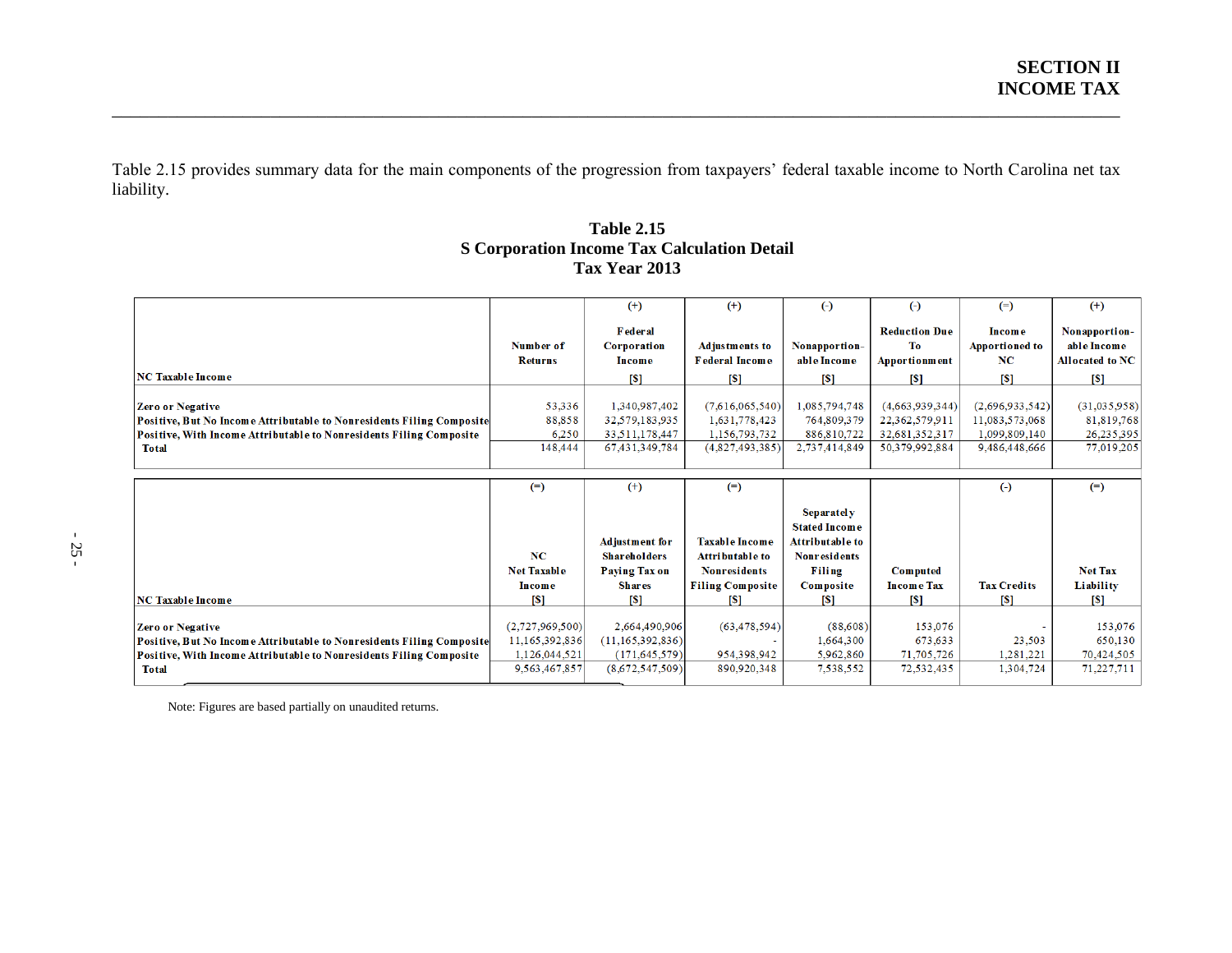Table 2.16 shows the income tax credits by credit type and taxable income. Corporations with taxable income over \$1,000,000 took 91.2% of the credits. Note that these reported credits are only those taken for shareholders filing a composite return; other tax credits have been passed through to the shareholders who can apply these credits against their individual income tax liability.

\_\_\_\_\_\_\_\_\_\_\_\_\_\_\_\_\_\_\_\_\_\_\_\_\_\_\_\_\_\_\_\_\_\_\_\_\_\_\_\_\_\_\_\_\_\_\_\_\_\_\_\_\_\_\_\_\_\_\_\_\_\_\_\_\_\_\_\_\_\_\_\_\_\_\_\_\_\_

#### **Table 2.16 S Corporation Income Tax Credits by Credit Type and NC Taxable Income Tax Year 2013**

<span id="page-28-0"></span>

|                           | <b>All Returns</b><br><b>Number</b><br>Amount<br>of<br>Claimed<br>\$)<br><b>Credits</b> |           |                                       | <b>Taxable Income</b><br>$<$ \$1,000,001 | <b>Taxable Income</b><br>$$1,000,001+$ |                          |  |
|---------------------------|-----------------------------------------------------------------------------------------|-----------|---------------------------------------|------------------------------------------|----------------------------------------|--------------------------|--|
| <b>Income Tax Credits</b> |                                                                                         |           | <b>Number</b><br>of<br><b>Credits</b> | Amount<br><b>Claimed</b><br>\$)          | <b>Number</b><br>of<br><b>Credits</b>  | Amount<br>Claimed<br>\$) |  |
| Credits Claimed           | 43                                                                                      | 1,304,724 | 30                                    | 114,877                                  | 13                                     | 1,189,847                |  |
| Credits Not Taken         | --                                                                                      |           | --                                    | -                                        | $- -$                                  |                          |  |
| Credits Taken             | 43                                                                                      | 1,304,724 | 30                                    | 114,877                                  | 13                                     | 1,189,847                |  |

Note: Confidentiality prevents the disclosure of individual credits and credits amounts.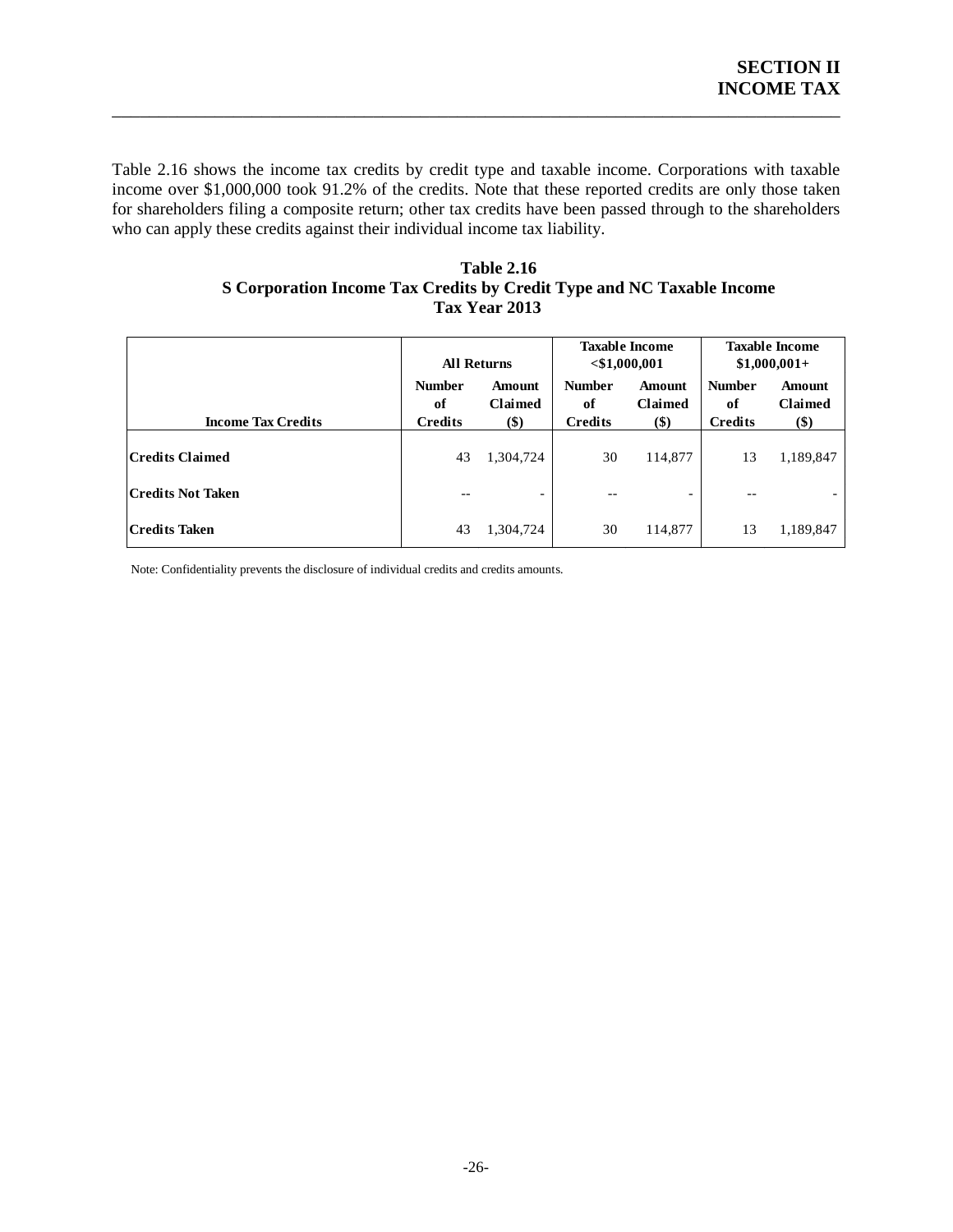## <span id="page-29-0"></span>**C CORPORATIONS**

<span id="page-29-2"></span><span id="page-29-1"></span> $\overline{a}$ 

In this section, data on corporate returns are presented for tax years 2008 through 2013. For years prior to these, see the earlier editions of this publication.

\_\_\_\_\_\_\_\_\_\_\_\_\_\_\_\_\_\_\_\_\_\_\_\_\_\_\_\_\_\_\_\_\_\_\_\_\_\_\_\_\_\_\_\_\_\_\_\_\_\_\_\_\_\_\_\_\_\_\_\_\_\_\_\_\_\_\_\_\_\_\_\_\_\_\_\_\_\_

Table 3.1 compares the number of C corporation returns by tax year. In general, there has been a recent decline in the number of returns between 2008 and 2013. Data from the IRS Statistics of Income Division also shows a decline in the number of Form 1120 filers nationally between 2008 and 2012.<sup>3</sup>

The number of first-time filers, as reported on the tax form, was 3,904 in 2013. This was lower than the prior two years: 4,270 in 2012 and 4,116 in 2011. The number of new filers was approximately 5,000 annually during the period from 2005 through 2007.



<sup>3</sup> Annual statistical reports are available at https://www.irs.gov/uac/SOI-Tax-Stats-Table-16-Returns-of-Active-Corporations,-Form-1120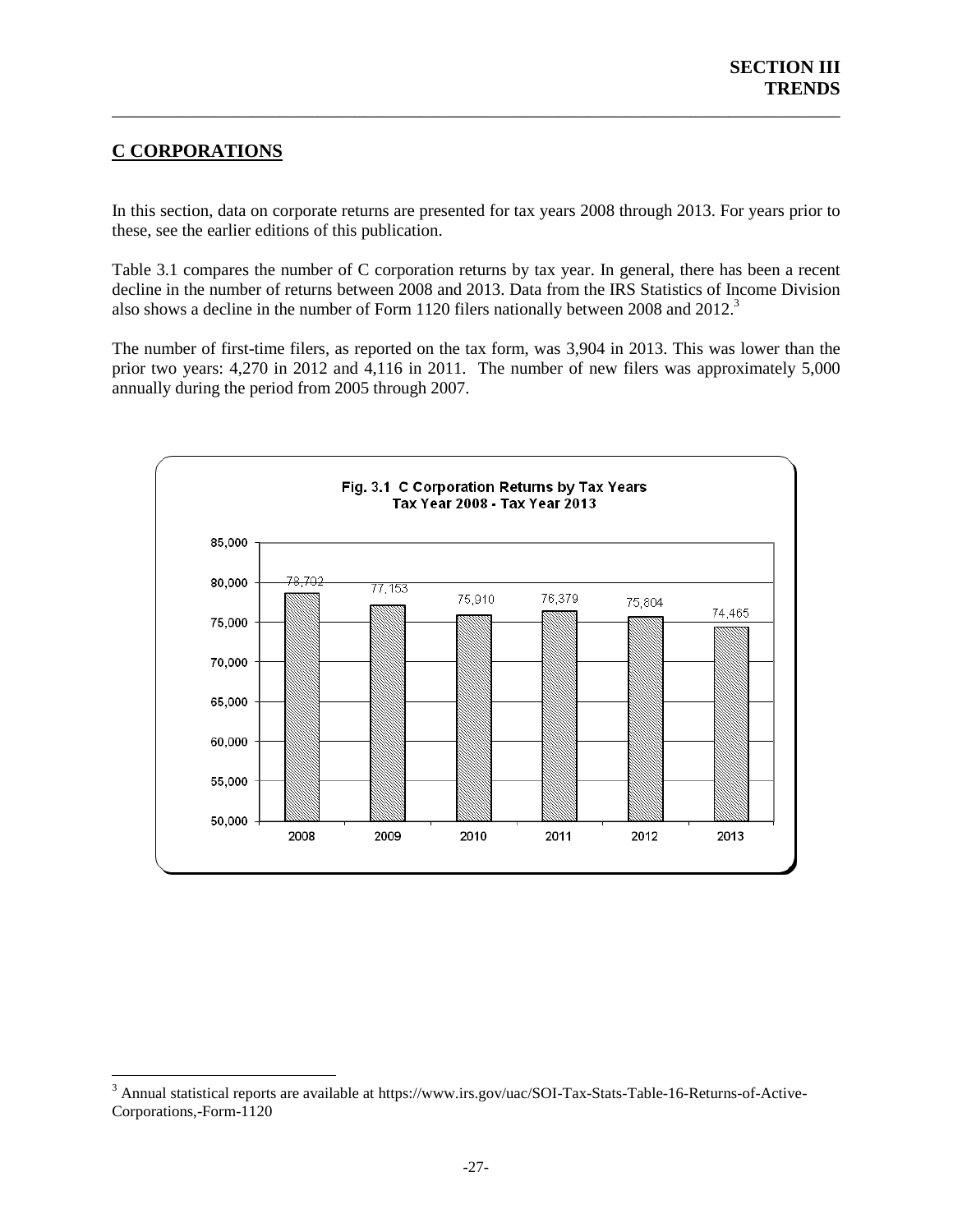Figure 3.2 shows the net tax liability for both the franchise tax and the corporation income tax from 2008 through 2013. Although the income tax is of a greater magnitude than the franchise tax, the income tax exhibits more cyclical behavior. The income tax liability fell 21% from its peak in tax year 2006 to tax year 2009 (even with the surtax added for TY09 and TY10).

\_\_\_\_\_\_\_\_\_\_\_\_\_\_\_\_\_\_\_\_\_\_\_\_\_\_\_\_\_\_\_\_\_\_\_\_\_\_\_\_\_\_\_\_\_\_\_\_\_\_\_\_\_\_\_\_\_\_\_\_\_\_\_\_\_\_\_\_\_\_\_\_\_\_\_\_\_\_

Since TY11, the income tax liability has grown each year, reaching 8.5% growth between TY12 and TY13. The franchise tax, meanwhile, had only a \$5 million drop off its high between TY08 and TY09. Since then, the franchise tax has grown modestly, with the exemption of a 7.4% growth rate between TY11 and TY12.

<span id="page-30-0"></span>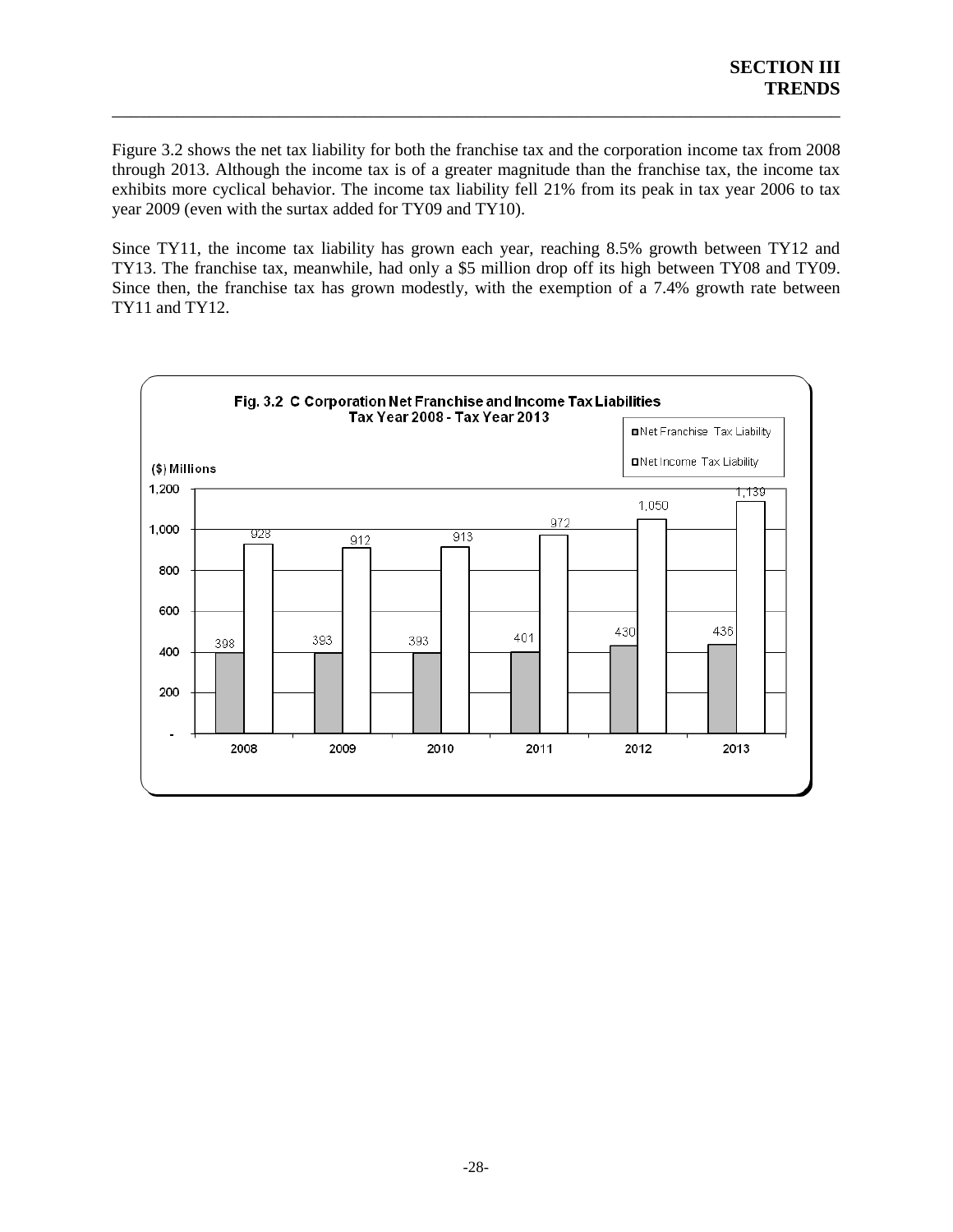Table 3.3 and Figure 3.4 compare the net income tax liability of C corporations in tax year 2008 and tax year 2013 by NC taxable income brackets. The strongest growth has been for returns with NC taxable income above \$10 million.

\_\_\_\_\_\_\_\_\_\_\_\_\_\_\_\_\_\_\_\_\_\_\_\_\_\_\_\_\_\_\_\_\_\_\_\_\_\_\_\_\_\_\_\_\_\_\_\_\_\_\_\_\_\_\_\_\_\_\_\_\_\_\_\_\_\_\_\_\_\_\_\_\_\_\_\_\_\_

| <b>NC Taxable Income</b> | <b>Net Income Tax</b><br><b>Net Income Tax</b><br>Liability<br>TY 2008 |               | $\frac{0}{0}$<br><b>Difference</b> |
|--------------------------|------------------------------------------------------------------------|---------------|------------------------------------|
| \$0 or less              |                                                                        |               |                                    |
| \$1-\$15,000             | 3,442,853                                                              | 3,285,969     | $-4.56%$                           |
| \$15,001-\$30,000        | 3,992,158                                                              | 3,960,694     | $-0.79%$                           |
| \$30,001-\$50,000        | 5,200,957                                                              | 5,315,741     | 2.21%                              |
| \$50,001-\$100,000       | 11,171,608                                                             | 11,280,918    | 0.98%                              |
| \$100,001-\$500,000      | 49,686,690                                                             | 58,432,293    | 17.60%                             |
| \$500,001-\$1,000,000    | 38,719,372                                                             | 46,905,514    | 21.14%                             |
| \$1,000,001-\$10,000,000 | 254,056,202                                                            | 291,915,821   | 14.90%                             |
| $$10,000,001+$           | 561,232,154                                                            | 717,759,993   | 27.89%                             |
| Total                    | 927.501.994                                                            | 1,138,856,943 | 22.79%                             |

#### **Table 3.3 C Corporation Net Income Tax Liability by NC Taxable Income Tax Year 2008 & Tax Year 2013**

Note: Calculations in the above table are based partially on unaudited returns.

<span id="page-31-0"></span>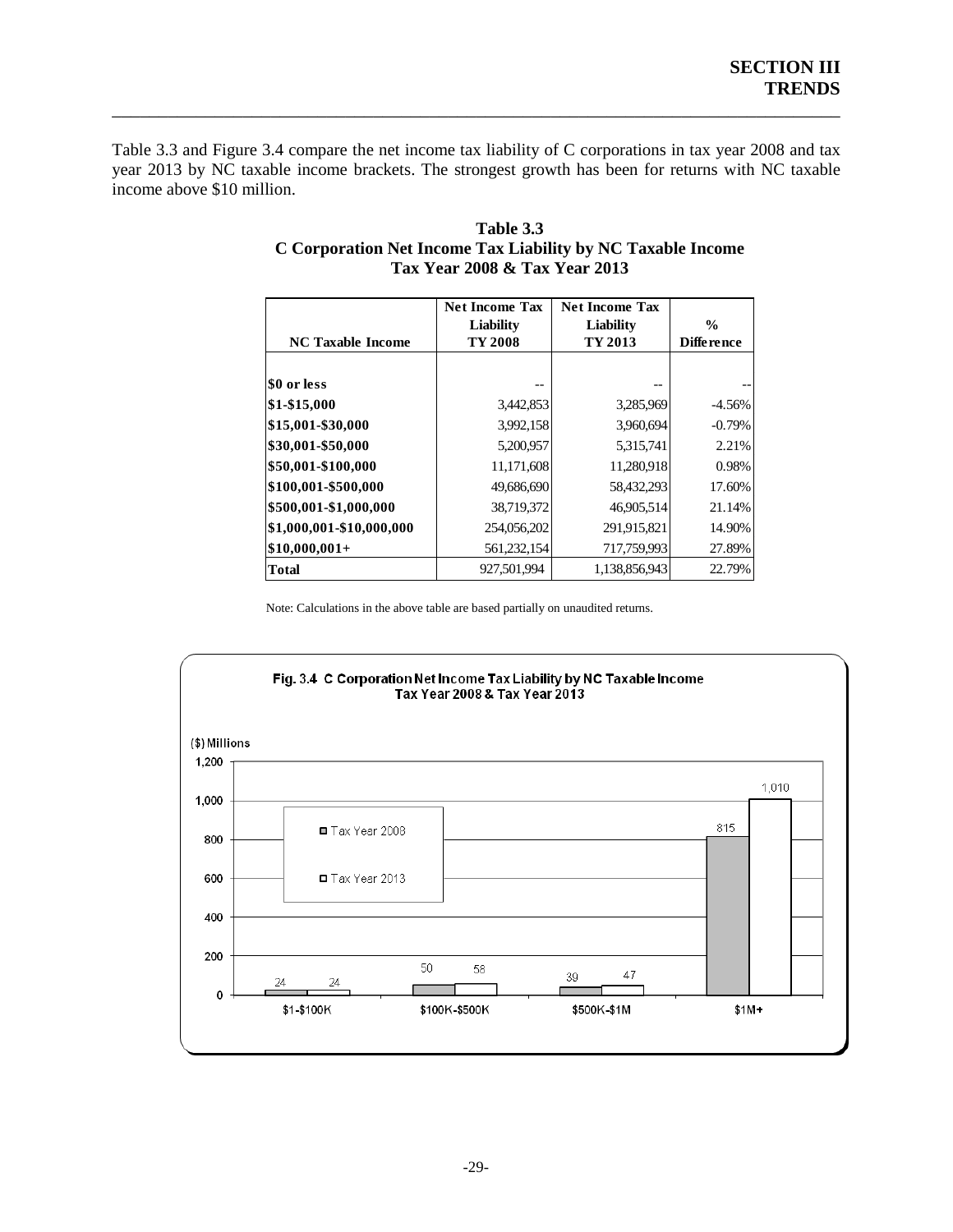## **S CORPORATIONS**

Table 3.5 compares the number of S corporation returns by tax years 2008 through 2013. Over the long term, the number of returns has grown. The rate of growth of the number of S corporations slowed in 2008 and showed a net decline between 2009 and 2010. In TY12, the number of filers decreased slightly from the prior year. However, the number of returns in TY13 has reached its highest level.

\_\_\_\_\_\_\_\_\_\_\_\_\_\_\_\_\_\_\_\_\_\_\_\_\_\_\_\_\_\_\_\_\_\_\_\_\_\_\_\_\_\_\_\_\_\_\_\_\_\_\_\_\_\_\_\_\_\_\_\_\_\_\_\_\_\_\_\_\_\_\_\_\_\_\_\_\_\_

Due to recent increases in individual income tax rates at the federal level relative to corporate rates, conversions of C corporations into S corporations may have slowed. There are a larger number of initial filers among S corporations: in tax year 2013, there were 7,613 new S corporation filers. However, this is below the average of over 11,000 new filers for the period from 2005 through 2008.

<span id="page-32-0"></span>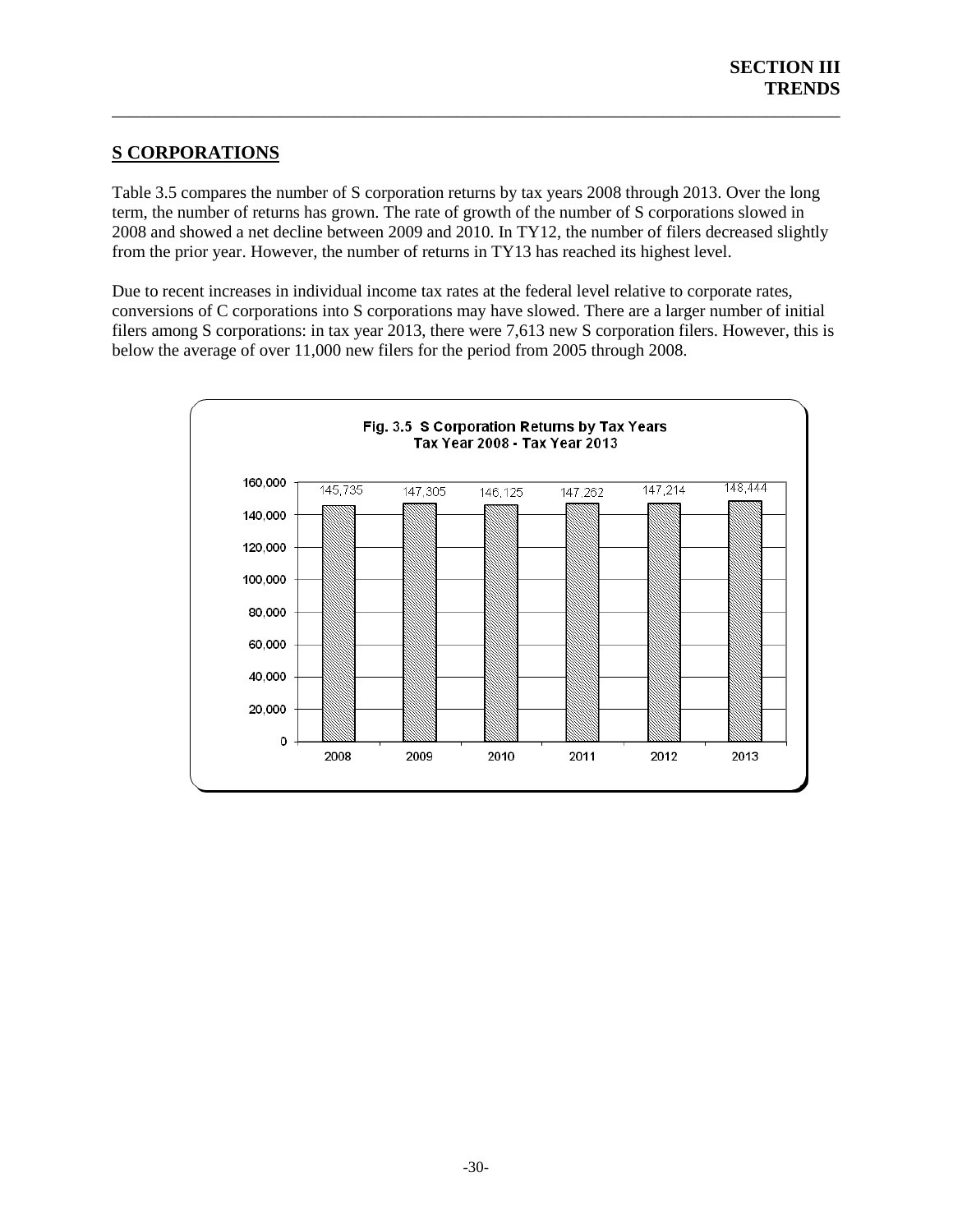Figure 3.6 illustrates the relative amounts of net tax liabilities for 2008 through 2013 for S corporations. As discussed in Section II, the income tax liability for S corporations only includes taxes paid for nonresident shareholders filing a composite return. Therefore, comparisons across time may be misleading if certain larger taxpayers alter their behavior in this regard.

\_\_\_\_\_\_\_\_\_\_\_\_\_\_\_\_\_\_\_\_\_\_\_\_\_\_\_\_\_\_\_\_\_\_\_\_\_\_\_\_\_\_\_\_\_\_\_\_\_\_\_\_\_\_\_\_\_\_\_\_\_\_\_\_\_\_\_\_\_\_\_\_\_\_\_\_\_\_

The trend in the franchise tax liability is consistent with that shown for C corporations – small annual changes, even during the recession. The franchise tax has been increasing each year up through 2008. There was a slight decline of \$1.8 million for tax year 2009 and \$0.3 million for 2010. For 2012, the amount increased by 3.7% over the prior year, and it increased an additional 3.3% in 2013.

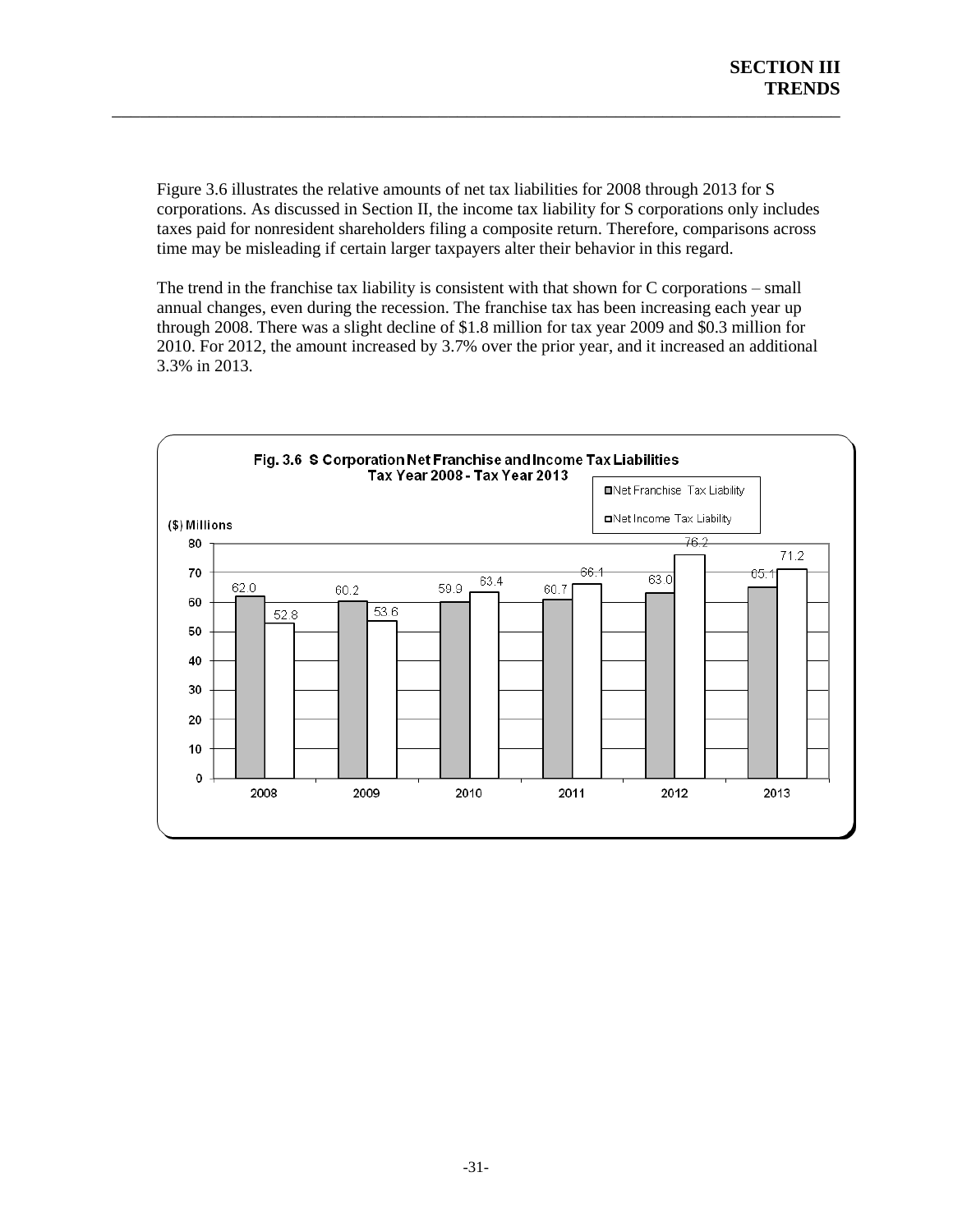Figure 3.7 compares the number of S corporation returns in tax years 2008 and 2013 by NC taxable income brackets. Although the number of returns had grown, a larger proportion of taxpayers were in the smaller taxable income categories.

\_\_\_\_\_\_\_\_\_\_\_\_\_\_\_\_\_\_\_\_\_\_\_\_\_\_\_\_\_\_\_\_\_\_\_\_\_\_\_\_\_\_\_\_\_\_\_\_\_\_\_\_\_\_\_\_\_\_\_\_\_\_\_\_\_\_\_\_\_\_\_\_\_\_\_\_\_\_

<span id="page-34-0"></span>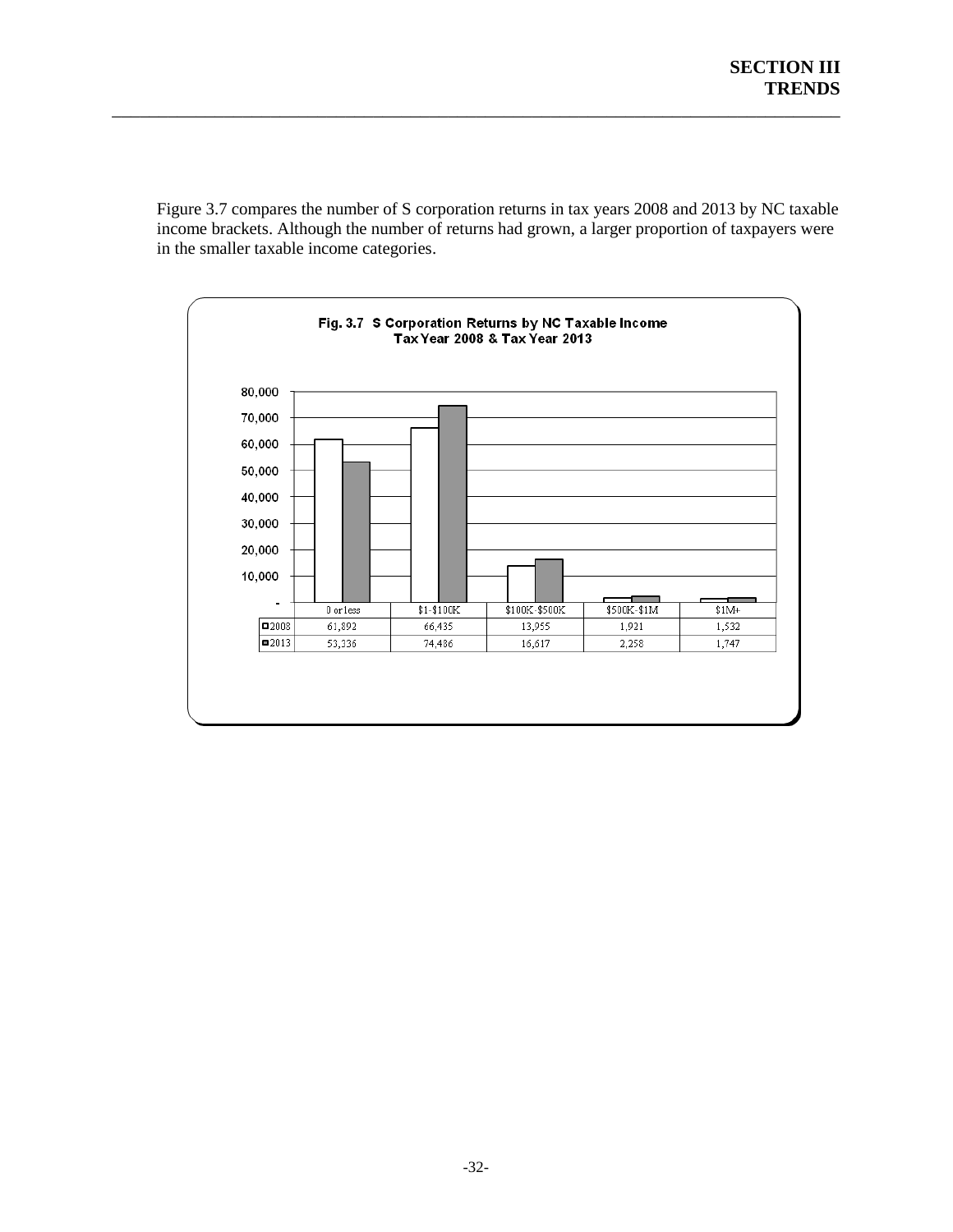Taxpayers may calculate their net income based on a calendar year or an alternative fiscal year that ends on the last day of any month other than December. Taxpayers may also use a 52/53 week fiscal year, as allowed under the IRS Code. This section reports tax statistics based on the month in which the fiscal year begins.

\_\_\_\_\_\_\_\_\_\_\_\_\_\_\_\_\_\_\_\_\_\_\_\_\_\_\_\_\_\_\_\_\_\_\_\_\_\_\_\_\_\_\_\_\_\_\_\_\_\_\_\_\_\_\_\_\_\_\_\_\_\_\_\_\_\_\_\_\_\_\_\_\_\_\_\_\_\_

Table 4.1 shows that calendar year returns comprised 86.2% of all returns. Their net franchise tax liability was 75.6% of the total, and their net income tax liability made up 71.5% of the total.

|                      | All Returns          | Franchise Tax |                |        | Income Tax        |
|----------------------|----------------------|---------------|----------------|--------|-------------------|
| Tax Year Start Month | Number of<br>returns | Number        | Amount<br>(\$) | Number | Amount<br>$($ \$) |
| January              | 192,252              | 176,615       | 378,966,690    | 22,356 | 864, 877, 289     |
| February             | 1,076                | 1,043         | 16,773,664     | 397    | 83, 872, 194      |
| March                | 706                  | 670           | 2,039,528      | 257    | 4,921,414         |
| April                | 3,228                | 3,126         | 22,075,355     | 1,250  | 61,027,674        |
| May                  | 1,033                | 973           | 2,385,340      | 386    | 9,417,946         |
| June                 | 1,084                | 1,005         | 3,144,229      | 377    | 21,349,832        |
| July                 | 4,258                | 3,777         | 15,938,706     | 1,494  | 37,692,162        |
| August               | 950                  | 905           | 6,363,533      | 363    | 16,804,036        |
| September            | 953                  | 897           | 3,449,335      | 347    | 11,136,779        |
| October              | 4,339                | 4,087         | 20,790,546     | 1,351  | 40,392,157        |
| November             | 1,527                | 1,466         | 3,913,303      | 476    | 13,787,266        |
| December             | 723                  | 691           | 1,225,628      | 224    | 1,837,374         |
| Short-period returns | 10,780               | 9,192         | 24,056,279     | 1,212  | 42,968,531        |
| Total                | 222,909              | 204,447       | 501, 122, 136  | 30,490 | 1,210,084,654     |

## **Table 4.1 All Corporation Statistics by Fiscal Year Start Month Tax Year 2013**

Note: For this table, short-period returns are all returns where the recorded tax year is less than 360 days. These were mainly corporations that changed their accounting periods during the year, existed less than 12 months, or adopted the tax year of an affiliated corporation.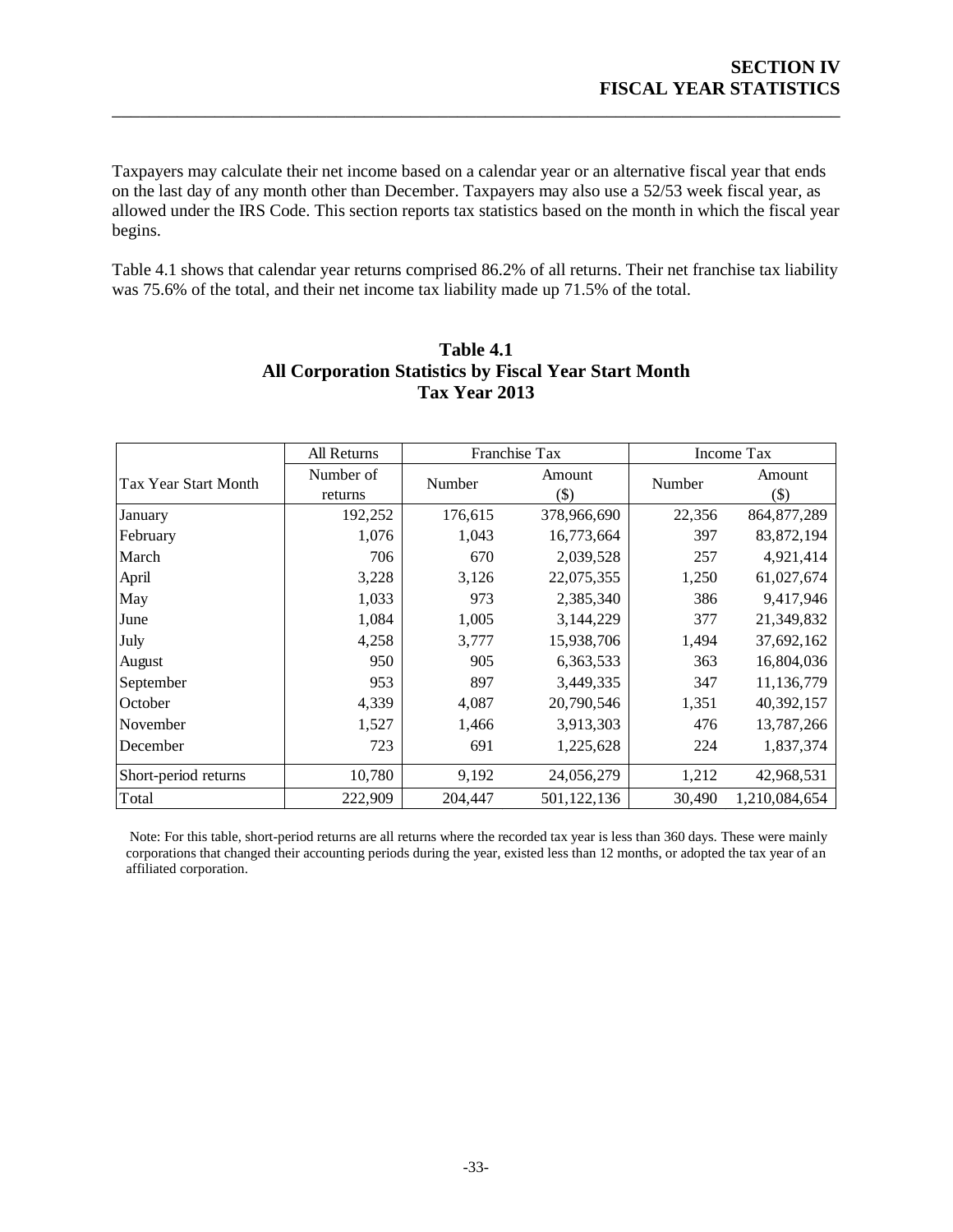## **C-CORPORATIONS**

Table 5.1 shows franchise and income tax liabilities by major industry sector. The manufacturing sector had the largest tax liability for both the franchise tax and the income tax, paying approximately one-third of the total amount. Other sectors with relatively high shares of tax liability include finance and insurance, retail, and information.

\_\_\_\_\_\_\_\_\_\_\_\_\_\_\_\_\_\_\_\_\_\_\_\_\_\_\_\_\_\_\_\_\_\_\_\_\_\_\_\_\_\_\_\_\_\_\_\_\_\_\_\_\_\_\_\_\_\_\_\_\_\_\_\_\_\_\_\_\_\_\_\_\_\_\_\_\_\_

| Table 5.1                                                               |  |  |  |  |
|-------------------------------------------------------------------------|--|--|--|--|
| C Corporation Franchise Tax and Income Tax Liability by Industry Sector |  |  |  |  |
| Tax Year 2013                                                           |  |  |  |  |

|                                                 | All Returns       | Franchise Tax |                 | Income Tax |                   |
|-------------------------------------------------|-------------------|---------------|-----------------|------------|-------------------|
| <b>Industry Sector</b>                          | Number of returns | Number        | Amount<br>$($)$ | Number     | Amount<br>$($ \$) |
| Agriculture, Forestry, Fishing and Hunting      | 1,108             | 1,089         | 2,253,875       | 466        | 6,998,866         |
| Mining                                          | 143               | 140           | 3,580,302       | 50         | 2,868,323         |
| <b>Utilities</b>                                | 209               | 180           | 4,710,607       | 60         | 13,357,931        |
| Construction                                    | 6,052             | 5,860         | 6,864,775       | 1,794      | 16,748,018        |
| Manufacturing                                   | 7,436             | 7,228         | 149,837,686     | 3,021      | 375,743,611       |
| Wholesale                                       | 5,044             | 4,896         | 28,618,174      | 2,274      | 86,667,844        |
| Retail                                          | 5,513             | 5,331         | 31,250,374      | 1,991      | 128,764,169       |
| Transportation                                  | 1,882             | 1,813         | 5,889,404       | 751        | 25, 104, 785      |
| Couriers and Warehousing                        | 164               | 160           | 692,676         | 73         | 1,560,946         |
| Information                                     | 2,125             | 2,023         | 36,380,492      | 658        | 102,898,977       |
| Finance and Insurance                           | 5,961             | 5,594         | 73,871,572      | 1,882      | 173, 111, 043     |
| Real Estate and Rental & Leasing                | 10,995            | 6,487         | 27,378,059      | 2,352      | 38,593,150        |
| Professional, Scientific and Technical Services | 8.980             | 8,561         | 23,395,425      | 3,243      | 91,051,126        |
| Management of Companies / see note              | 1,841             | 1,747         | 19,797,632      | 585        | 26,751,715        |
| Administration & Support and                    |                   |               |                 |            |                   |
| Waste Management & Remediation Services         | 2,759             | 2,307         | 7,293,722       | 932        | 13,159,067        |
| <b>Educational Services</b>                     | 370               | 337           | 858,497         | 121        | 3,527,426         |
| Health Care and Social Assistance               | 3,097             | 2,931         | 4,883,430       | 980        | 13,096,929        |
| Arts, Entertainment and Recreation              | 922               | 815           | 1,187,406       | 288        | 770,159           |
| Accommodations and Food Services                | 1,891             | 1,801         | 4,376,835       | 753        | 11,092,988        |
| Other Services                                  | 3,621             | 2,813         | 1,670,951       | 1,118      | 5,167,272         |
| Unidentifiable                                  | 4,352             | 2,091         | 1,241,262       | 788        | 1,822,598         |
| Total                                           | 74,465            | 64,204        | 436,033,156     | 24,180     | 1,138,856,943     |

Note: The amounts in this table are based partially on unaudited returns. In some cases, revisions were made to the NAICS codes reported by taxpayers. If it was evident that a taxpayer reported an old NAICS or SIC code, these were converted to newer codes. Also, holding companies often listed their NAICS code as "Management of Companies." Eighty of these taxpayers were reassigned to other industries based on information concerning the main business of these companies. (These reassignments were made by staff of the Revenue Research Section, mainly for four of the industry sectors: manufacturing; retail; information; and finance and insurance.)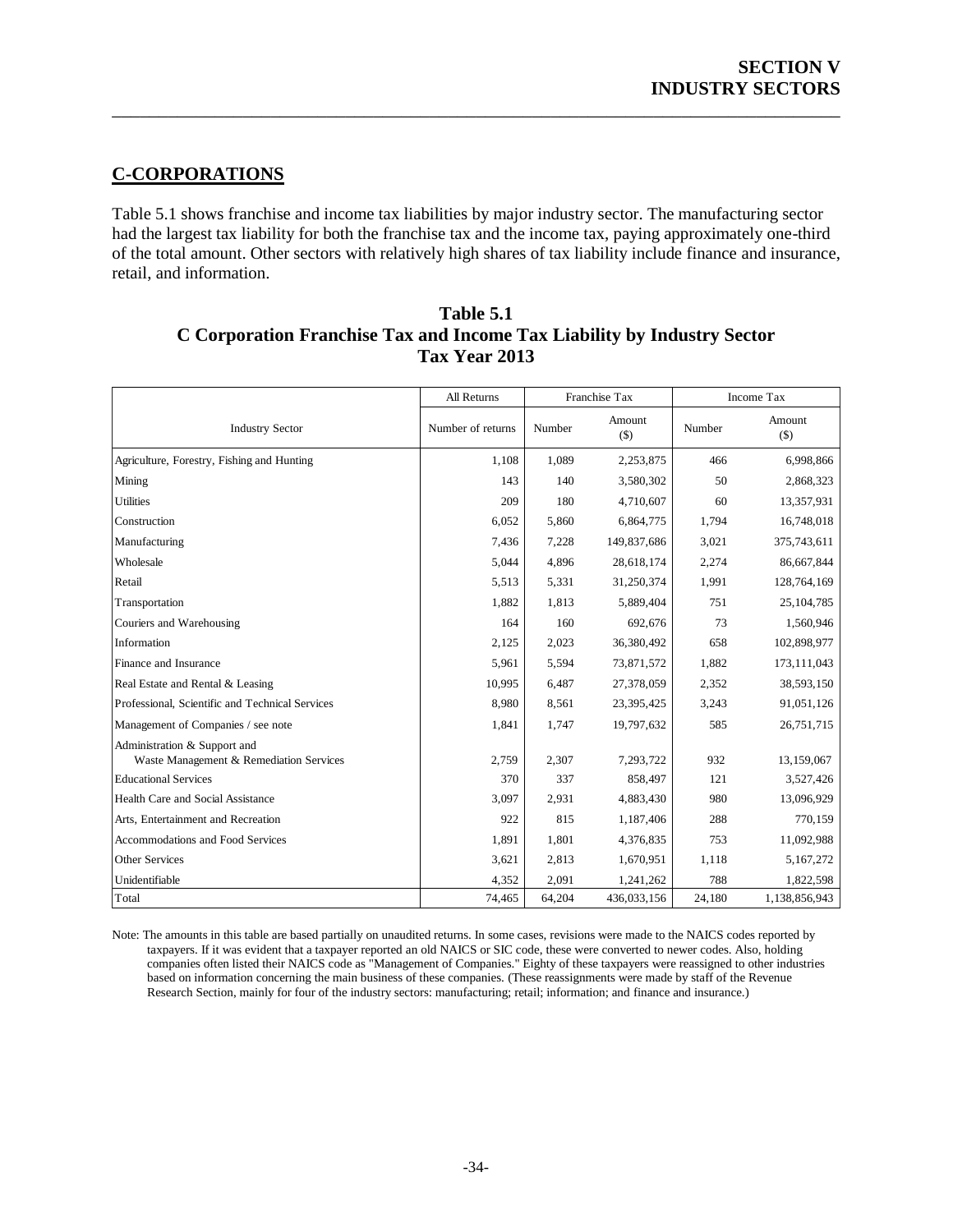## **S CORPORATIONS**

Table 5.2 shows franchise and income tax liabilities by major industry sector for S corporations. Industry sectors that pay a relatively high share of the franchise tax include (1) retail; (2) manufacturing; (3) real estate and rental & leasing; and (4) construction.

\_\_\_\_\_\_\_\_\_\_\_\_\_\_\_\_\_\_\_\_\_\_\_\_\_\_\_\_\_\_\_\_\_\_\_\_\_\_\_\_\_\_\_\_\_\_\_\_\_\_\_\_\_\_\_\_\_\_\_\_\_\_\_\_\_\_\_\_\_\_\_\_\_\_\_\_\_\_

As mentioned in prior sections of this report, the income tax liability only includes the tax liability of certain nonresident shareholders. An alternative measure of relative tax liability is shown on the following page.

|                                                 | All Returns          | Franchise Tax |                 | Income Tax |                 |
|-------------------------------------------------|----------------------|---------------|-----------------|------------|-----------------|
| <b>Industry Sector</b>                          | Number of<br>returns | Number        | Amount<br>$($)$ | Number     | Amount<br>$($)$ |
| Agriculture, Mining & Utilities                 | 3,627                | 3,507         | 2,920,982       | 49         | 530,752         |
| Construction                                    | 22,475               | 21,300        | 7,013,402       | 767        | 6,022,935       |
| Manufacturing                                   | 6,523                | 6,236         | 9,155,200       | 812        | 15,897,691      |
| Wholesale                                       | 6,200                | 5,896         | 6,002,628       | 600        | 6,694,797       |
| Retail                                          | 15,281               | 14,323        | 11,015,767      | 282        | 3,269,595       |
| Transportation                                  | 4,009                | 3,822         | 1,247,385       | 212        | 2,248,867       |
| Couriers and Warehousing                        | 436                  | 424           | 205,494         | 19         | 115,510         |
| Information                                     | 2,281                | 2,141         | 849,493         | 171        | 678,622         |
| Finance and Insurance                           | 6,009                | 5,660         | 2,506,854       | 376        | 10,622,154      |
| Real Estate and Rental & Leasing                | 15,734               | 14,920        | 9,069,882       | 433        | 2,559,078       |
| Professional, Scientific and Technical Services | 23,284               | 21,851        | 3,546,109       | 1,409      | 6,175,965       |
| Management of Companies                         | 782                  | 736           | 1,392,242       | 174        | 7,267,395       |
| Administration & Support and                    |                      |               |                 |            |                 |
| Waste Management & Remediation Services         | 6,247                | 5,823         | 1,229,960       | 367        | 5,007,046       |
| <b>Educational Services</b>                     | 931                  | 864           | 133,919         | 35         | 725,807         |
| Health Care and Social Assistance               | 9,620                | 9,217         | 2,728,217       | 79         | 1,147,626       |
| Arts, Entertainment and Recreation              | 3,513                | 3,255         | 993,477         | 214        | 448,620         |
| <b>Accommodations and Food Services</b>         | 7,282                | 6,823         | 2,814,507       | 108        | 838,073         |
| <b>Other Services</b>                           | 10,758               | 10,138        | 1,572,345       | 130        | 437,224         |
| Unidentifiable                                  | 3,452                | 3,307         | 691,117         | 73         | 539,954         |
| Total                                           | 148,444              | 140,243       | 65,088,980      | 6,310      | 71,227,711      |

| Table 5.2                                                                      |
|--------------------------------------------------------------------------------|
| <b>S</b> Corporation Franchise Tax and Income Tax Liability by Industry Sector |
| Tax Year 2013                                                                  |

Note: Calculations are based partially on unaudited returns. In some cases, revisions were made to the NAICS codes reported by taxpayers. If it was evident that a taxpayer reported an old NAICS or SIC code, these were converted to newer codes. Agriculture, Mining and Utilities were reported as one sector to protect confidentiality of taxpayers.